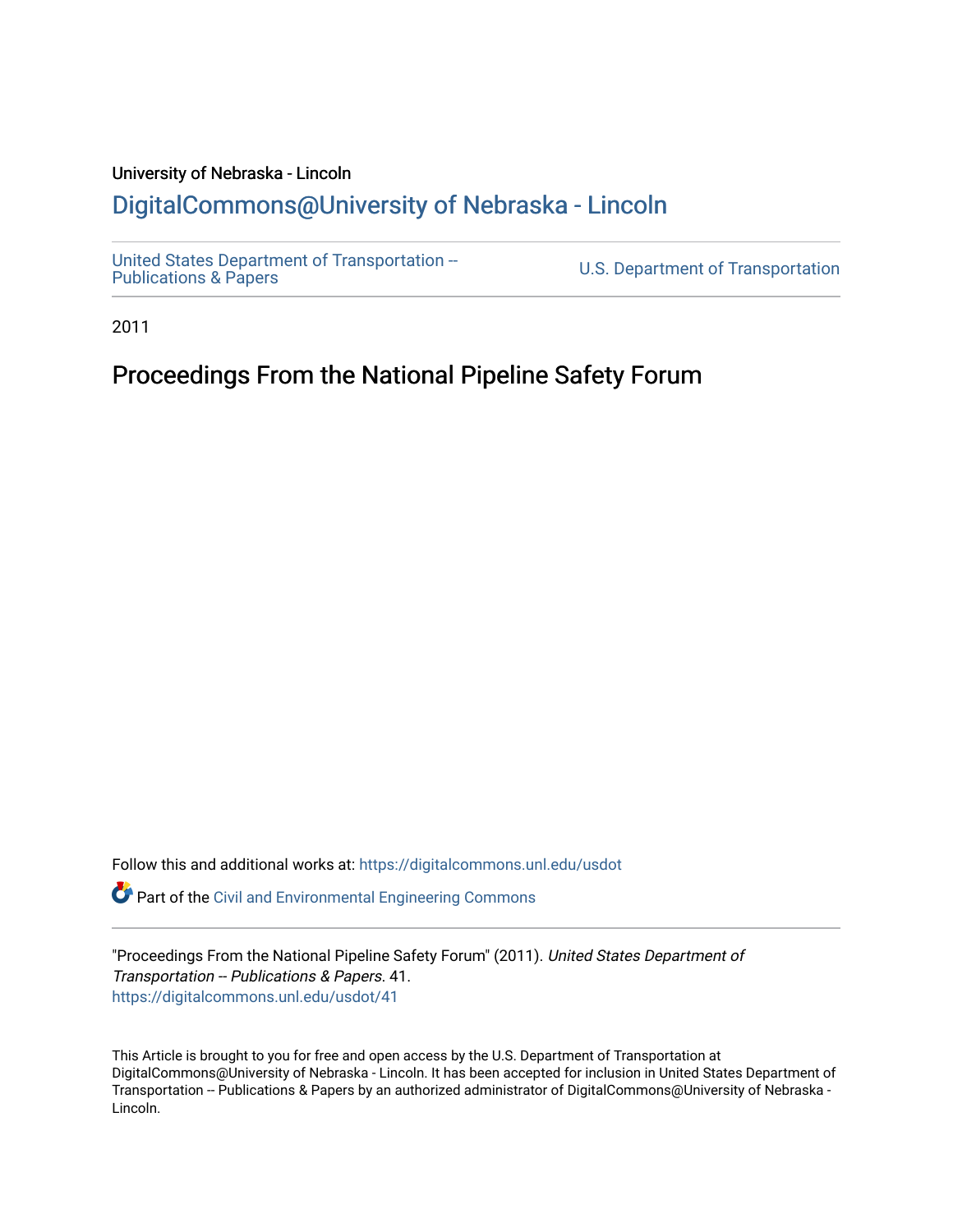Proceedings From the National Pipeline Safety Forum

April 18, 2011

U.S. Department of Transportation Headquarters 1200 New Jersey Ave, SE Washington, DC

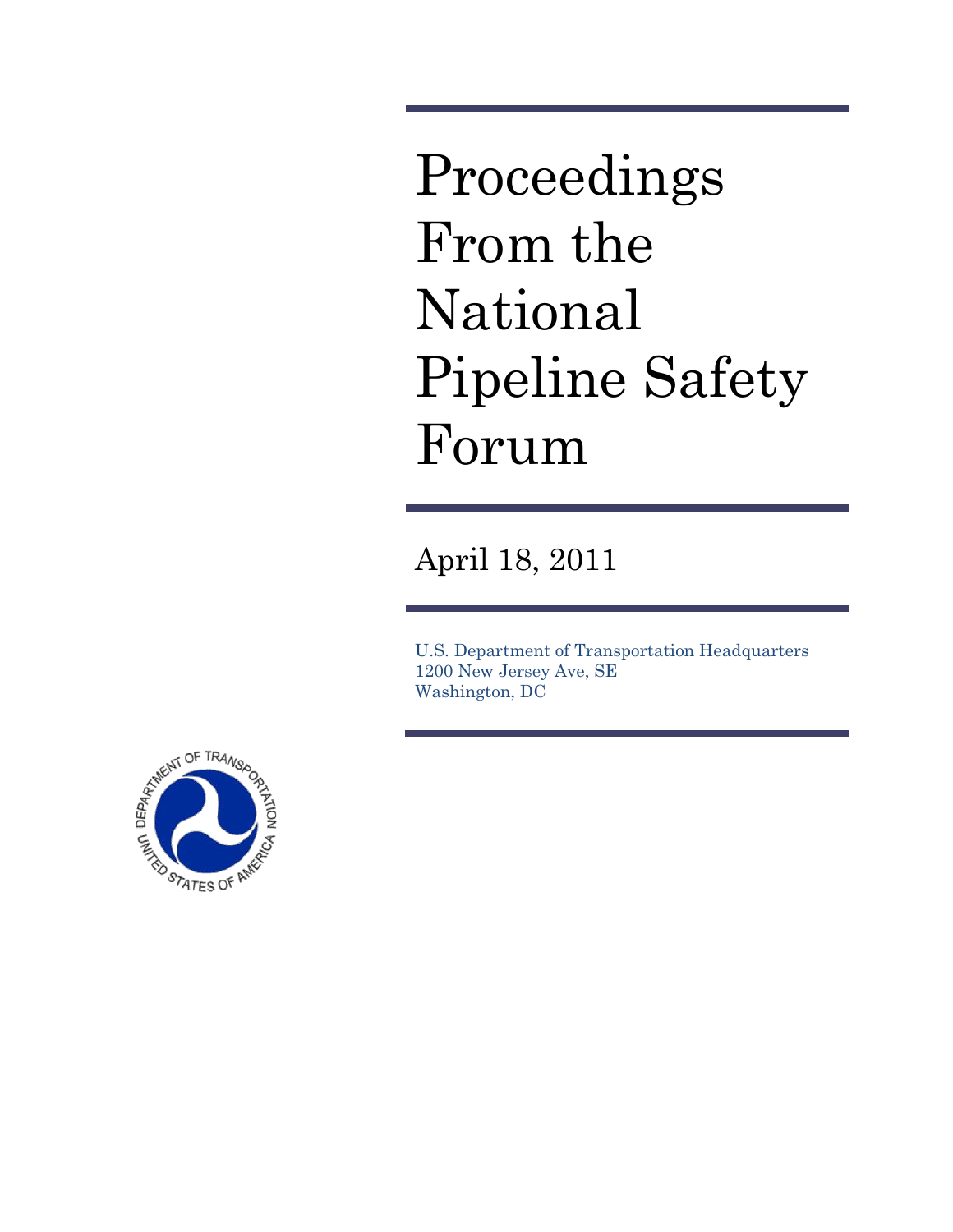The *Proceedings From the National Pipeline Safety Forum* was prepared on April 28, 2011. The document is located on the U.S. Department of Transportation Pipeline and Hazardous Materials Safety Administration's Pipeline Safety Awareness website: [http://opsweb.phmsa.dot.gov/pipelineforum/index.html.](http://opsweb.phmsa.dot.gov/pipelineforum/index.html)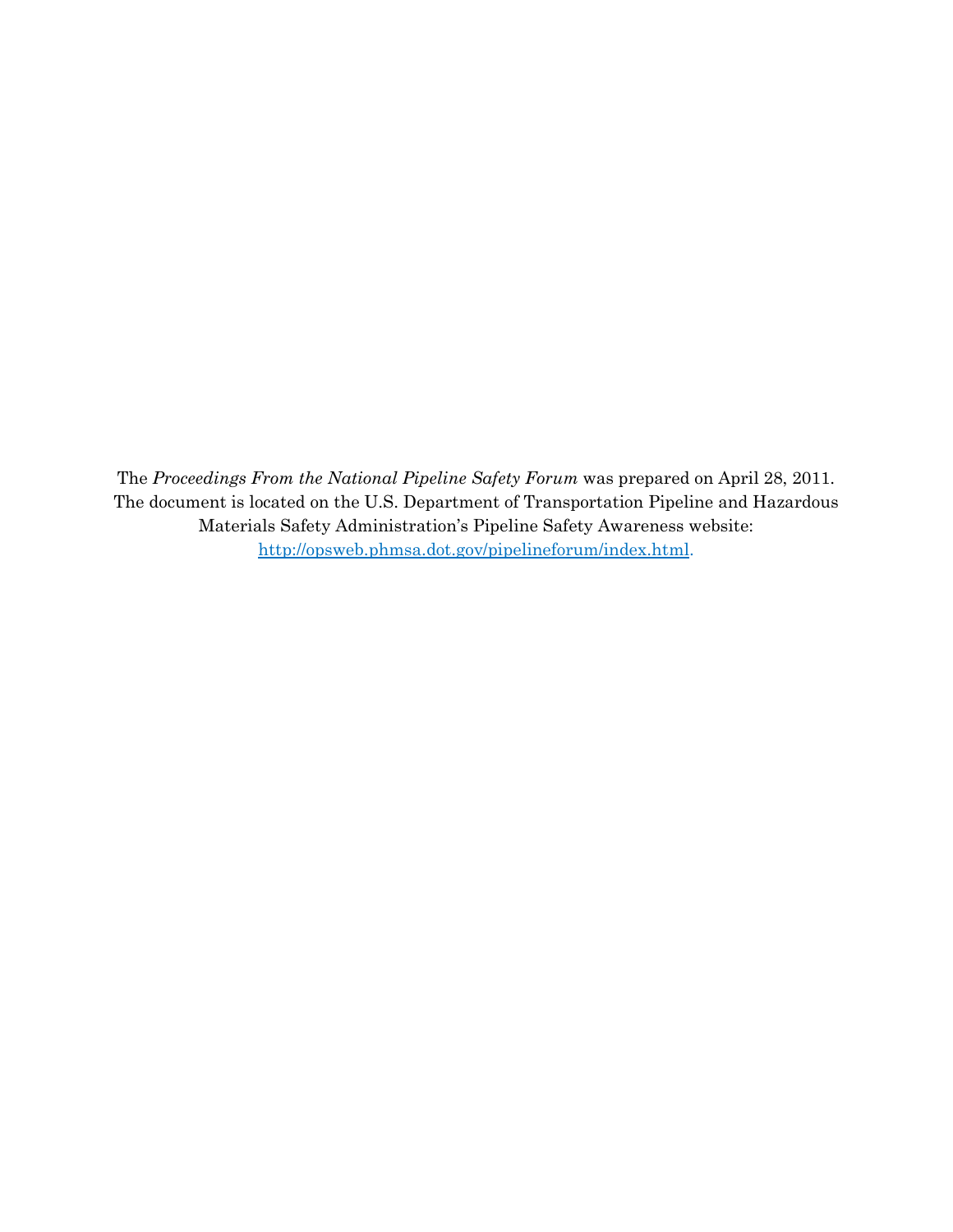# **Contents**

| Panel 2: "What Are The Challenges and How Are We Addressing Them?"11 |  |
|----------------------------------------------------------------------|--|
|                                                                      |  |
|                                                                      |  |
|                                                                      |  |
|                                                                      |  |
|                                                                      |  |
|                                                                      |  |
|                                                                      |  |
|                                                                      |  |
|                                                                      |  |
|                                                                      |  |
|                                                                      |  |
| Appendix E: Department of Transportation Staff Involved in Forum57   |  |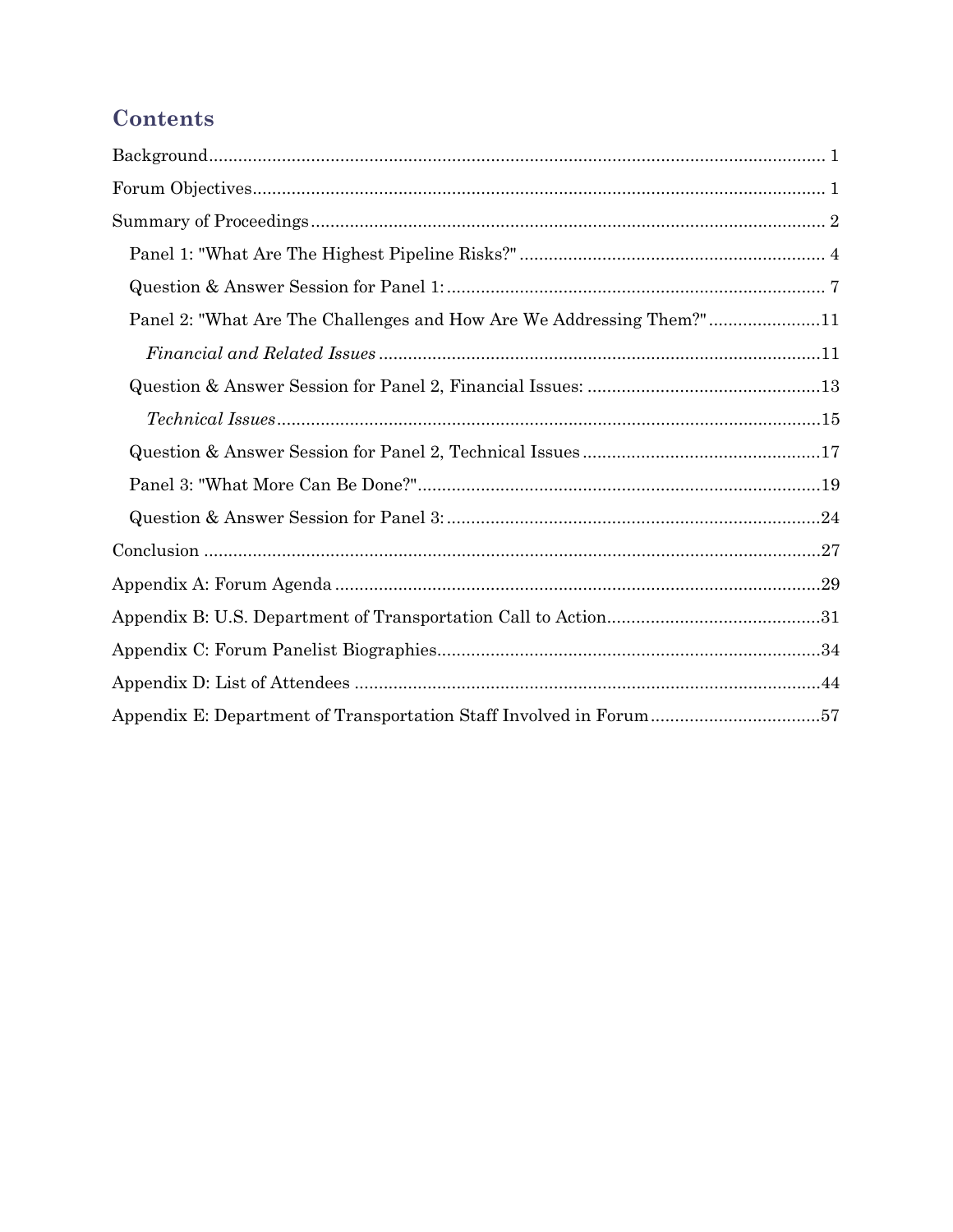# <span id="page-4-0"></span>**Background**

Much of the nation's pipeline infrastructure was installed many decades ago, and some century-old infrastructure continues to transport energy supplies to residential and commercial customers, particularly in the urban areas across our nation. Older pipeline facilities that were constructed of materials no longer used today (e.g., cast iron, copper, bare steel, and certain kinds of welded pipe) may have degraded over time, and some have been exposed to additional threats, such as excavation damage.

On December 4, 2009, PHMSA issued the Distribution Integrity Management Final Rule, which extends the pipeline integrity management principles that were established for hazardous liquid and natural gas transmission pipelines, to the local natural gas distribution pipeline systems. This regulation, which becomes effective in August of 2011, requires operators of local gas distribution pipelines to evaluate the risks on their pipeline systems to determine their fitness for service and take action to address those risks. For older gas distribution systems, the appropriate mitigation measures could involve major pipe rehabilitation, repair, and replacement programs. At a minimum, these measures are needed to ensure these systems as being fit for service. While these measures may be costly, they are necessary to address the threat to human life, property, and the environment.

In addition to the many pipelines constructed with materials no longer installed today, there are also early vintage steel pipelines in high consequence areas that may pose risks because of inferior materials or manufacturing methods, poor construction practices, lack of maintenance, or inadequate risk assessments performed by operators. The lack of basic information or incomplete records about these systems is also a contributing factor. The U.S. DOT is seeking to ensure these risks are identified, the pipelines are assessed accurately, and preventative steps are taken where they are needed.

As part of Secretary LaHood's "Call to Action" to engage state partners, technical experts, and pipeline operators in identifying pipeline risks and repairing, rehabilitating, and replacing the highest risk infrastructure, DOT and PHMSA convened a Pipeline Safety Forum to engage a working session to meet the goal of raising the bar on pipeline safety.

## <span id="page-4-1"></span>**Forum Objectives**

The Forum was organized around three panel discussions intended to prompt discussion related to and culminating in the actions that PHMSA, states, and industry can take to increase pipeline safety. First, discussions were focused on both the known and perceived risks posed by pipelines, including the means by which these risks and threats are identified, measured, and evaluated. The second objective was to discuss the nature, scope,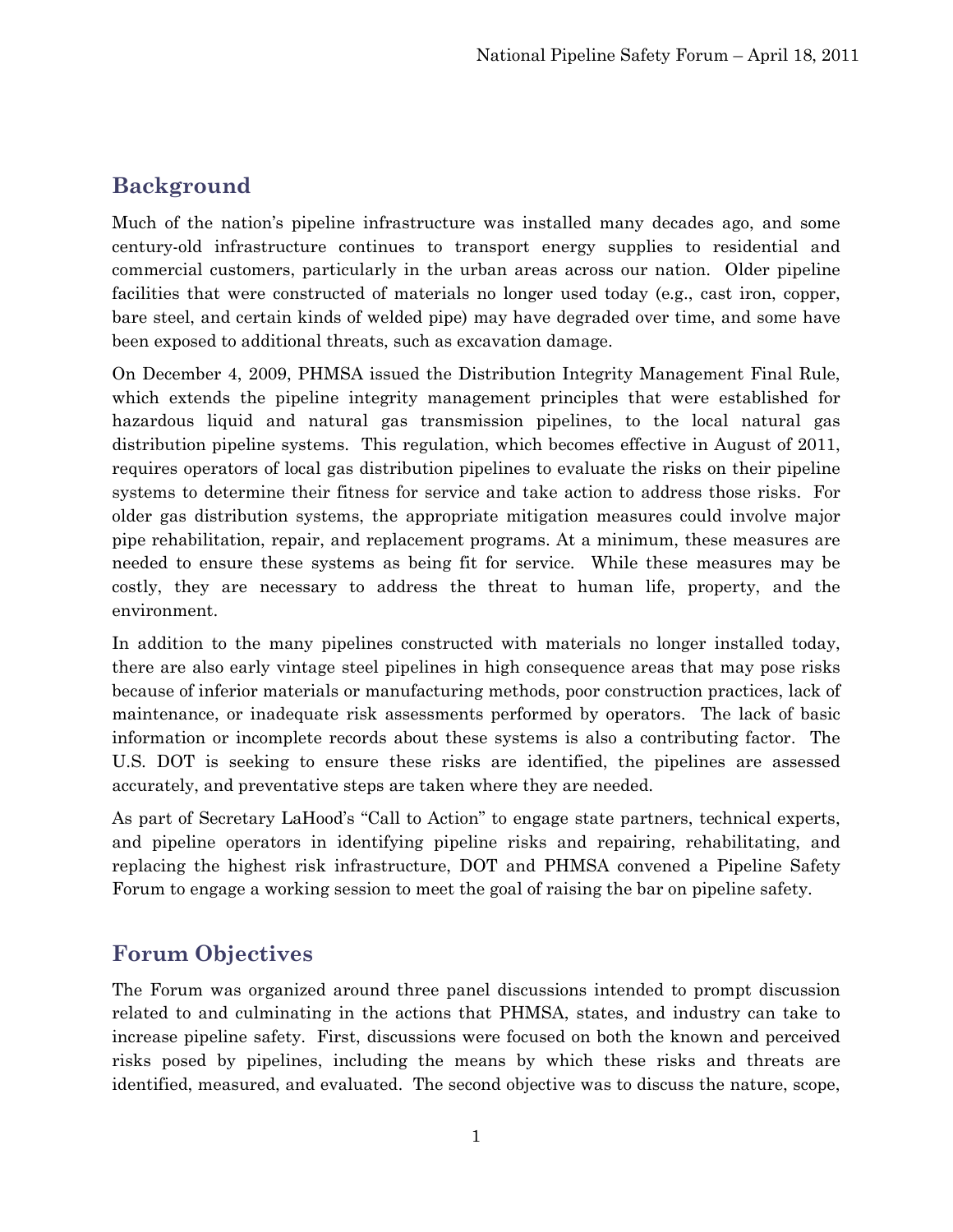and extent of the challenges facing the industry and regulators as they decide how best to address and eliminate or mitigate these risks, and prevent future incidents. Financiallydriven challenges were addressed along with the purely technical challenges. This included discussions of rate-setting and cost recovery issues; limitations in the tools and technology available to industry; and, limitations within the sources of both the data and information upon which decisions by industry and regulators are made. Also discussed were opportunities for improvement in these areas, not just in terms of more consistent and equitable financial treatments and advancements in the hardware utilized, but also in terms of the knowledge or information gaps that must be closed in order to more effectively address these issues and the risks associated with pipelines.

Finally, all participant groups presented their views regarding what additional actions and steps can and need to be taken to address the issues raised in the first two panels, and to both reduce pipeline risks and prevent the sorts of incidents that prompted this Forum. The issues raised, questions posed, and suggestions offered will be compiled in a report by PHMSA. Working transparently and with their stakeholders, PHMSA's report will identify actions to be taken - and accelerated - by the appropriate parties to improve the safety of the nation's energy pipeline network and achieve the common goal to reduce the risk of harm to people and the environment due to the transportation of hazardous materials by pipelines.

### <span id="page-5-0"></span>**Summary of Proceedings**

Under the leadership of Transportation Secretary Ray LaHood, pipeline safety experts from around the country met in Washington, D.C. on Monday April 18, 2011 with the goal of accelerating the rehabilitation, repair, and replacement of critical pipeline infrastructure with known integrity risks. As Secretary LaHood stated in his opening remarks, "Improving safety is the first thing I think about in the morning. It's the thing that keeps me awake at night."

As noted by Cynthia Quarterman, head of DOT's Pipeline and Hazardous Materials Safety Administration, the National Pipeline Safety Forum was called on the heels of a series of high profile pipeline accidents involving each of the three major system types: a large hazardous liquid transmission pipeline spill in Michigan resulting in significant environmental damage; a natural gas transmission pipeline explosion and fire in California resulting in multiple deaths, injuries, and widespread property damage; and a distribution pipeline explosion and fire in Pennsylvania which resulted in multiple deaths.

While investigations are still on-going into the specific causes of these and other recent pipeline accidents, the Forum was called as a proactive step to understand and get in front of the risks exposed by these accidents, and to start the national dialogue necessary to develop a practical blueprint for accelerated action to address these risks.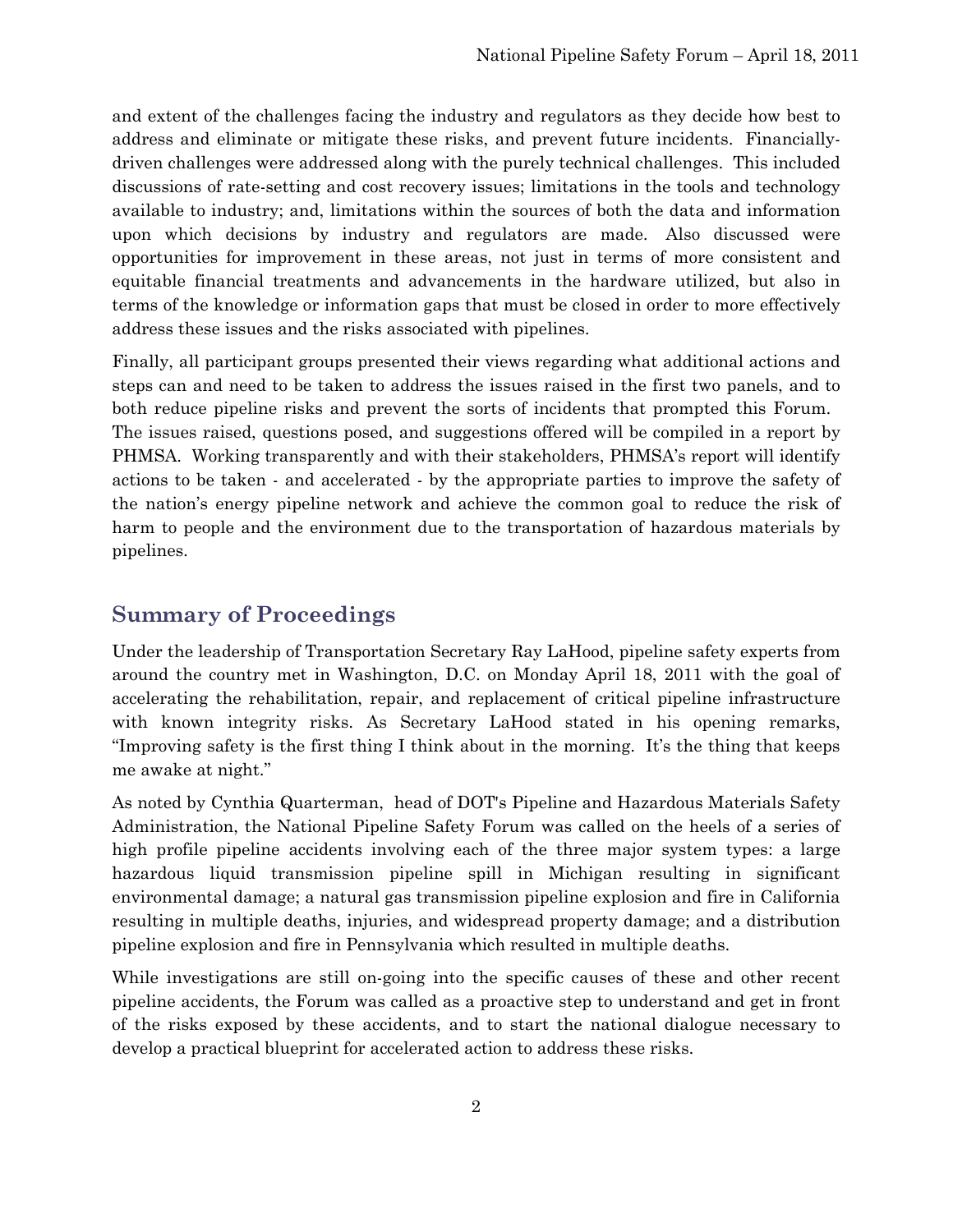The Forum featured three separate panel discussions and included thirty different speakers representing a wide variety of stakeholders including both small and large publicly-owned and investor-owned utilities; local, state, and federal regulators; distribution and transmission pipeline operators; research and development organizations; and public safety advocates.

The first panel discussed the state of our national pipeline infrastructure and focused on the known safety and environmental risks posed by pipelines. The second panel discussed the practical challenges facing those responsible for ensuring the safety of the public and the environment and what is being done to meet these challenges. The final panel discussed what more can be done to reduce these risks and achieve the common goal to reduce the risk of harm to people and the environment due to the transportation of hazardous materials by pipelines.

While there was a diverse spectrum of speakers, a few common themes and messages were repeated frequently:

- The current regulatory regime, regulatory approach, regulations, mandated and voluntary initiatives, and industry integrity management programs have resulted in significant safety performance improvements over the last decade. This is not a rationale for maintaining the status quo, but a caution that additional activities need to be made in a way that augments but does not disrupt current efforts that are producing real improvements.
- More specifically, the Integrity Management (IM) Programs, which have been initiated in the transmission pipeline industry over the last decade and will be introduced to the distribution pipeline industry later this year, are an effective foundation for moving forward. The risks from older materials and methods can be appropriately identified and assessed within an operator's IM program and any necessary mitigative actions can be designed to fit the pipeline-specific conditions and operating environment.
- Decisions on the need to repair, rehabilitate, or replace pipeline should not be based on a simple age criteria, but on a broader-based "fitness for service" criteria, which takes into account inspection and testing results, operating history, etc.
- Pipelines are very diverse and there is no simple "silver bullet" or "one-size-fits-all" solution. Distribution pipelines are designed and operate differently than transmission pipelines. Natural gas pipelines are different than hazardous liquid pipelines. There are some very small distribution companies and some megacorporation transmission operators. Some utilities are publicly owned, some are investor-owned, and the rate-setting processes differ. Flexible solutions must be forthcoming that allow each segment of the industry to design and implement effective solutions that fit their specific situation.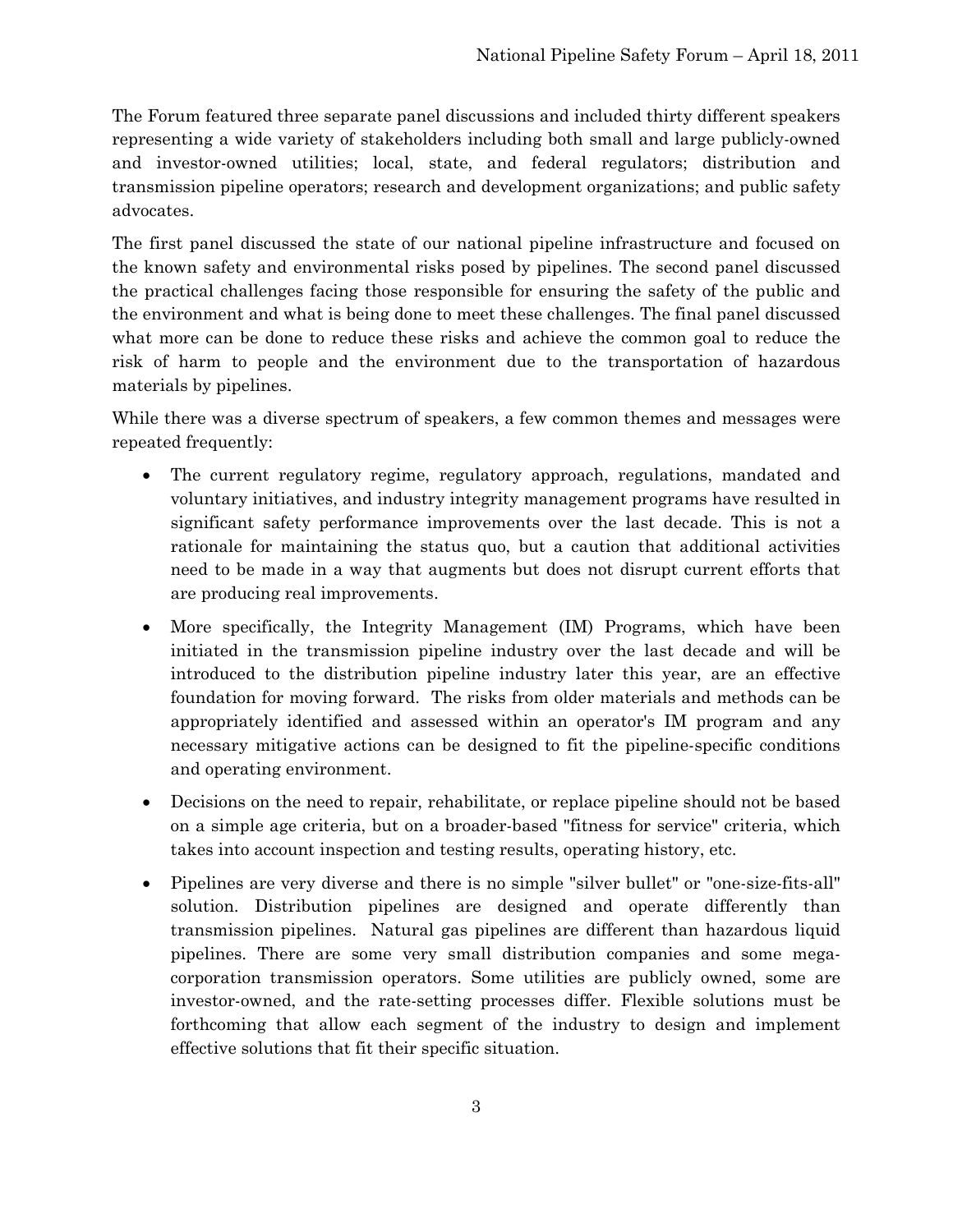## <span id="page-7-0"></span>**Panel 1: "What Are The Highest Pipeline Risks?"**

The question for the first panel discussion addressed was: **"What Are The Highest Pipeline Risks?"**

The panel moderator was the Honorable Deborah Hersman, Chairman of the National Transportation Safety Board. Panel members included:

- Rich Worsinger, Director of Utilities, City of Rocky Mount, NC representing American Public Gas Association (APGA)
- Chuck Dippo, Vice President, Engineering Services, South Jersey Gas representing American Gas Association (AGA)
- Christopher Helms, Executive VP/Group CEO, Nisource representing Interstate Gas Association of America (INGAA)
- Danny McGriff, Georgia State Pipeline Program Manager and Chairman, National Association of Pipeline Safety Representatives (NAPSR)
- Greg Smith, President, Shell Pipeline Company LP representing Association of Oil Pipelines (AOPL) / American Petroleum Institute (API)
- Rick Kessler, Vice President, Pipeline Safety Trust (PST)

This panel provided a useful overview of the national pipeline infrastructure including the types of materials used in different pipelines and how these materials have changed over the years. Some key information provided in this session included:

#### *From Pipeline Operators' Perspective:*

- Pipelines are a vital asset to the nation. Pipeline transportation is the safest mode to transport energy. Maintaining reliable, economic and safe service is crucial.
- The safety record of each segment of the industry has improved over recent decades. The number of leaks, serious incidents, and significant incidents is on a downward trend since 1990.
- The improvement in safety is the result of regulations promulgated during this period including operator qualification, public awareness, damage prevention, and transmission integrity management programs. Recently enacted regulations for distribution integrity management and control room management are expected to continue to improve pipeline safety.
- Operators of all four national industry trade associations are and have always been focused on safety. Safety is of key importance and integral to work they perform. They demonstrate this through their mission statements, work on safety and technical standards development, sharing best practices, damage prevention efforts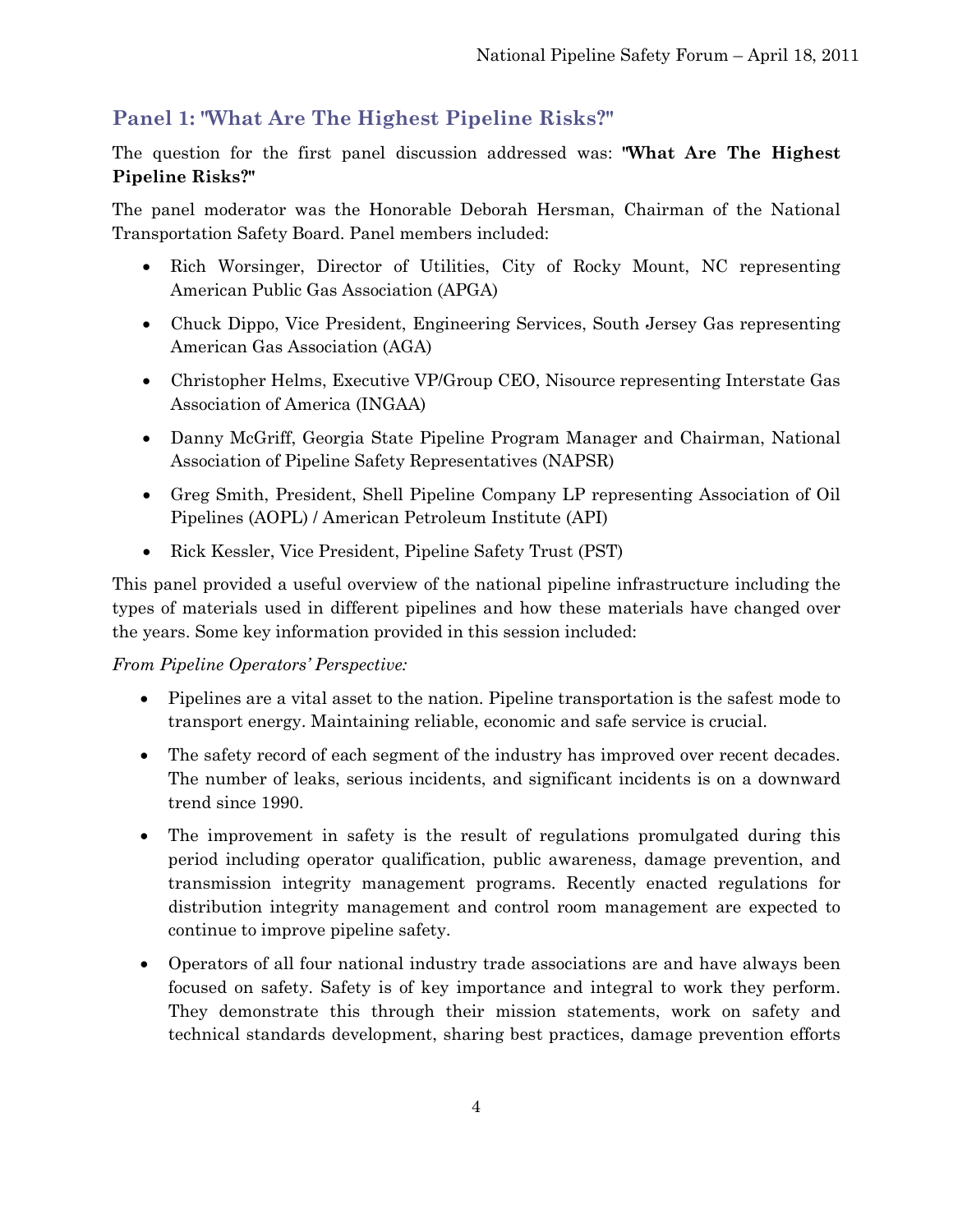such as common ground alliance, investment in new technologies, and training of operating personnel.

- INGAA created a team to develop solutions to identify and mitigate risks associated with older pipelines. This includes how to establish the safe operating limits and practices for older pipelines.
- Hazardous liquid operators voluntarily share information between operators through the piping performance tracking system (PPTS) and API Pipeline Information eXchange
- Distribution companies vary greatly in terms of number of customers, the specific characteristics of their systems, their operating environment, the threats and risks to their system, and their rate mechanisms. There are over 1,400 gas distribution operators. There is not a one-size-fits-all solution.
- While the transmission system is comprised of steel, the distribution system contains a mix of materials. Cast iron was the material of choice for distribution piping into the 1940's and still comprises 3% of all distribution pipelines. Cast iron is resistive to corrosion but smaller diameters may break under bending forces. Steel pipe was used from the 1940's – 1970's. Steel is stronger and tolerant of bending but in some soils can corrode if no corrosion controls are used (e.g., coating and cathodic protection). After 1970 steel pipe had to be coated and cathodically protected. There are very few transmission pipelines that are bare steel and 98% of these are cathodically protected. Bare steel comprises about 1% of the distribution system. Steel continues to be used for transmission and distribution pipelines operating at higher pressures. Since the 1970's plastic has been used pervasively in gas distribution. Plastic does not corrode and withstands bending, except for certain types of early vintage plastic, which is more susceptible to cracking under bending stress. The number of miles of cast iron, bare steel, and copper pipelines in service is decreasing each year.
- Integrity management (IM) is a risk analysis and an asset management program that considers many factors in addition to pipe material and age. IM looks at inspection records, maintenance history, the operating environment, and experience with similar pipe. Operators must assess their system specific threats and evaluate risk to determine the actions necessary to ensure that the pipe is fit for service. All threat categories are important and must be assessed.
- Generalizations about an asset cannot be made based solely on its age. Focusing solely on material and age will not find the highest risk pipe. The focus should be on "fitness for service" not "aging pipe".
- Seam failures are a main focus in transmission pipelines. Not one dominant cause of seam failures has been identified but the industry is focusing on more in-depth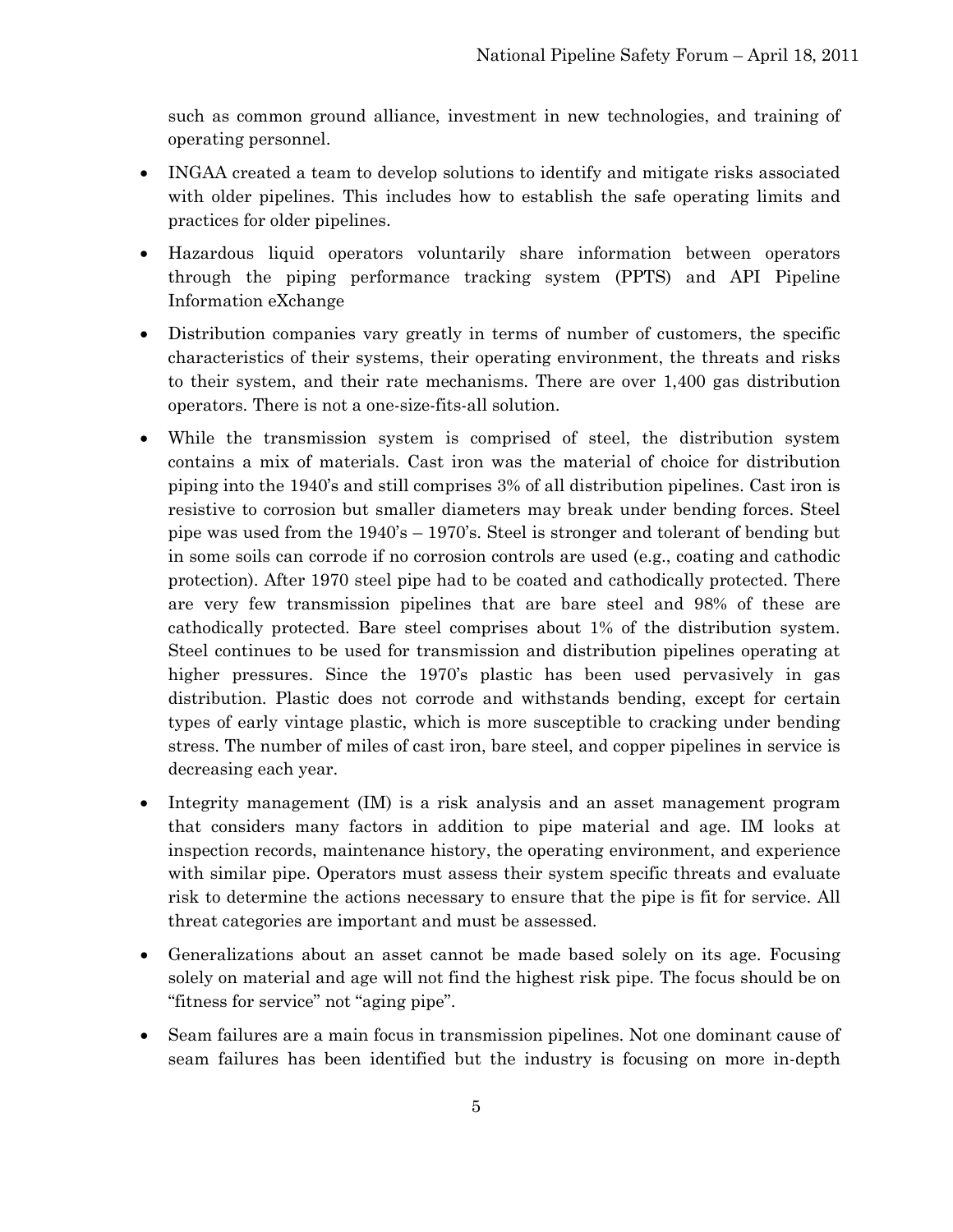assessment and cause-analysis. Industry has a mechanism to address seam issues. Some mechanisms of seam failures are better understood than others. There needs to be continued investigation and improved technology in this area. The second most common causes of incidents for gas transmission pipelines are corrosion and material or weld defects. Significant research and development needs to occur to better assess and locate these types of problems.

- Manufacturing and construction flaws in older pipelines are generally stable unless the operating environment changes.
- Distribution systems by definition operate at less than 20% of their design strength so issues such as seam type and pipe specification are less critical than they are for transmission.
- Excavation damage remains the most prominent risk to gas pipelines and results in the greatest consequences for hazardous liquid pipelines. Public education about 811 is critical to reducing these incident but so too is ending exemptions to One-Call, and the enhanced enforcement of One-Call violators.
- Reducing the number of incidents requires a comprehensive approach and involvement of all stakeholders.
- Research studies and industry standards classify risks to the pipeline into nine categories. No one solution exists to mitigate all risks. The solutions need to be tailored to the specific risks to individual pipeline systems.

#### *State Regulator Perspective:*

- Addressing the highest risks to pipelines at a national level is challenging. At a national level the issues are limited to: (1) leak or failure prone pipe; (2) pipeline construction quality; and (3) excavation damage.
- There are three factors to pipeline risk: (1) The risk inherent to the physical properties of the pipe and pipeline environment; (2) The risk due to pipelines with a combination of properties which place them in a higher risk category; and (3) Those pipelines with "financially-driven risk", operators where safety priorities are not permeating throughout the company's operation management, that place them in the highest risk category.
- The financially-driven risk category is difficult to address at the national level because the national codes cannot adequately address a state-specific risk. Statespecific regulations target the infrastructure with risk that is specific to that state. For example, some state-level pipeline safety codes include mandatory pipeline replacement programs, more frequent leak surveying, and additional training and qualifications for operating personnel.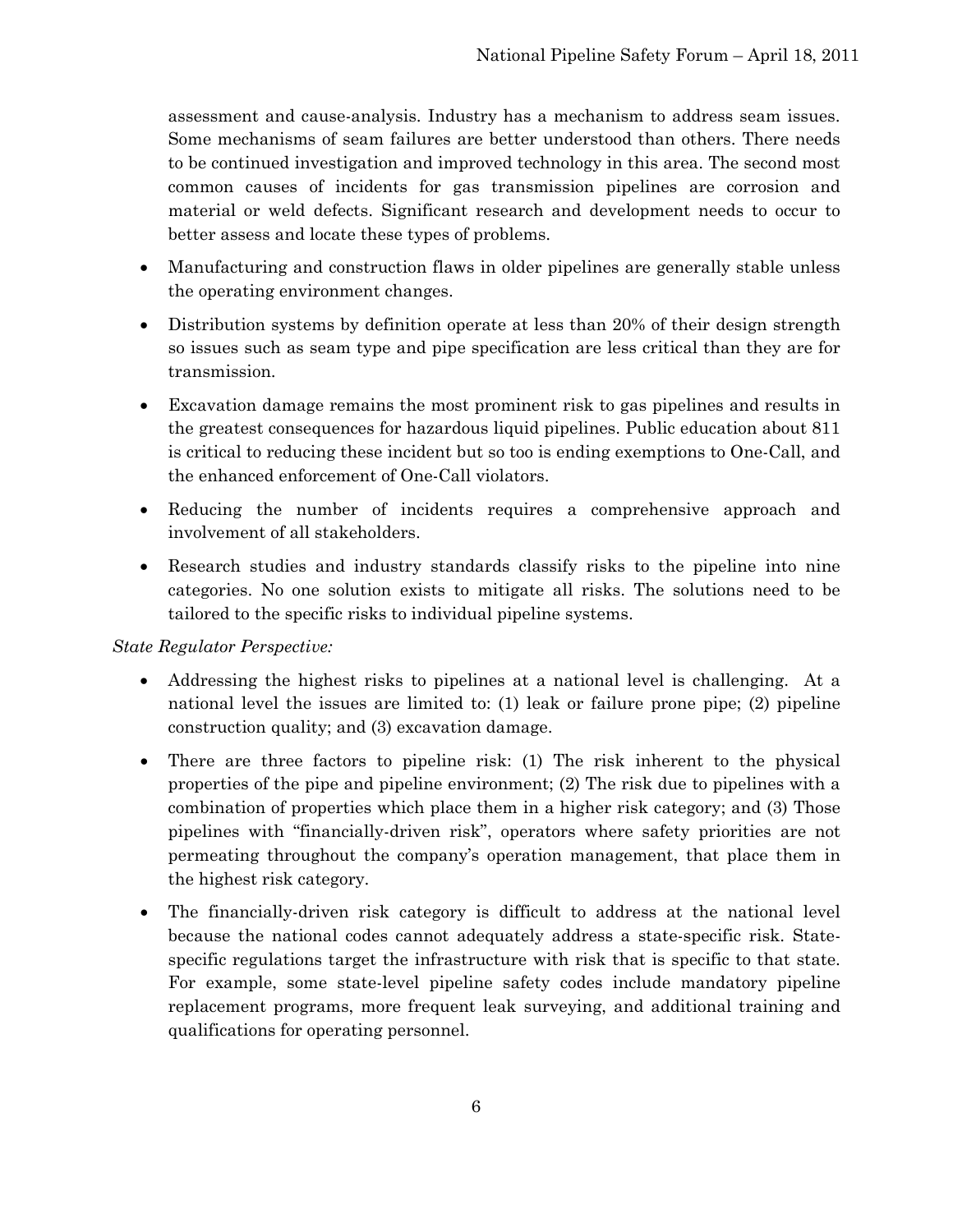- A major cause of deaths and injuries is excavation damage. "811" will make inroads for pipeline safety due to excavation in the vicinity of pipelines.
- New pipelines contain their own set of risks. A survey of inspections nationally was conducted to identify problems with new construction for both transmission and distribution pipelines. The most frequent problems included the quality and training of personnel, non-adherence or absence of proper construction procedures, and the lack of sufficient inspection. PHSMA and NAPSR held two national workshops to communicate these problems with operators.

#### *Public Safety Advocates Perspective:*

- Although the number of pipeline accidents has been declining we have recently experienced a series of high-profile, destructive and deadly events. We need to find ways to address them.
- Transmission accidents within an operator's control still make up a significant part of accident causes. In hazardous liquid pipelines they occur more frequently than those caused by excavation damage. Hazardous liquid pipelines still have more incidents than gas transmission pipelines but we do not know why.
- Gas distribution incidents caused by other outside force seem to be on the increase. Vehicles are causing a large number of these incidents.
- The public, regulators and operators need to maintain a constant focus on pipeline safety or there will be undesired consequences.
- The pipeline safety advocate community does not know enough about how states are performing.
- Do operators and regulators have adequate resources to implement safety initiatives? Do public utility commissions (PUCs) and FERC provide operators with adequate returns for safety initiatives?
- Gathering lines in populated areas will need special attention as the technologies to extract natural gas and oil from shale are implemented. There is a need to collect best practices and utilize them in the construction of new facilities.
- The due process amendment added to the Pipeline Safety Reauthorization would be unduly burdensome to regulators and move enforcement back to where it was before 2002.

### <span id="page-10-0"></span>**Question & Answer Session for Panel 1:**

1. *Debbie Hersman* – I heard in many of the presentations a discussion about risk and assessing risk and identifying risk. In particular reviewing maintenance and inspection records to identify risk and knowing your infrastructure, identifying risks to assessing, and prioritizing your risk. Unfortunately in the San Bruno accident, we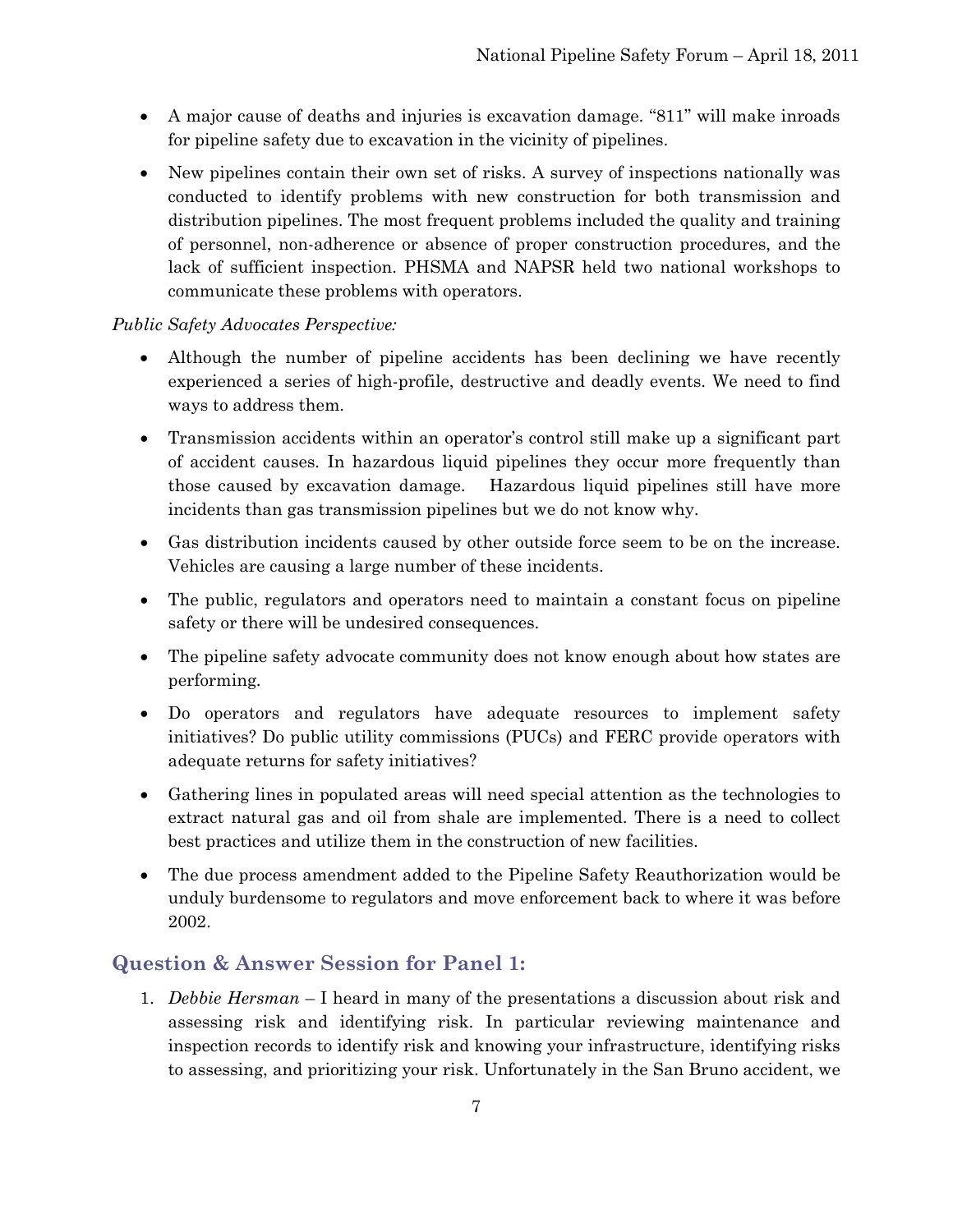found that the company's underlying records were not accurate. The records identified the pipe that failed as a seamless pipe but it actually had multiple welds. My question is that if your many efforts to improve safety are predicated on identifying risk and if your baseline understanding of what your infrastructure is not accurate, how confident are you that your risks are being assessed appropriately?

*Christopher Helms* – Using the holistic approach to pipeline safety, 87% of all transmission pipelines in HCAs have already been assessed and 100% of the assessments are targeted to be complete by 2012. We have current information about the pipe through the integrity assessments. The assessment utilized high resolution in-line inspection tools or other tools reviewed and approved by PHMSA and ASME. The data shows more than corrosion activity; it is identifying previous third party damage and manufacturing defects. Prior to 1970 there were no federal regulations with respect to pipeline record keeping and standards. Many of the pipelines built prior to 1970 were built on consensus engineering standards. The San Bruno incident appropriately put a spotlight on pipeline records. Operators have subsequently expended a large effort to ensure that the records they have today match with the pipeline in the field. IM requires a large amount of data integration. When inspections are performed in the field, a digital record of the work completed, and the condition and characteristics of the pipe is created.

*Rick Kessler* – Safety regulations require operators to make books and records available. Inspectors do not regulate to the action itself but to the records. If the records are not accurate, you cannot properly regulate. The regulator and the company will make mistakes if they do not have an accurate understanding of the infrastructure. We need to focus on this important issue.

- 2. *Vikki McReynolds*, Executive Director, Georgia Utility Contractors Association. Represents underground utility contractors.
	- a. How many gas operators are members of any local excavation association? Do they reach out and educate those excavators?
	- b. How much money do operators spend on education versus the amount they spend on damage collection?
	- c. How many lobbyists do operators employ versus the number of personnel who attend excavation meetings?
	- d. Do operators make extensive efforts to reach out to those excavators? Can the operators demonstrate how much time you spend on those efforts?

*Rich Worsinger* – Rocky Mount started a utility construction coordinator group where they reach out to both local contractors and operators of the various underground utilities. They host a monthly meeting and do not have a lobbyist. They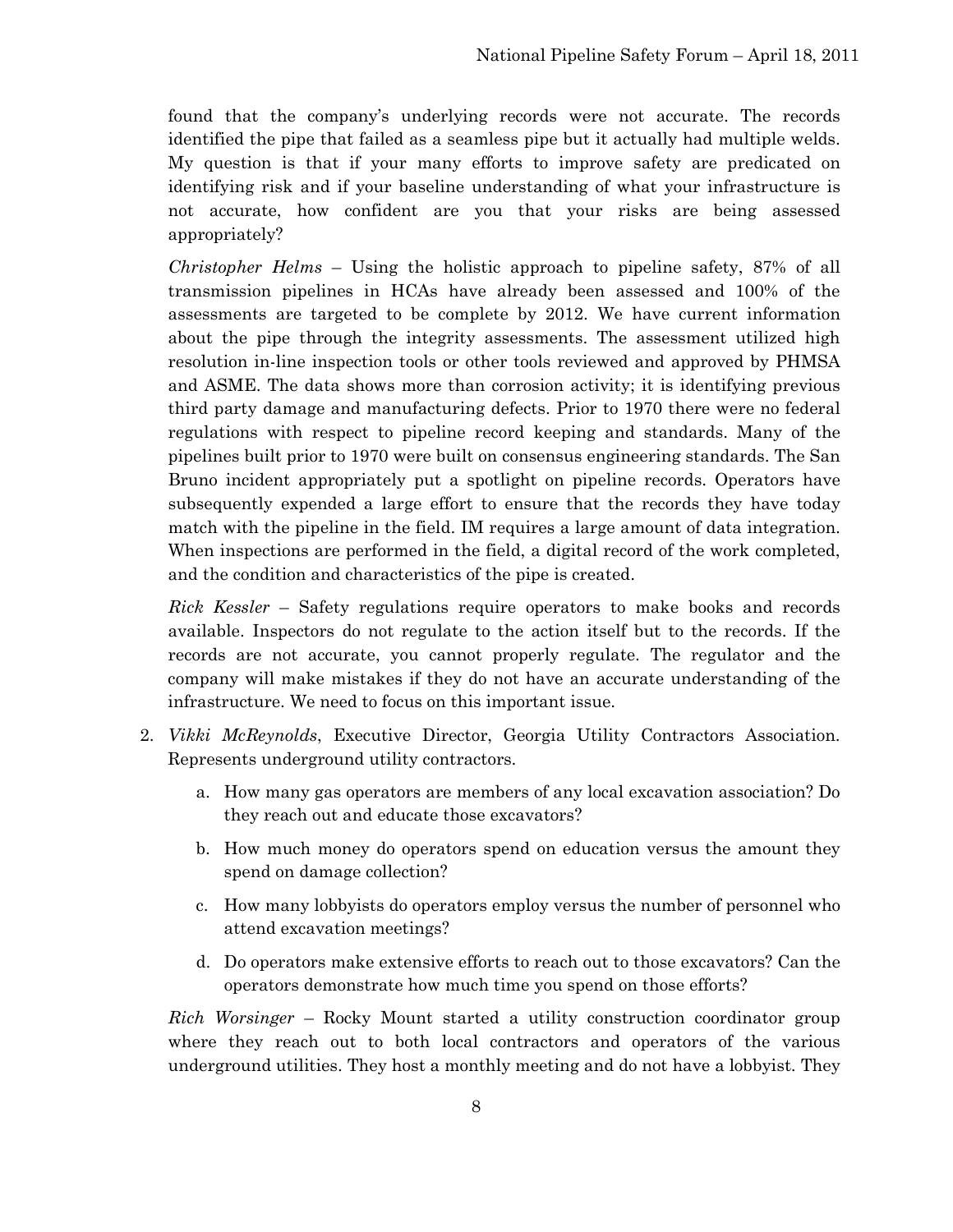have had success in decreasing the number of damages. Rocky Mount does not fine excavators nor does North Carolina.

*Chuck Dippo* – New Jersey is the most densely populated state. We have an active Common Ground Alliance chapter. We have found that we have had the most success with excavators at morning meetings. There are enforcement capabilities in New Jersey. Enforcement has been very helpful for us both as an excavator and an operator. Fines start at \$3,000 for "no ticket excavation" and increase depending on the severity or the incident. Outreach and enforcement are key factors to reducing excavation damage. The revenue that the board receives from the fines is utilized to improve their education program and on the continuing enforcement program.

3. *Pat Sonti*, Vice President-Projects & Sales, Northeast USA & Energy Maintenance Services (EMS) – Do you see a role for private-public partnership for the development and commercialization of smart remote technologies for integrated comprehensive asset risk management as well as data management? This technology essentially enables 24/7 control room monitoring for the life-cycle of the asset. The technology utilizes remote sensing.

*Rich Worsinge*r – We, like most operators of smaller systems, do not have a control room. First we need to finish gathering our data and evaluate what we have. New technologies would be looked at after that.

4. *Betty Ann Cane*, Chairwoman of District of Columbia Public Service Commission (DC PSC) – Do people outside of the Commission have the impression that the role of the PSC is solely to deal with rates and not consider safety? Safety is part of our charter.

*Rick Kessler* – I realize that commissions are concerned with safety but it seems that their focus is on providing just and reasonable rates. If a board member needs to make a choice on a rate increase, is there an inherent conflict with having to spend more on safety when there are short term pressures or pressures due to law? The question is not intended to ask about the good will of any member but to whether there is an inherent conflict for commissioners to approve spending on safety initiatives which are long term investments due to short term pressures.

*Chuck Dippo* – In New Jersey the mission is similar to PSC DC. In the past couple of years, we have received approval for accelerated, incremental, non-revenue producing system replacements as commodity prices have fallen. This has allowed us to accelerate programs that were already in place to replace pipe. We are replacing a large amount of bare steel and cast iron.

*Danny McGriff* – Georgia has a mechanism in place in our rate structure for safety related initiatives. The commission never denies these. The mechanism provides a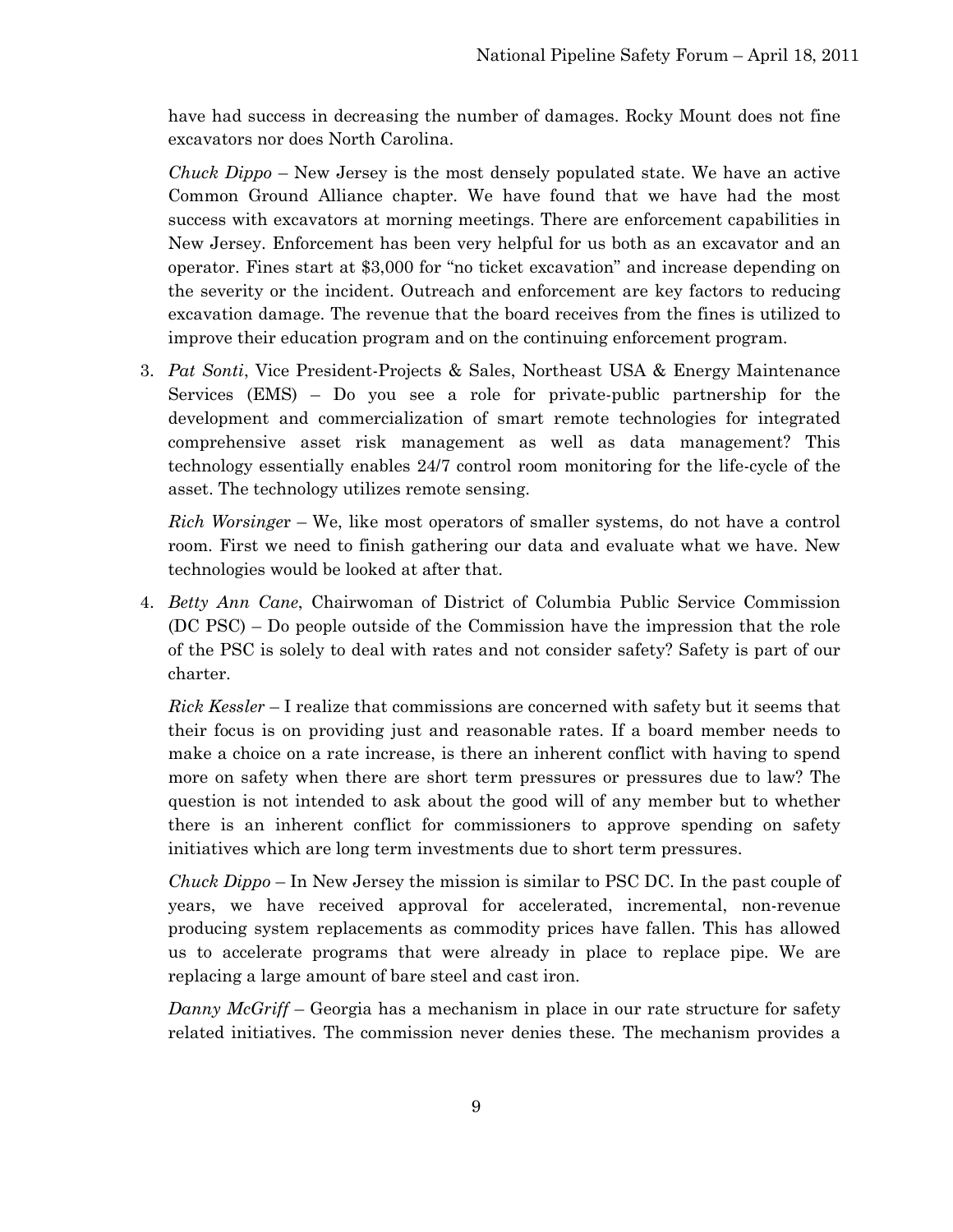way to associate the cost of the work with the benefit to safety and ensure that costs are prudent.

5. *Cheryl Roberto*, Commissioner Ohio Public Service Commission – Speakers have mentioned the need for asset management and robust integration of operator's data. What should I be asking about asset management programs? How do I know operators have a good program in place? Is there a standard? What is the yardstick by which we can measure this? (e.g., is quality measured in number of miles or per dollar, is it based on amount of investment put back into the system, is it based on reportable, voluntary disclosure if your employees can report problems?)

*Christopher Helms* – We are regulated by PHMSA which means that we have a series of integrated audits that verify our records. We also operate a distribution system in Ohio which is audited by the PUC. Ohio has instituted a surcharge for accelerated replacement. When filing for the surcharge, operators have to demonstrate that they have done that work.

*Debbie Hersman* – Does your industry's association self police members who are not meeting safety goals? When International Air Transport Association receives a number of members who cannot successfully complete their audit, they revoked membership. Over thirty members did not pass the audit.

*Christopher Helms* – It is not the intent of associations to police the members. We are trying to bring up everyone to the highest level to achieve our goal of zero incidents.

6. *Ricky Harp*, President Richard Harp Excavation Inc., Member of the Georgia Utility Contractors Association and an active member of the National Utility Contractor's Association – Our concern is while we attend many 811 meetings with regulators, we have many construction sites where we operators are unable to locate or properly locate their facilities. What is the root cause of excavation damages? My company recently spent 450 man hours on a job site in Atlanta where the gas operator could not locate their pipelines. How can we not damage the pipeline when the owner cannot tell us where the lines are? People feel the excavator is at fault because they do not know what actually occurred. The root cause is the operator's locating problems. What are we supposed to do when they cannot tell us where the lines are?

*Chuck Dippo* – When a utility mismarks or does not mark in New Jersey, they get fined. Your issue goes back to enforcement which must look at the full circle of the issues.

*Ricky Harp* – We have the same laws in Georgia as you have in New Jersey and we follow all the rules. All the public hears is that an excavator hit the line.

*Debbie Hersman* – We need to collect and analyze more data to determine and quantify the root causes.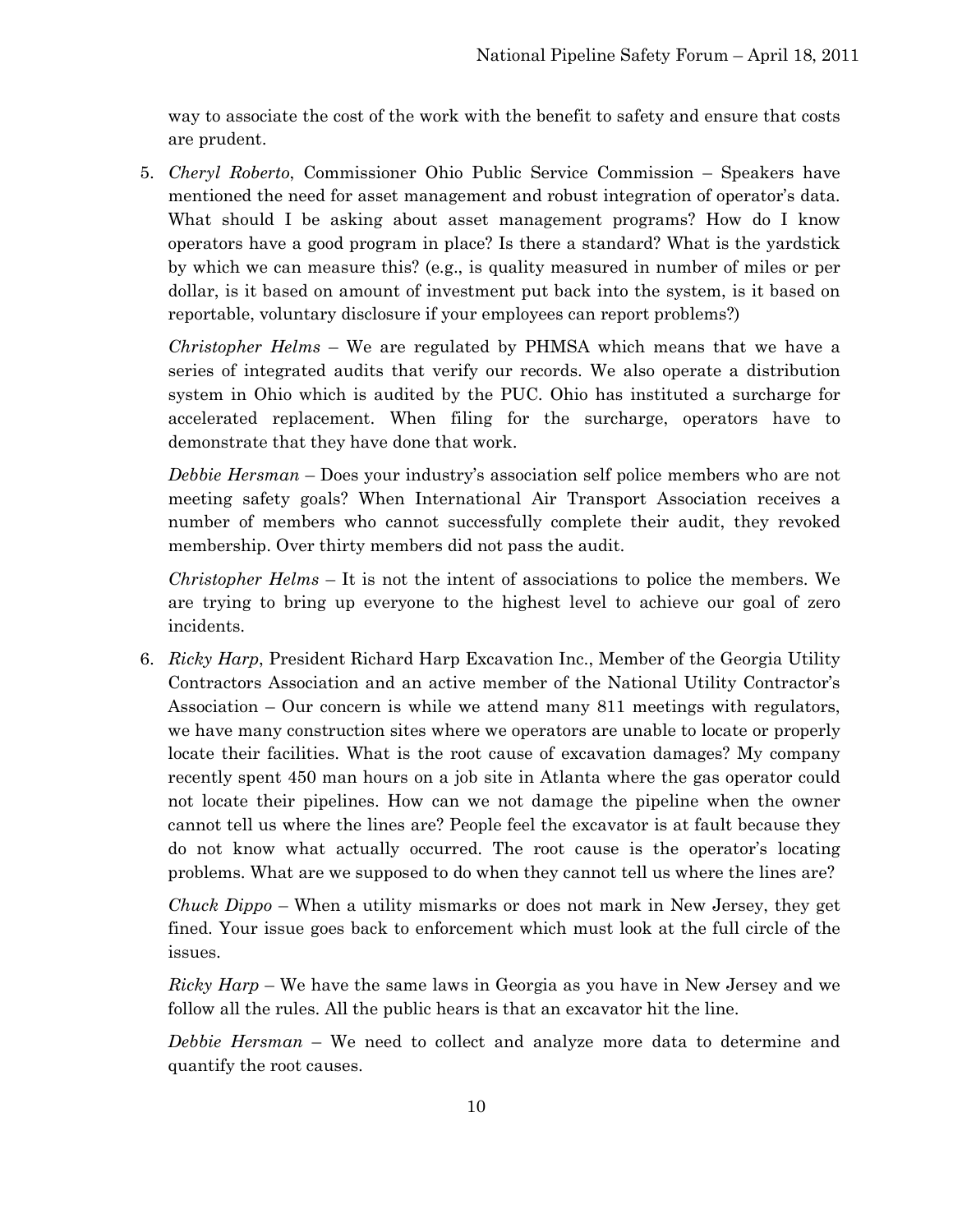7. *Bob Ackley*, owner Gas Safety Inc. (conducts leak surveys through the northeast) – There are only guidelines, no standards for leak management. I see more operators classifying leaks as a "Grade 3". Many of the leaks are on private property. Would operators consider adopting a standard in which owners must be notified when a gas leak occurs on their property, and to inform them that the gas may harm their vegetation, trees, grass, shrubs?

Rick Kessler – There should be standards so that public, regulators, companies, localities have certainty. It is useless if the discovery of the leak is not followed up by a notification. Environment is a significant problem. The issue merits further consideration.

Danny McGriff – I had not thought of leaks in this manner. As regulators we inspect the operator's procedures. Good thought.

### <span id="page-14-0"></span>**Panel 2: "What Are The Challenges and How Are We Addressing Them?"**

The question for the second panel discussion was: **"What Are The Challenges and How Are We Addressing Them?"** This discussion was divided into two parts, one addressing Financial and Related Issues, and another addressing Technical Issues.

The panel moderator was Colette Honorable, Chairman, Arkansas Public Service Commission and Chairman, NARUS Pipeline Safety Committee.

#### <span id="page-14-1"></span>*Financial and Related Issues*

Panel members discussing financial and related issues included:

- Sue Fleck, Vice President, Engineering, National Grid representing American Gas Association (AGA)
- Randy Gyory, Interim Executive VP/COO, Philadelphia Gas Works, PA representing American Public Gas Association (APGA)
- Harry Pefanis President/COO, Plains All American Pipeline LP representing Association of Oil Pipelines (AOPL) / American Petroleum Institute (API)
- Jeff Wright, Director, Office of Energy Projects, Federal Energy Regulatory Commission, Washington, DC

This panel provided an insightful discussion of some of the practical issues that pipeline operators and public utility commissions must deal with in financing pipeline repair, rehabilitation, and replacement. Some key information provided in this session included:

- Industry spends \$7 billion annually to improve safety.
- For investor owned utilities (IOUs), the challenge of replacing, rehabilitating and repairing pipelines is "smart modernization". Operators need to determine the right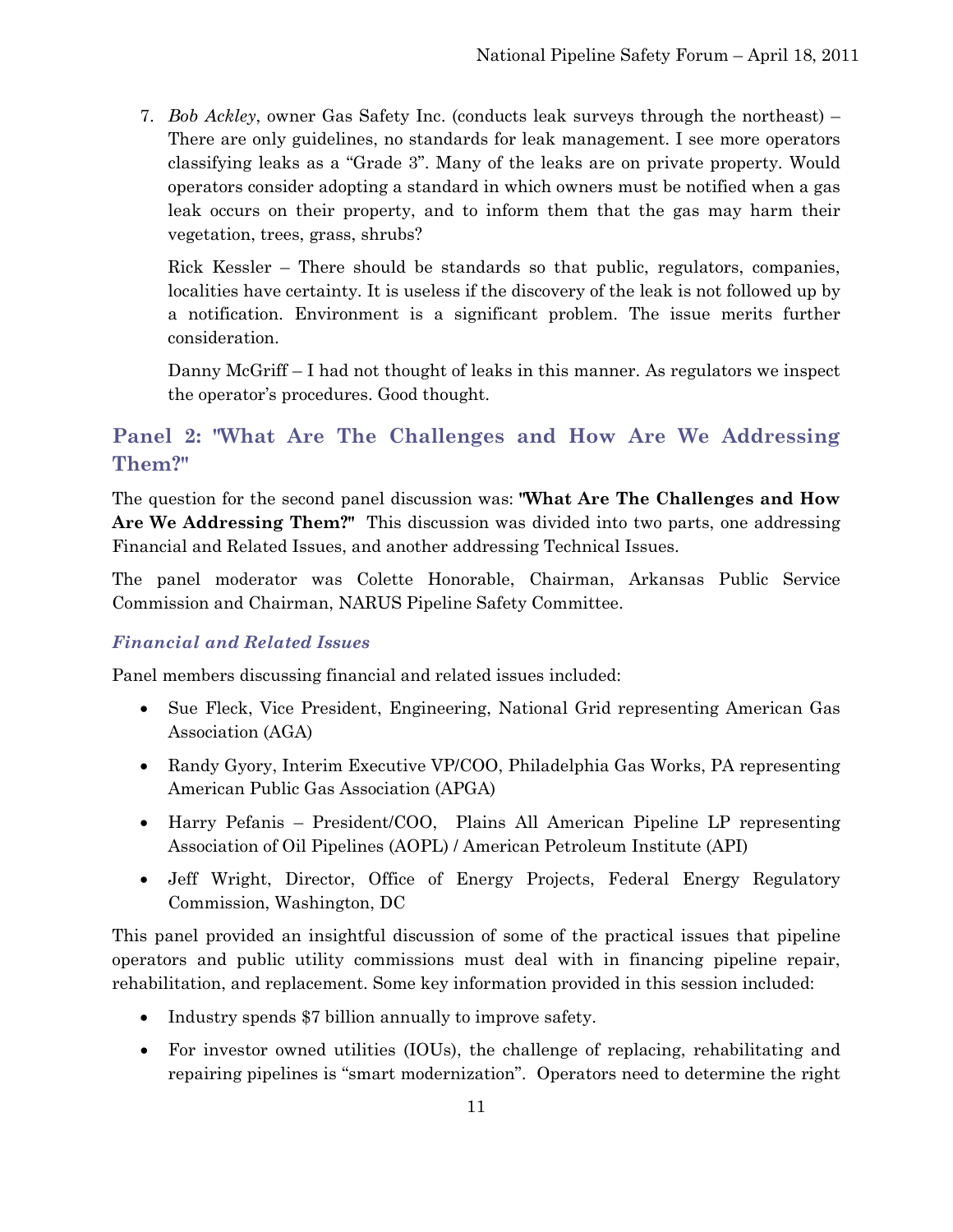amount of replacement to reduce the risk and maintain safe and reliable delivery while balancing the financial and other impacts on the customer. Customers bear the financial cost of replacement through increased rates but they also are subject to disruption of service and supply, and the inconvenience of construction in their neighborhoods. The balance is maintained by a process which identifies pipelines which are not fit for service and other factors.

- Funding mechanisms do not promote investment in the development of new technologies to better locate leaks and pipes.
- Rate cases require a large amount of resources some of which come from operations.
- Many states are working on infrastructure recovery but the mechanism can vary from state to state. One state may have an accelerated replacement program, another state may have an incentive for replacement, and a third state may have timely recovery which allows operators to recover costs in the year the pipelines are replaced.
- States continue to evolve in adopting revenue decoupling, a rate mechanism that eliminates the link between a utility's revenues and sales. Revenue decoupling eliminates the disincentive to incur costs for replacement, rehabilitation and repair.
- For most municipal governments, rates are approved by their governing agency. Resources that support other government services such as police and fire safety programs compete for funds with pipe replacement programs.
- Among municipal governments, financial challenges vary based on the diversity of their distribution system and their economies. Older cities may require significant investment for modernizing the infrastructure at the same time that their population may be declining. Newer cities may have expanding population, expanding tax base and have a relatively new infrastructure.
- Transmission integrity costs have been ten times higher than originally anticipated for the hazardous liquid industry. Liquid pipeline tariffs are adjusted annually by FERC based on the producer price index (PPI). The index is a lagging indicator, intended to reflect the historical impact of industry-wide costs in setting future rate changes. The indexing methodology is reviewed every 5 years. It's critical to have a rate methodology that the industry can rely on when making significant investments.
- Hazardous liquid pipelines do not recover safety expenditures through cost of service rate filings.
- FERC does not have a safety mandate but works in partnership with PHMSA through a memorandum of understanding (MOU). FERC notifies PHMSA about upcoming pipeline construction. They work as partners in communicating to the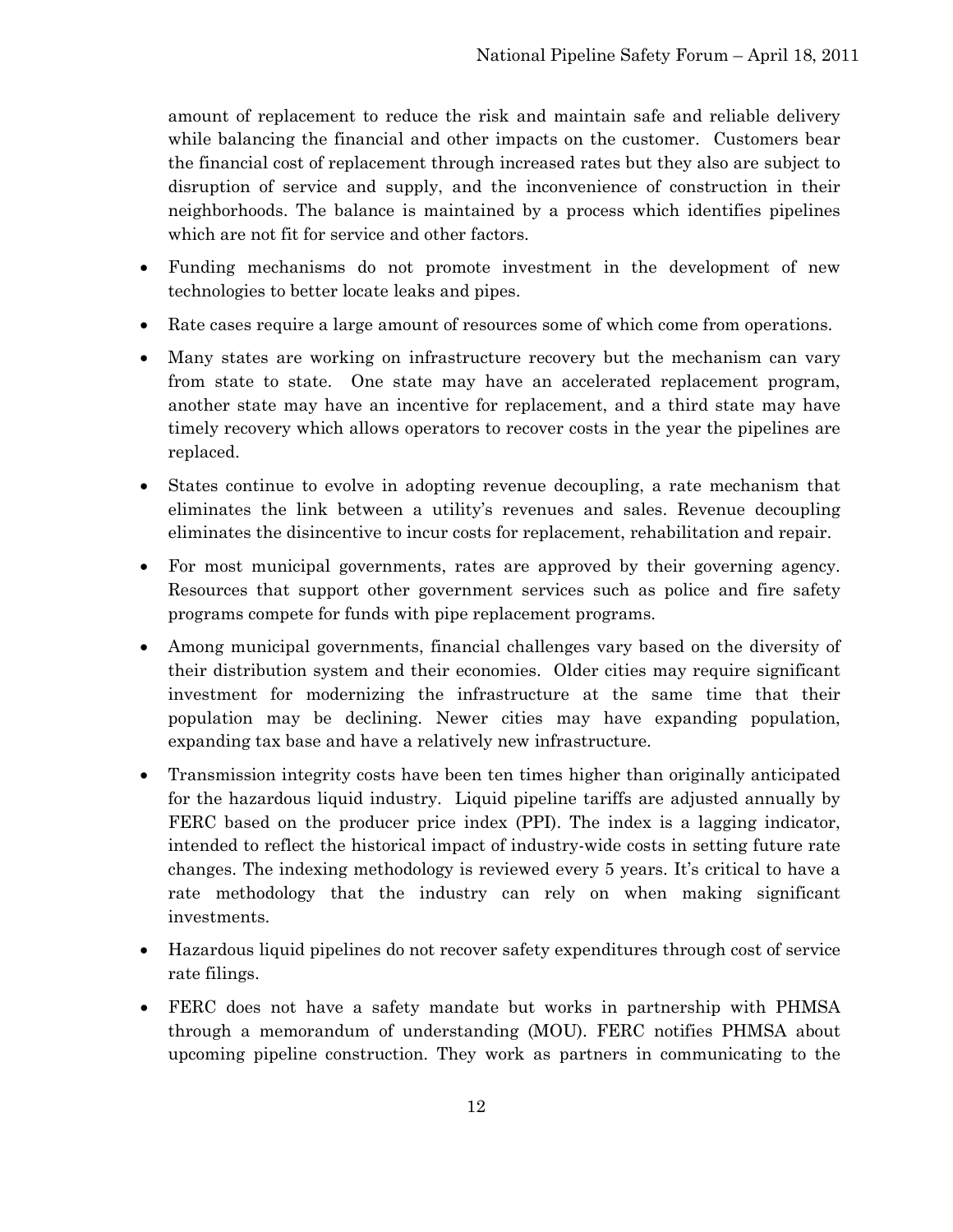public. FERC defers to PHSMA for communication to stakeholders about pipeline safety related matters. FERC and PHMSA could review the MOU to look for ways they can find more synergisms in their processes.

### <span id="page-16-0"></span>**Question & Answer Session for Panel 2, Financial Issues:**

1. *Jim McCleskey* with the Washington Office for Governor Beverly Perdue of North Carolina – As a result of the recent incidents, have any gaps or overlaps in state and federal government pipeline safety oversight roles been identified which may impact the cause of incidents?

*Colette Honorable* – The NTSB investigation is ongoing. We will glean helpful information from their reports as they are published. As a regulator I need to know the realm of my jurisdiction and operate well within that. I have a close relationship with the pipeline safety staff. The answer to your question has yet to be seen.

*Harry Pefanis* - Yes, there are gaps in damage prevention laws. Certain states have One-Call exemptions and lack enforcement.

*Jeff Wright* – No gaps or overlaps have been identified between FERC and PHMSA. FERC notifies PHMSA of upcoming pipeline projects. There are additional process improvements that can be put in place that allow PHMSA to plan how they direct their resources.

2. *Carl Wood* Director of Regulatory Affairs, Utility Workers Union of America (UWUA) – Mr. Wood noted that the panel did not include a representative of workers in the industry. Do you see any independent and unique role for workers and their organizations, the union, to help address the questions that the Department has put before us? Is there a role for unions and employees in addressing and building a culture of worker safety as well as public safety in the gas industry? Are there independent roles for workers and unions in developing root cause analysis in incidents or near miss events as is done for railway incidents? Understanding the causation of near miss events may serve to head off those issues before they occur. Is there a role for workers and unions to work together with regulators as well as operating management during the investigation of incidents?

*Andrew Drake, Vice President, Spectra Energy* – The role of worker involvement is a good point. In the past, we might approach improving pipeline safety solely through technical solutions. Improving safety really comes down to developing a safety culture and values. To reach a safety culture, there needs to be an understanding of how values work and how to propagate them. There are parallels between safety cultures and management systems. Management systems are part of a programmatic description that's contained within industry standards and defined inside safety regulations. How you achieve and sustain a safety culture is very similar to some of the elements that are needed to create sustainable primary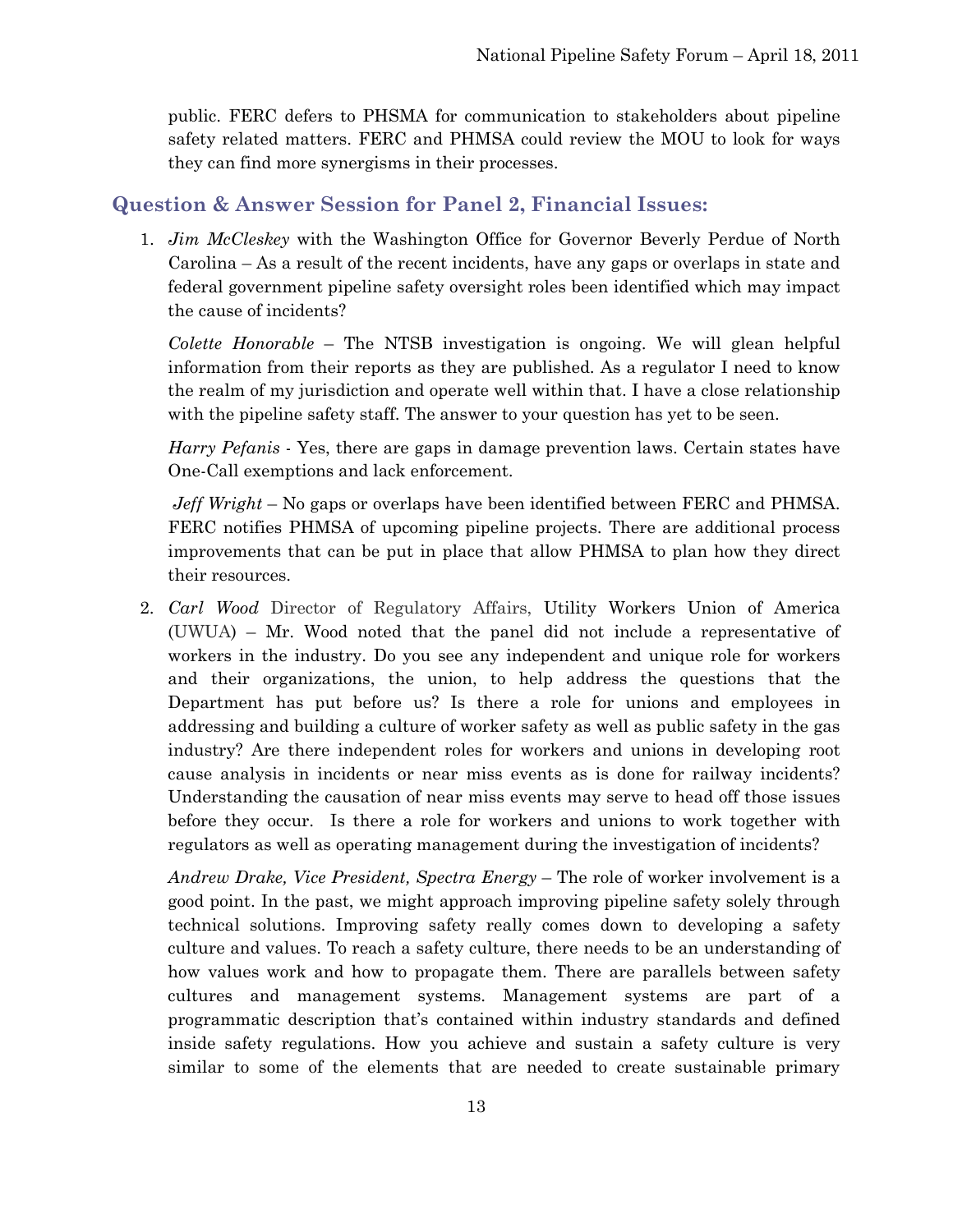management systems that underpin the risk management programs. This is an area we are trying to grow. We see a clear relationship between training, development, and accountability.

*Collette Honorable* – Workers definitely have a role to play on the front lines. PHSMA acted very quickly to plan this meeting. I recommend that you attend the next meeting in South Dakota in June.

3. *Name inaudible* - Since there are financially-related issues, what role do you see for pre-finance investment evaluation, analysis and studies prior to the authority for expenditures (AFE)? Does the AFE consider capital and operating expenditures for employee worker and public health, safety, and environment, corrosion, cathodic protection, asset risk management, greenhouse gas reduction, and life-cycle and recurring operating expenses?

*Henry Pefanis* – We have a planning and budgeting process which is built from the bottom up. We identify the types of capital and operating expenditures needed to sustain our assets on an annual basis. The process is not based on achieving an economic return.

Jeff Wright – Based on the requirements in the regulations, operators know what activities they need to include in their operating and capital budgets,

4. *Collette Honorable* –Would you comment on the benefits you see coming from DIMP? What have you gleaned through your experience in preparing for DIMP?

*Sue Fleck* – Operators have already started implementing many of the DIMP requirements. We are developing better information about our system. We are doing a better job with how we take that information and use it to evaluate the real risks in our system, prioritize those risks, and develop mitigation actions going forward. Another benefit we are seeing is the transparency of information across the industry. In addition to National Grid's information I will learn how other companies perform tasks. This information makes decisions more robust and improves mitigation plans.

*Andrew Drake* – TIMP is almost ten years into the process. Initially we understood the prescriptive requirements but did not appreciate the need to have a program behind implementing them to support what we do today. Early on we did not recognize the importance of data management systems, how to support risk assessments, and achieving the purpose of an IMP, not just a checkbox program. We now know we have to take a much more holistic approach to risk and the supporting structure around it.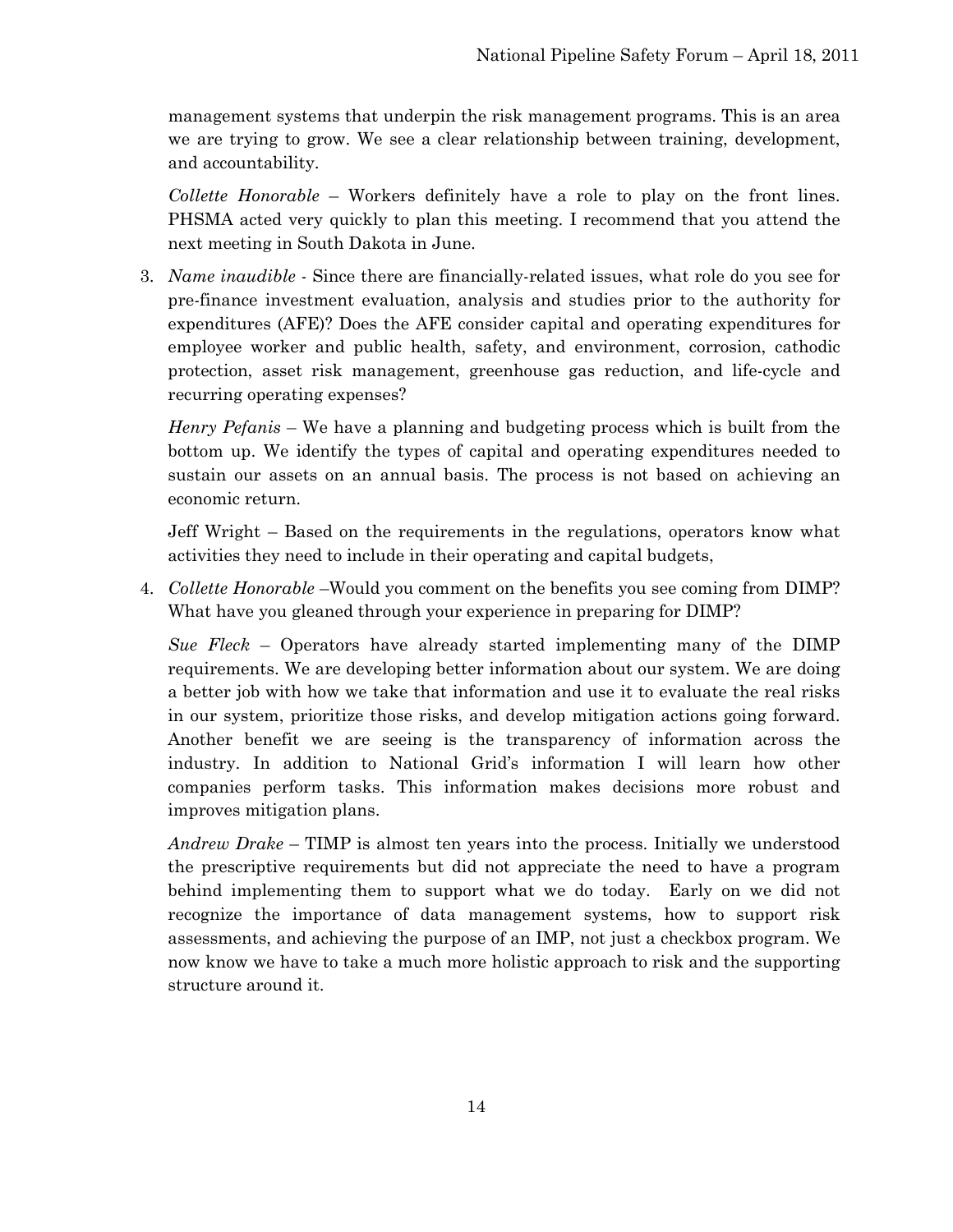#### <span id="page-18-0"></span>*Technical Issues*

The moderator of the panel that discussed technical issue was Cliff Johnson, President of Pipeline Research Council, International (PRCI). Members of this panel included:

- J. Andrew Drake, Vice President, Spectra Energy representing Interstate Gas Association of America (INGAA)
- Harry Pefanis President/COO, Plains All American Pipeline LP representing Association of Oil Pipelines (AOPL) / American Petroleum Institute (API)
- Dr. Oliver C. Moghissi, President, NACE International
- Colette Honorable, Chairman, Arkansas Public Service Commission and Chairman, NARUC Pipeline Safety Committee
- Jeff Wright, Director, Office of Energy Projects, Federal Energy Regulatory Commission (FERC), Washington, DC

This panel provided an overview of the technical challenges that confront pipeline operators and the approaches that have been taken to address these challenges. Some key information provided in this session included:

- Effective remedies must embrace the complexity of the issues. The different segments of the pipeline industry have different rate structures, competitive environment, infrastructure composition, and threats which result in different challenges.
- Integrity management poses many technical challenges including:
	- o The technical constraints inherent to IM inspection tools, and the tools are not infallible.
	- o Operators are finding multiple threats to a pipeline which requires tool runs with different technologies.
	- o Some longitudinal weld seam anomalies have eluded detection
	- o Vendors require market support to develop new technologies
	- o Hydrostatic testing has limitations and can impact otherwise stable anomalies. Hydrostatic testing is less capable of detecting corrosion and only provides a point in time analysis.
	- o There are challenges with leak detection. Instrumentation is not sensitive enough to detect all releases.
	- o The challenges with integrity management continue to evolve and change.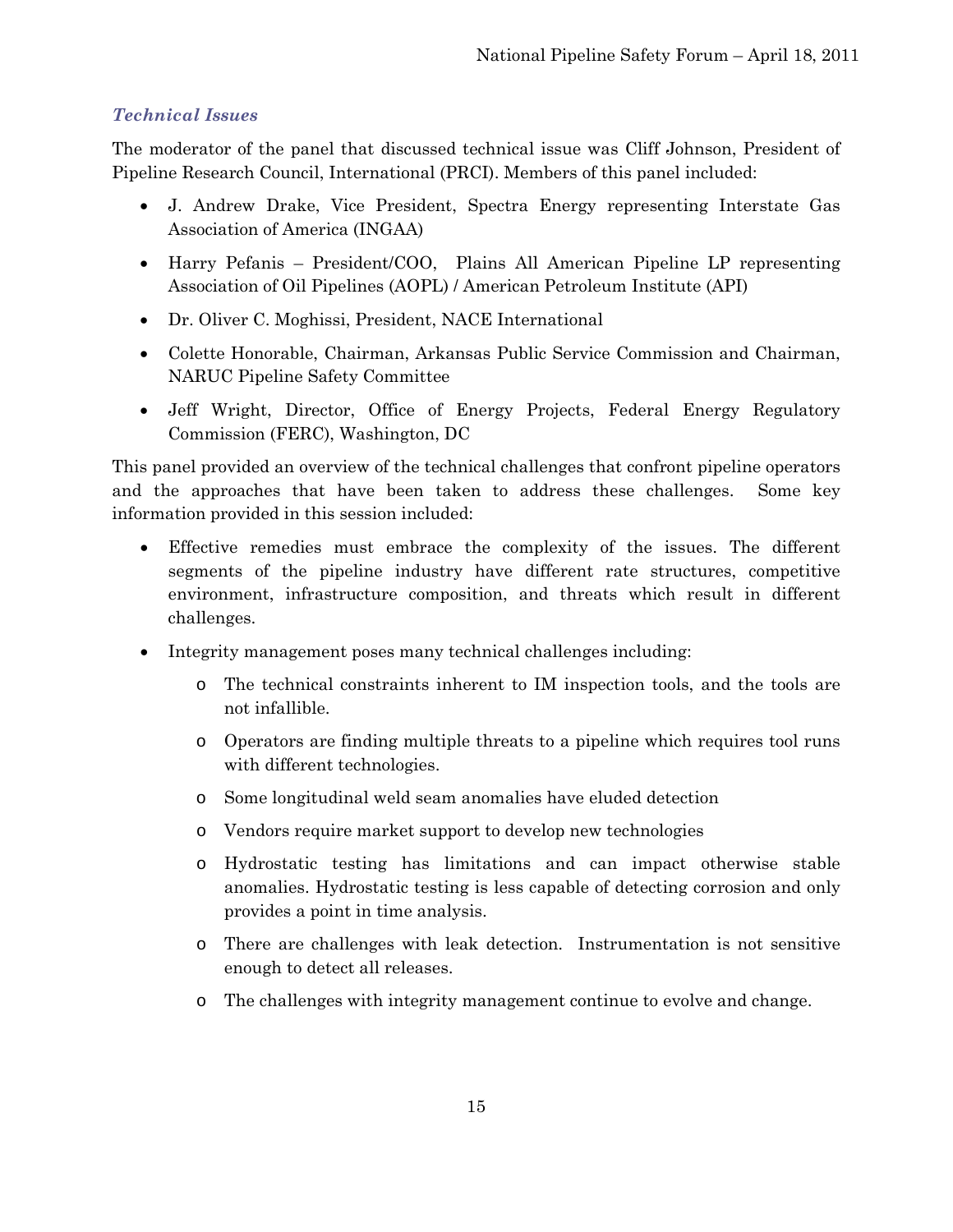- The natural gas transmission industry has committed to apply integrity management principles on a system-wide basis. Operators need to develop risk based approach to pipeline assessments outside of HCAs.
- Every segment of the pipeline industry has large annual expenditures for permanent repairs and pipeline replacement. They all have mandatory integrity management programs. Due to the maturity of the IM programs for transmission pipelines, their ability to prevent and detect problems and if necessary repair or replace pipe has improved with risk assessment programs, pipeline testing and advances in technology. The same improvements are expected to come for the distribution segment as they implement DIMP.
- The gas transmission segment has action plans to update isolation valve automation.
- Operators fund research, development and demonstration (RD&D) activities through Pipeline Research Council International (PRCI) and other organizations.
- RD&D organizations such as PRCI partner with government and industry to develop a road map to ensure that issues are being addressed. They look at research that is being performed in other industries to see if there are opportunities for technology transfer.
- The threat posed by corrosion has technical and management challenges.
	- o Management lacks the knowledge to optimize corrosion spending. Corrosion employees are not trained to put technical information in a format to demonstrate the financial impact of corrosion expenses.
	- o All metallic pipelines have a corrosion risks but the risk is very low because corrosion management is generally effective. Corrosion incidents still occur. This is because there are many pipelines, they are aging, and they have a lot of corrodible area. Corrosion has a random nature. A pipeline does not have a corrosion rate. Corrosion has distributions, averages, and extreme values. For example, we know that internal corrosion is unlikely for systems carrying processed hydrocarbons. On average this is true. That would imply that we never have any internal corrosion failures which we know is not true. If we want to improve, we need more attention on the exceptions. More attention on the average or overly simplified prescriptive solutions such as a one size fits all will be inefficient. We need to look at process and technology if we want to systematically identify and mitigate likely threats. First we need to look at the records and determine what corrosion mechanism might be causing accelerated corrosion.
	- o Operators are challenged with determining the root causes of failures. They need to know the specific mechanism that occurred and why that anomaly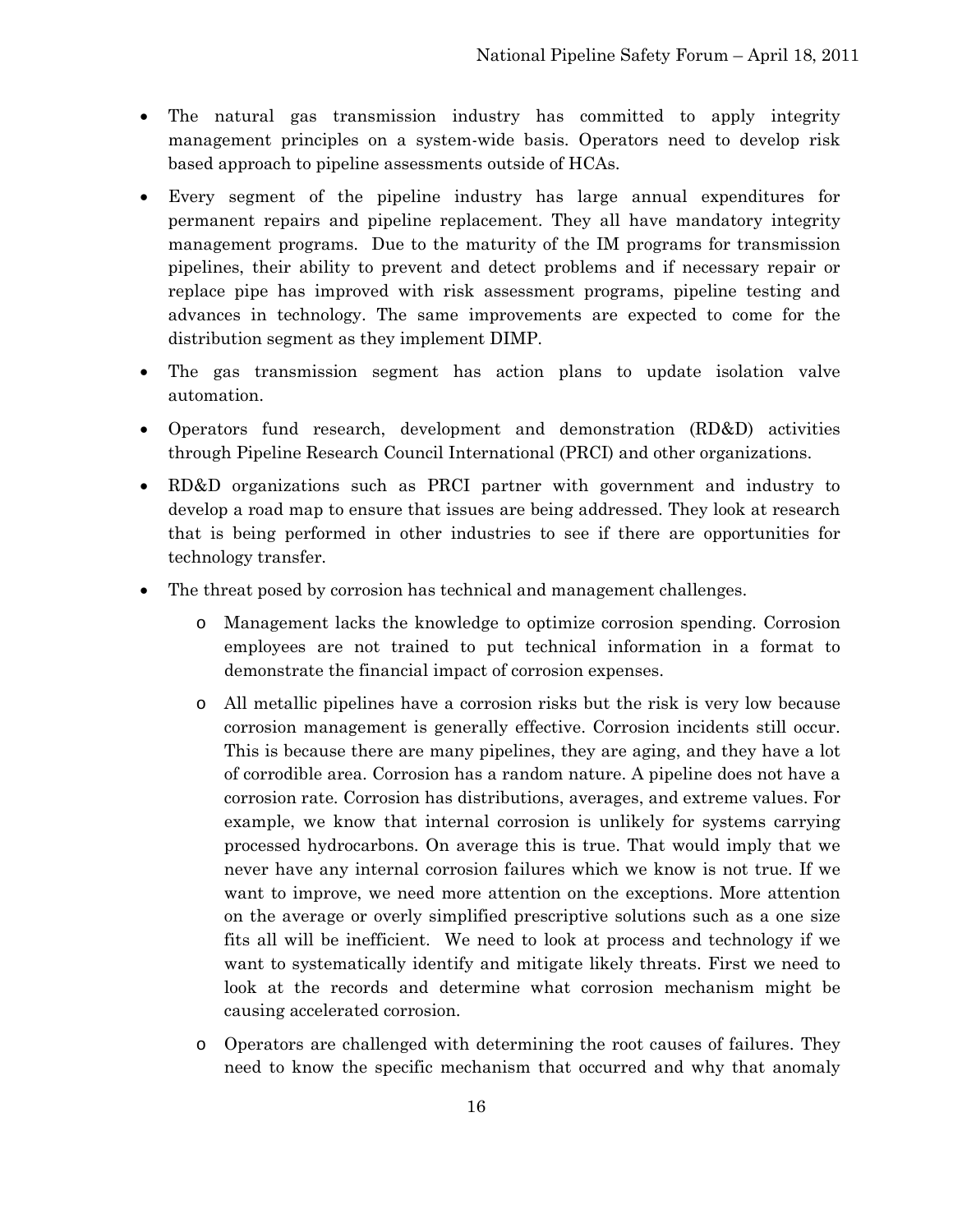was missed. They need to know what the causes are that allowed that location to be missed.

- o Corrosion management needs to make sense on a risk and economic basis. Risk is an inherit part of operating a pipeline. We accept some risk because we enjoy the benefits from it such as heating our homes.
- Time dependent factors are addressed through technical solutions (i.e. internal, external corrosion, seam/weld failures, latent external force damage). Excavation, operator error, equipment failure, natural forces are addressed through improving performance with awareness and education.
- While not technical challenges, operators also face challenges with permitting, coordination with local governments, and encroachment on their pipelines. Measuring the effectiveness of public awareness and or stakeholder outreach is difficult.
- Industry associations have developed forums to share learning experiences, best practices, and training programs for operator employees and their contractors. The industry associations have developed guiding principles and commitment to a safety culture.

### <span id="page-20-0"></span>**Question & Answer Session for Panel 2, Technical Issues**

1. *Cliff Johnson* – What can be done to maintain our knowledge base when we lose key personnel from our staff? What do we do to grow that knowledge base?

*Henry Pefanis* – As an industry we may partner with universities to initiate training engineering students in pipeline maintenance, corrosion protection, and other aspects of pipeline operations. We have an aging workforce and there is a large knowledge gap between recent graduates and seasoned technical personnel who perform the work today.

*Collette Honorable* – The Commission is also challenged with knowledge transfer due to a large number of employees who are retiring and those eligible to retire soon. We are looking at succession plans, education and training. We need to get less experienced personnel involved with outside training so they can learn about the innovative changes that are happening in the field.

2. *Cliff Johnson* - Inaudible question

*Andrew Drake* - A large part of the equation is to mitigate and prevent problems prior to inspection. With IM, our findings provide evidence of places where tasks were not effectively performed in the past. We need to evaluate those instances, look at what could have been done to prevent them, and keep this from occurring going forward.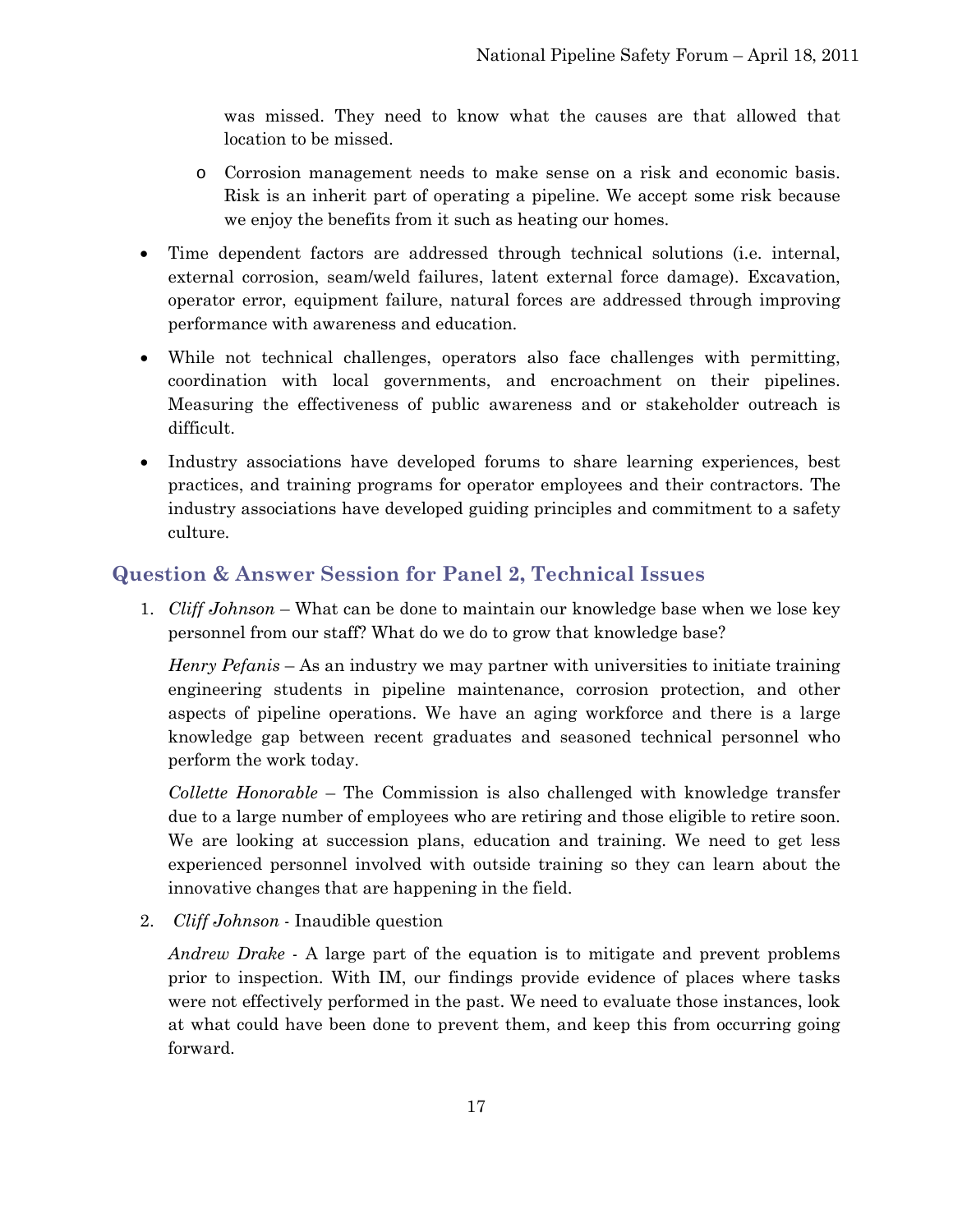3. Ziad Saad, representing the Canadian Energy Pipeline Association -Andrew Drake said the goal is zero incidents and Oliver said that there is no such thing as zero defects. Oliver Moghissi said that zero risk is not achievable. This seems to be a conflict.

*Andrew Drake* – The goal of zero incidents is really about a core value; a way you look at your business; about how you intentionally approach your day. It takes concentration at the moment. Avoiding problems takes discipline, training, continued focus and effort. The challenge is in moving people from a "wanting" state to a state where they intentionally make it happen. They need to stay conscious in the moment.

*Oliver Moghissi* – A safety culture is good. I want to point out that although it is an aspirational goal, we have to understand that operating a pipeline involves risk.

4. *Mark McDonald*, President, New England Gas Workers Association – Does the Department have plans for addressing leak management? There is a backlog of 20,000 leaks in Massachusetts. The problem appears to be the numbers. In 2009 there was an explosion where seven reports of leaks were called in. There are too many leaks on the system today whether they are hazardous or non-hazardous. They get worse with time and they should be addressed. Some of the leaks are older than the people working on the pipes. They go back to 1985. Replacement is the solution for tomorrow and the next decade; what is the plan for today?

*Sue Fleck* – The existing pipeline regulations address leaks and the hazards that they create for the public. The current guidelines are effective in that operators put together a comprehensive plan to address the most hazardous leaks on the most immediate basis. The less hazardous leaks will be monitored and repaired over time. The best method to insure the integrity of the system is to have an effective replacement program to eliminate those leaks as the system is replaced, as opposed to fixing each joint that is weeping one at a time.

5. *Farron Hollabaugh*, Representing Pipeline Local Union 798, Tulsa, OK – If you need to inspect a longitudinal seam but you do not feel that the smart pig would catch, would you perform a hydrostatic test following the pigging run? If your system cannot accommodate a smart pig, when would you modify it so you can run a smart pig in it?

*Andrew Drake -* The product of that decision is the risk assessment. The application of the tool depends on the threats. If you have a threat which one of the tools cannot decipher it is incumbent on you to deploy another tool and to cover that threat. It is not unusual for an operator to deploy both a physical hydrostatic test and to run a pig. It may not be possible to do them at the same time. The different tools may require separate equipment, additional permits, and involve service issues. The tests may be staged in different years or the operator may choose the more rigorous of the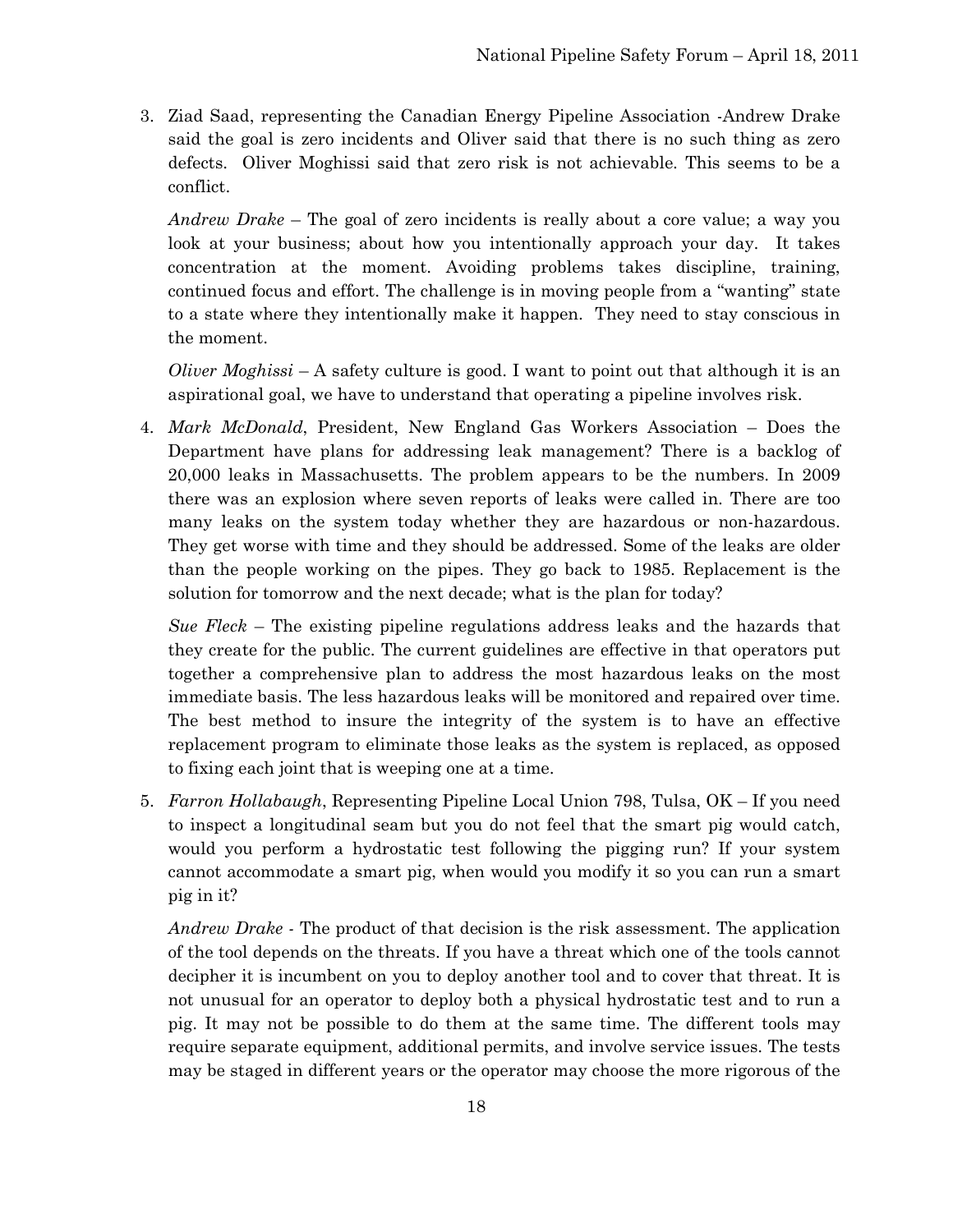two methods, neither of which may include pigging. Pigging may be more convenient but it may not answer the problems. When the pipe is not piggable, other, often more expensive testing protocols are used. Making a pipe piggable is an expensive capital one-time outlay but the recurring inspections are less expensive.

*Oliver Moghissi* – What that question addresses is that in integrity verification or assessment every tool has its advantageous and disadvantages. That is just one aspect of an overall integrity management and overall risk management. We should move away from looking at specific tools and give overall guidance on decision making.

### <span id="page-22-0"></span>**Panel 3: "What More Can Be Done?"**

The third and final panel of the day addressed the question: **"What More Can Be Done?"**  The moderator of this panel was Jeff Wright, Director, Federal Energy Regulatory Commission. Members of this panel included:

- Mike Comstock, Superintendent of Gas Utilities, City of Mesa, AZ
- Scott Cisel, Chairman, President/CEO, Ameren Illinois
- R. Allan Bradley, President/CEO, Questar Pipeline
- Tim Felt, President/CEO, Colonial Pipeline Company, GA
- Jeff Wiese, Associate Administrator for Pipeline Safety, PHMSA
- Randy Knepper, Director, New Hampshire Public Utilities Commission & Secretary, National Association of Pipeline Safety Representatives
- Rick Kessler, Vice President, Pipeline Safety Trust

The purpose of this panel was to move the discussion from understanding the past and the present to a focus on future actions that can expand and accelerate the progress made to date. Some of the key points made during this discussion included:

#### *Pipeline Operators Perspective:*

Continue initiatives that are just beginning to take hold or in progress:

- Keep focus on key initiatives that are already underway.
- On the regulatory side, there are a number of significant rules that have just been implemented or are just beginning to take hold. These include:
	- o Distribution Integrity Management (DIMP)
	- o Elevating Public Awareness
	- o Enhancing Control Room Management
	- o Initiated ANPRM on the adequacy of natural gas transmission safety regulations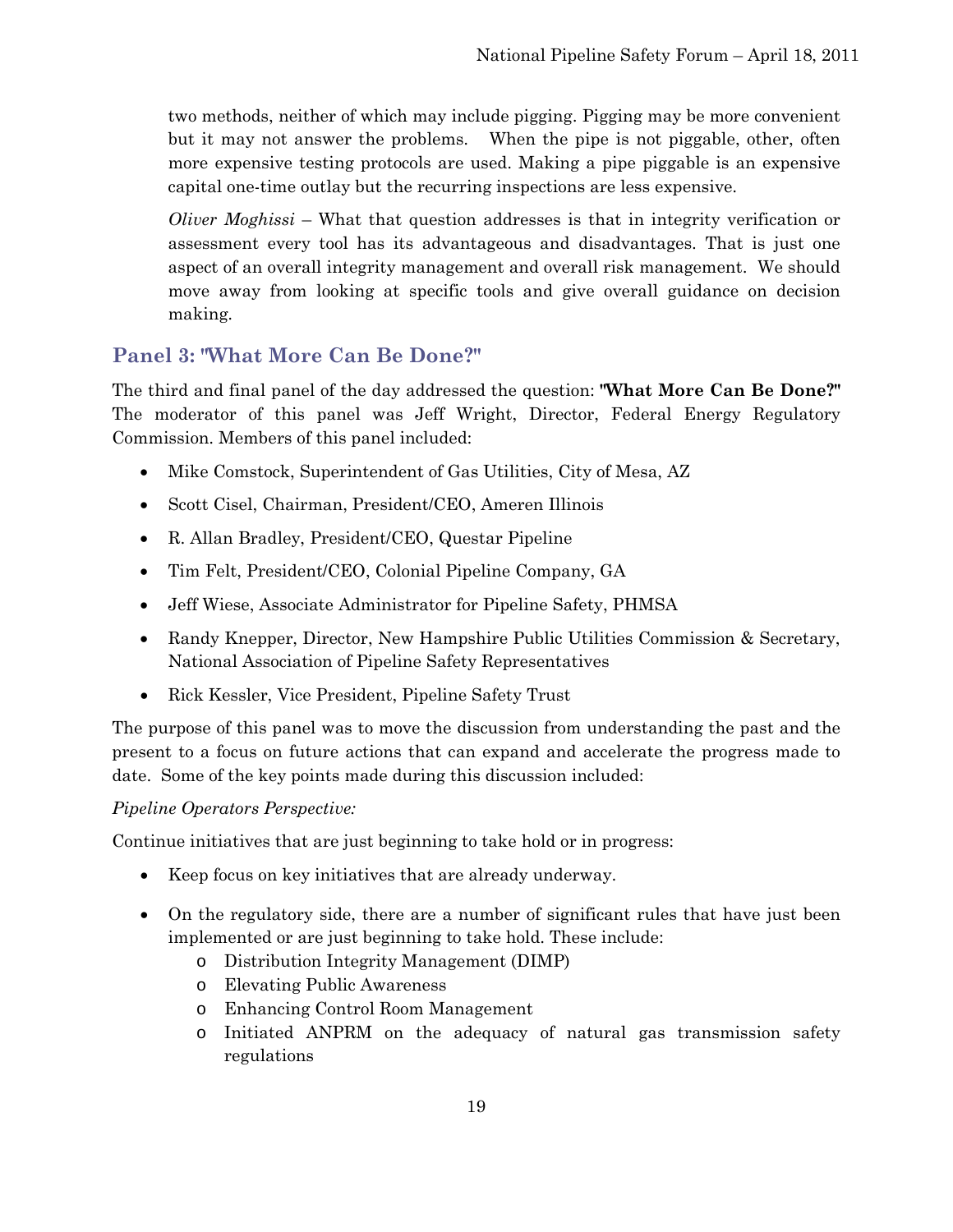- Continue to issue advisory bulletins as critical information is discovered such as was done in the aftermath of the San Bruno incident; (1) emergency response preparedness, and (2) adequacy of records and the adequacy of risk assessment. The first advisory notice helped underscore the importance of communication with first responders and the second prompted operators to add resources to accelerate the review, identification and digitalization of the pipeline records related to MAOPs.
- Continue initiatives that have been in place a long time and are proving to make inroads to improving pipeline safety:
	- o Damage Prevention
	- o Research, Development and Deployment
- Existing industry voluntary initiatives that also need to continue include:
	- o Best practice programs
	- o Conferences and workshops
	- o Publications
	- o Safety summits
- A "safety culture" is imperative. To develop, a safety culture requires:
	- o Commitment of all stakeholders (government, industry, RD&D, emergency responders, others)
	- o Partnership Common Ground Alliance is a model for partnership where underground utilities, excavators, One-Call associations, work together to mitigate excavation damage.
	- o Ownership All stakeholders must feel they own a part of the solution and embrace a safety culture.
	- o Accountability for effective oversight, inspection, and thoughtful enforcement by government, legislative, and federal and state regulatory agencies, and industry.
- Each industry trade organization is committed and structured to promote all aspects of pipeline safety. Safety is discussed at board meetings, operations meetings, and each organization has safety committees.
- Trade associations promote safety through education, training, awards, technical committees, standards development, conferences, workshops, webinars, and publications. They all have best practice forums for sharing safety programs.
- America Public Gas Association has created an on-line integrity management plan creation tool, including a risk ranking model which operators of over 1,000 systems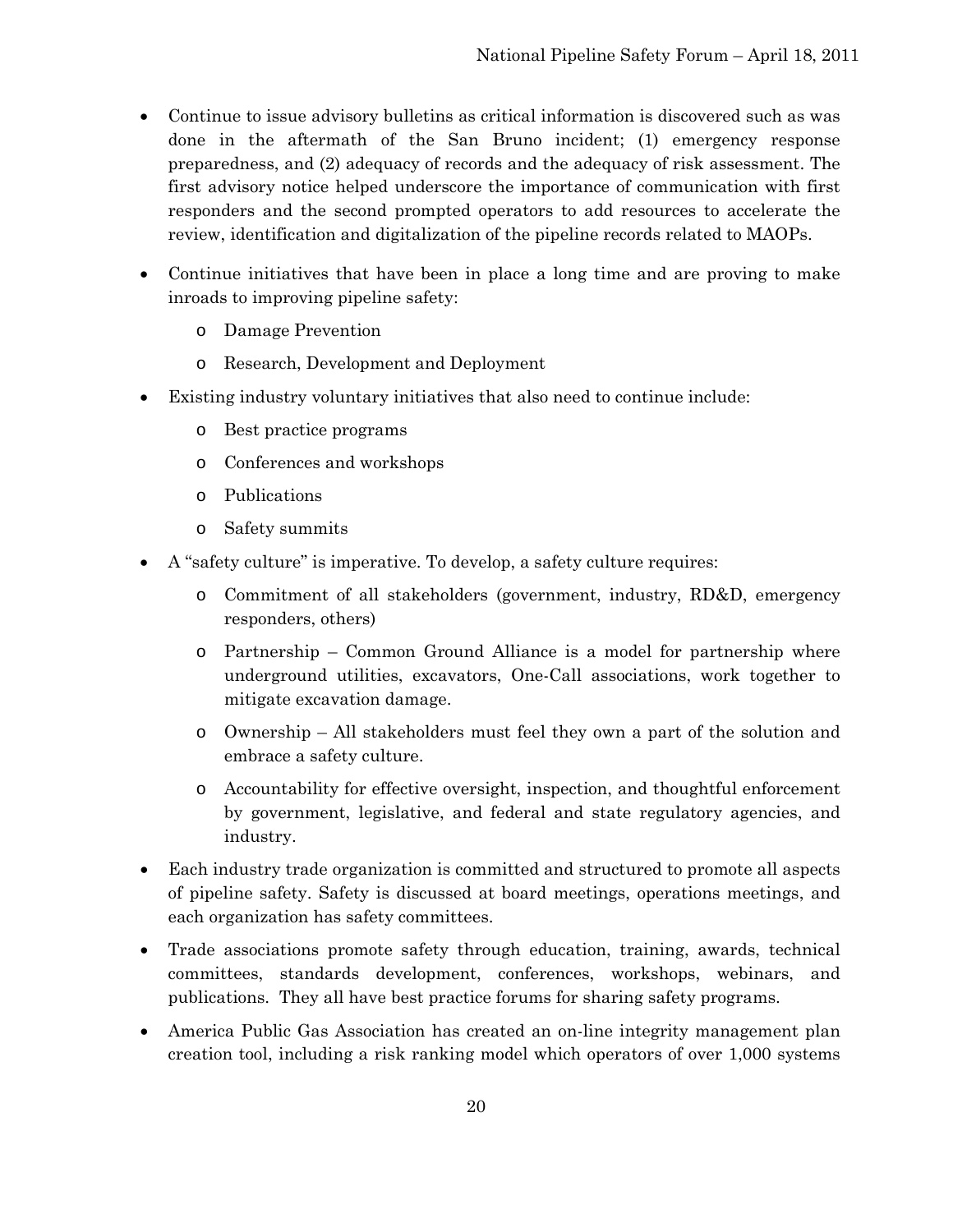are using. The development team includes state and federal regulators on the advisory group.

- Distribution operators voluntarily participated in DIMP pilot inspections to facilitate PHMSA's creation of inspection forms, guidance, and training material for federal and state inspectors.
- Operators engage in public awareness through sharing of information among emergency responders and the public.

What needs to be done?

- New regulations for:
	- a. Mandatory "immediate repairs" for all onshore pipelines, not just those in HCAs;
	- b. Leak detection capability evaluations on all regulated non-gathering lines; and
	- c. Regularly updating HCA determinations with new census data and other information.
- New technology for better inspection tools and improved data integration.
- Elevate enforcement of 811 Do not allow exemptions and make fines commensurate with damages. PHMSA should issue its NPRM on damage prevention and reduce funding to states that allow exemptions to damage prevention laws.
- Establish data quality team Government, industry, public to improve data collection and analysis. The structure could mirror PHMSA's technical advisory committee or the Plastic Pipe Data Collection (PPDC) committee.
- Develop and implement a process to promote the highest levels of safety, reliability and operations excellence
- Sustain funding for research, development and deployment of new and enhanced technology.
- Continue education of all stakeholders on the importance of energy and about the nation's energy realities.
- Educate the public about our energy delivery system, about natural gas pipelines, how they work, why we have them, and their role providing energy to consumers. This started with the Safety Act of 2002 requirement of all operators to have a comprehensive Public Awareness program. Regulators and industry worked together to develop the Public Awareness standard API Recommended Practice 1162 which required operators to provide education on how to identify pipelines, and how to respond to emergencies if they occur.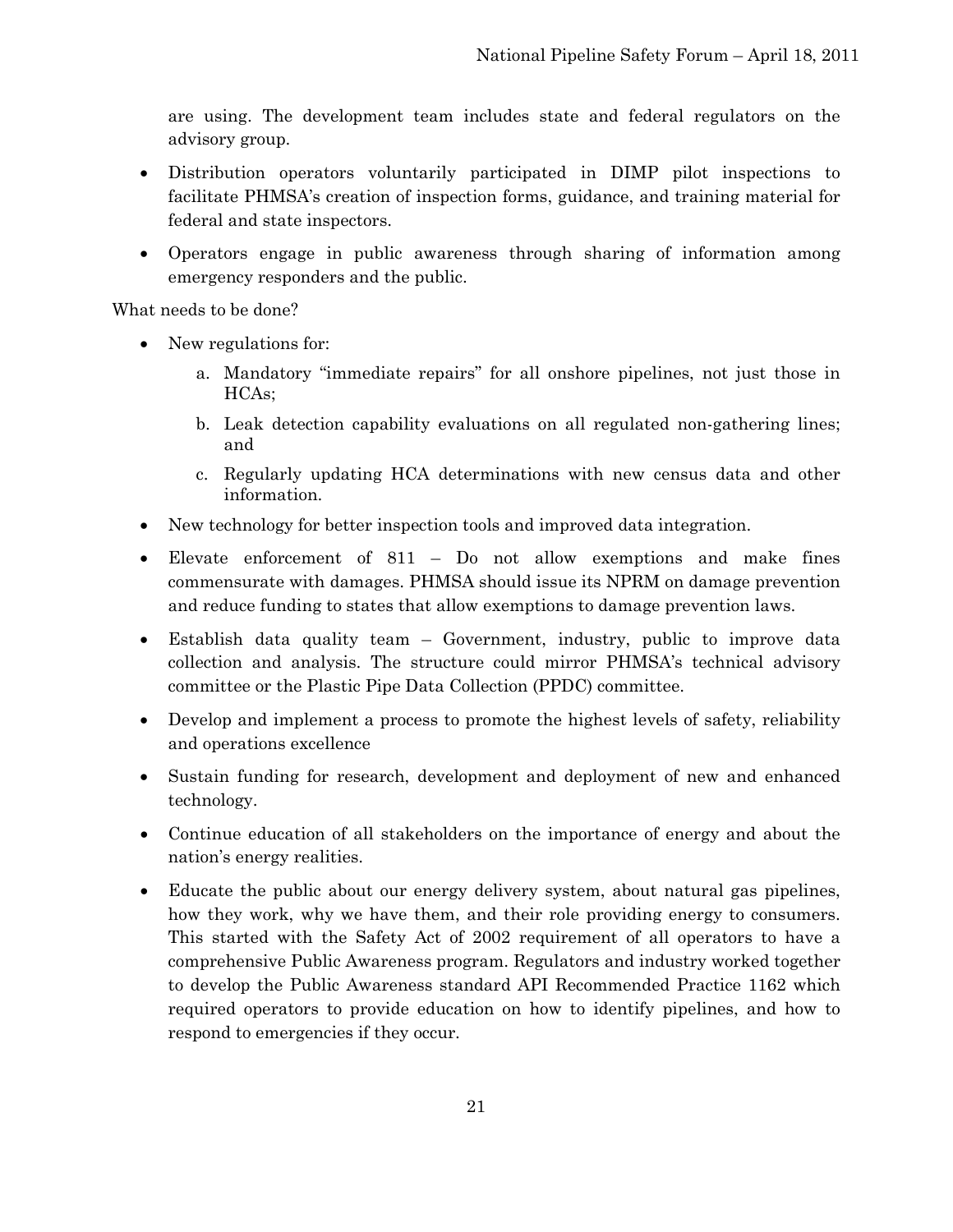- Public Awareness continues to be advanced through the Common Ground Alliance (CGA) and through Pipelines and Informed Planning Alliance (PIPA). Also:
	- a. Ideas to alert land owners could include informing property purchasers of ROW issues at closing;
	- b. Improve outreach to first responders; and
	- c. Improve effectiveness of communications and pursue alternative delivery methods.
- We need to embrace the recommended practices built in the PIPA report. The communication can start with industry, employees, contractors, suppliers. It needs to include all levels of government, from federal to state to local. It needs to include emergency responders like fire marshals, and other emergency officials and to educate the public at large, especially those who work, live, or play near pipelines. Local governments have a role to play by limiting development near pipelines. The pipelines were at a distance when they were built but now encroachments heighten risks. We cannot change what was done but we can seek to provide guidance when these development questions present themselves.
- Reauthorize the Pipeline Safety Act with a balanced approach where Congress signals a priority, and regulators prescribe a solution based on sound engineering, data analysis, and input from all stakeholders.
- The transmission industry must continue to invest in technology and develop a comprehensive pipeline safety RD&D strategy. Our efforts are widely distributed across the industry. There should be a better matching of specific research needs with organizations possessing the strongest skill sets for those particular projects.
- What more to do with information sharing and training
	- a. More effective knowledge sharing across industry;
	- b. Partner with PHMSA on open knowledge sharing with industry since they see all the operators and investigate the incidents, they can be a tool for sharing information with the other operators;
	- c. More timely dissemination of investigation findings PHMSA and NTSB; and
	- d. Commitment to expand on data collection and analysis.
- What to do on inter-agency coordination
	- a. FERC should ensure continuation of a simplified compensatory rate structure;
	- b. Nationwide corps of engineers permit for pipeline repairs; and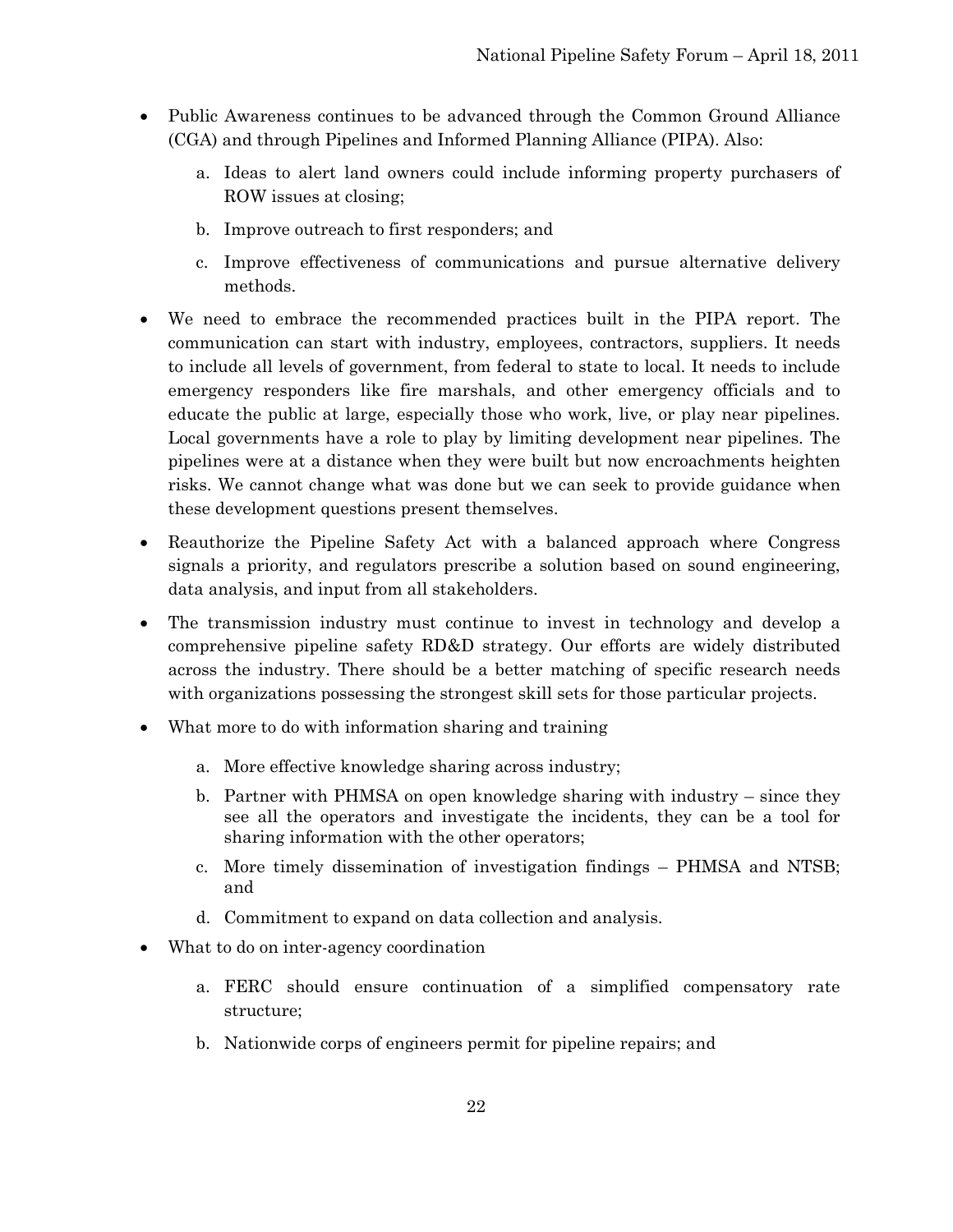c. Revise MOUs to eliminate conflicting or overlapping jurisdiction (e.g., EPA, BOEMRE and CG).

#### *Regulatory and Public Advocacy Perspective:*

- Welcome new people into the dialogue.
- Legislative initiative put forth last year:
	- o Value of inspection increase federal and state inspection efforts.
	- o Use enforcement to improve poor performance.
	- o Refresh the transmission integrity management rules since the programs have had time to mature.
	- o Institute pay as you go provisions for special permits and new construction.
	- o Close statutory exemptions in code for pipelines.
	- o Move more data into the public domain. A lot has been done on the Federal level but still more to do at the state level.
	- o Hazardous liquid ANPRM is closed and being evaluated.
	- o Considering an ANPRM for gas transmission asking questions about preventative and mitigative actions, remote control shut off valves, and expansion of HCAs.
	- o We have pushed through a series of significant rulemakings in the past few years which are just beginning to take hold. Continue to implement the inspection of these rulemakings, evaluate the data, measure performance, and improve the program through communication and improved training and education efforts.
- PHMSA alerted operators that we expect them to engage in a higher level of cooperation with emergency responders. Emergency responders need to be aware of major transmission lines or hazardous liquid lines in their communities.
- Explore the concept of ways that the federal government could assist states with significant miles of at risk pipe to accelerate their repair, rehabilitation, replacement, or requalification. Some public utilities compete for resources with programs for fire, police, and education.
- Encourage states to use all the tools in their toolbox including enforcement to incentivize pipeline operators to perform. Highlight enforcement around excavation damage prevention. PHMSA will be issuing an NPRM about federal enforcement of excavation damage to energy pipelines in the country. It is a stop gap measure for states without that authority or those who don't use it.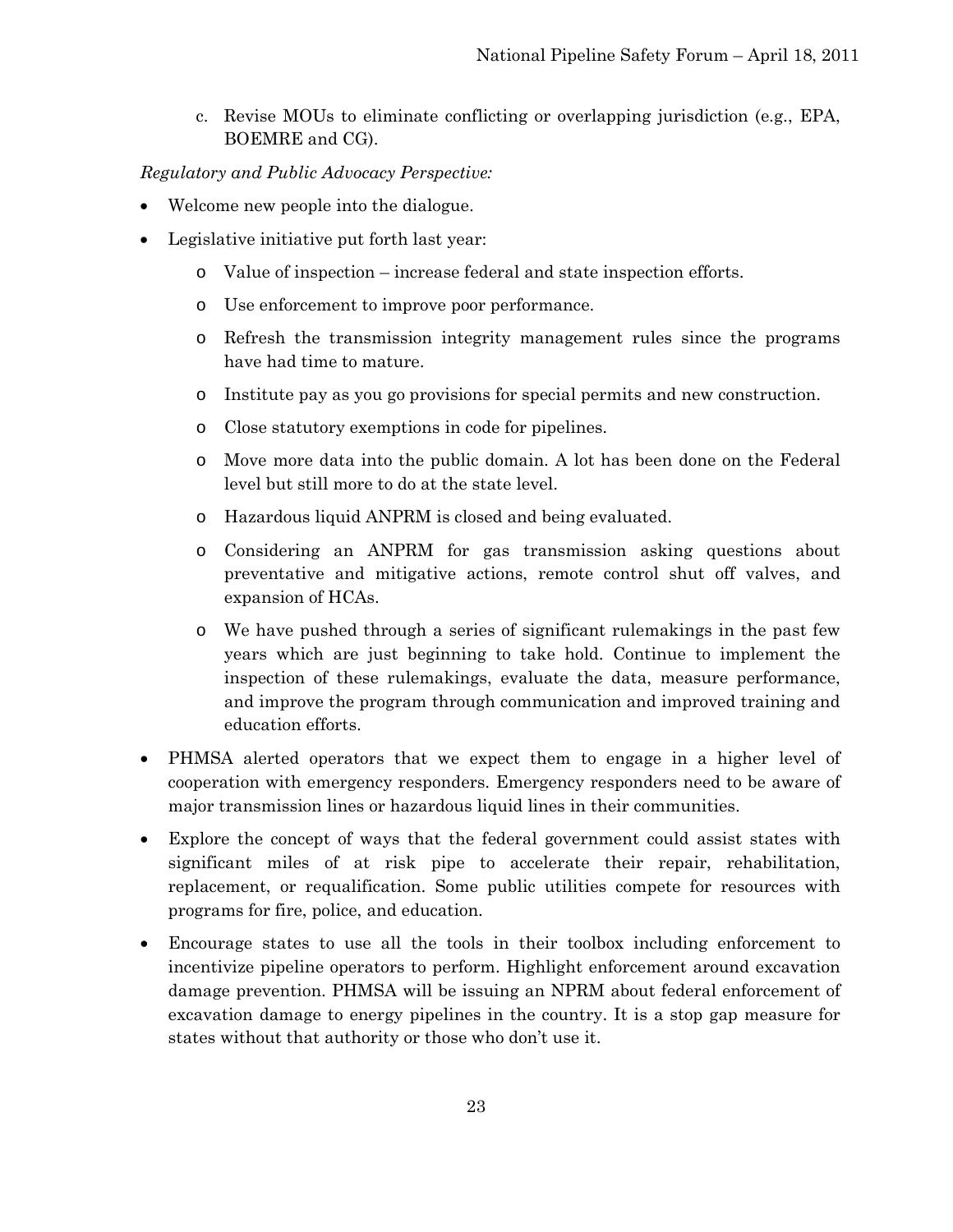- The industry under invests in technology. We need to find a mechanism to fairly and equitably assess the charges to everyone. There needs to be a better channel to commercialize technology so it can be useful.
- For FERC and states, connect citing and rate setting decisions with safety. PHMSA will provide states with information about the safety performance records of operators if requested.
- Get the recommendations from PIPA into the hands of people who will use it, planning and zoning officials and the public.
- Building a collaborative pipeline for the employees of tomorrow. Entice younger employees into the industry. Let them know there is a great future in this industry.
- Most risk to distribution pipelines is state specific or requires state specific approaches. The pipelines, many of which were installed before 1970, are close to people's homes, businesses, and communities. Customized solutions are needed. Small utilities need to find ways to leverage other municipal construction projects and coordinate with other utilities that the commission regulates.
- From PHMSA, the states could benefit from predictive service life models of pipelines when determining the appropriate rates of replacement. This would provide a check and balance on the information provided by the operator.
- Challenge commissioners to meet regularly with your safety teams and staff. If your structure is hierarchical, flatten it out and bring safety into the forefront. Include the safety teams in the analysis structure and as part of rate cases.
- NAPSR members should use share more information and best practices.
- To assist operators, we need to provide more granularity in the reporting of incident root causes. This allows trends to be analyzed. NAPSR and PHMSA can partner on this effort to see the existing data we have and what it reveals.
- Regulators can challenge operators to ensure that quality assurance is being applied to everyday construction. OQ is not enough, and contractor oversight is critical. In the past we may not have known what our forefathers put in the ground but we should not make the same mistake.

### <span id="page-27-0"></span>**Question & Answer Session for Panel 3:**

1. Name of speaker not provided - Propane is commonly used in northern Vermont and northern New England but the discussions today did not include propane pipelines or the propane industry. What are your thoughts about getting the propane industry involved? Would they have different information about pipeline risk than today's panel?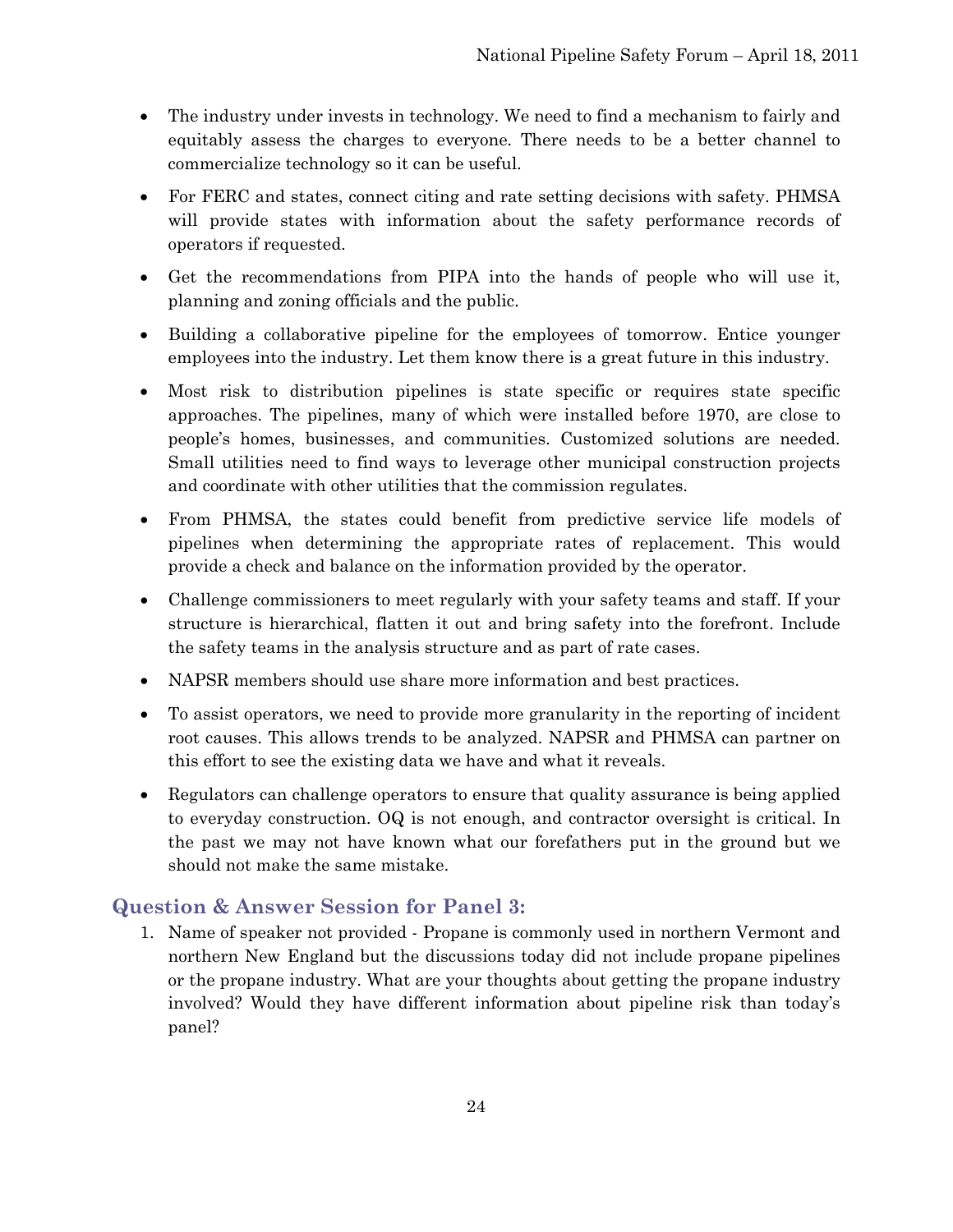*Jeff Wiese*– The Southeast and Northeast are very dependent on propane. Propane operators are required to implement an integrity management program for their pipelines. They must identify threats, evaluate risks and implement measures to reduce risks that are specific to liquefied propane gas (LPG). There are several large propane pipelines in this country. We have been working actively with the operators of those pipelines to ensure that they are renovated. Some of these lines are prone to seam issues. There are also thousands of very small propane operators. The National Propane Gas Association (NPGA) is the largest consortium of those folks. We have communicated with them regarding their members' requirement to implement a distribution integrity management program by August 2011. They represent a segment of the industry that should be represented in this forum. I will contact them and extend an invitation to join the dialogue.

*Randy Knepper* –We inspect forty-five natural gas operators and eight hundred and fifty jurisdictional propane operators. Inspecting the propane operators takes a great deal of time. We find that propane operators are very different from natural gas operators. Their systems are not as complex which makes them easier to inspect. They do not have leak classification system as they repair leaks as they occur. This eliminates the need to monitor leaks. Natural gas systems tend to be larger, more complex, and in urban and suburban environments. Propane systems tend to be in a more rural environment. Their codes are simpler than those for natural gas. For example, they do not calculate the maximum allowable operation pressure (MAOP) of a pipeline but use a prescriptive look up table to identify the type of pipe to install. Plastic pipe may only operate up to 30 psig. The propane sector should be invited as they have a lot to add to the dialogue.

2. *Glenn McMurray*, Normac – There has been a lot said about good information and about root causes. Why do PHMSA's incident reporting forms ask for apparent cause instead of root cause?

*Randy Knepper* – A lot more details are required to get to the root cause. In the incident reports, PHMSA is trying to capture a larger expanse in classifying the incident cause category. You have to be careful on how you use the data and the conclusions you draw from it.

*Jeff Wiese* – There is a lot to be gained from root cause analysis of incidents. All PHMSA inspectors and most of the senior state inspectors have received training in root cause analysis. Root cause can be very difficult to determine absolutely while apparent cause generally describes the cause. Operators report the apparent cause of thousands of leaks either repaired or eliminated each year. If a serious incident occurs, the root cause is determined.

3. *Lonnie Lister*, Office of Energy Projects, FERC – The focus of this forum has been to describe the highest pipeline risk but what about events which are low frequency but may result in high consequence such as earthquakes? The 49 CFR 193 LNG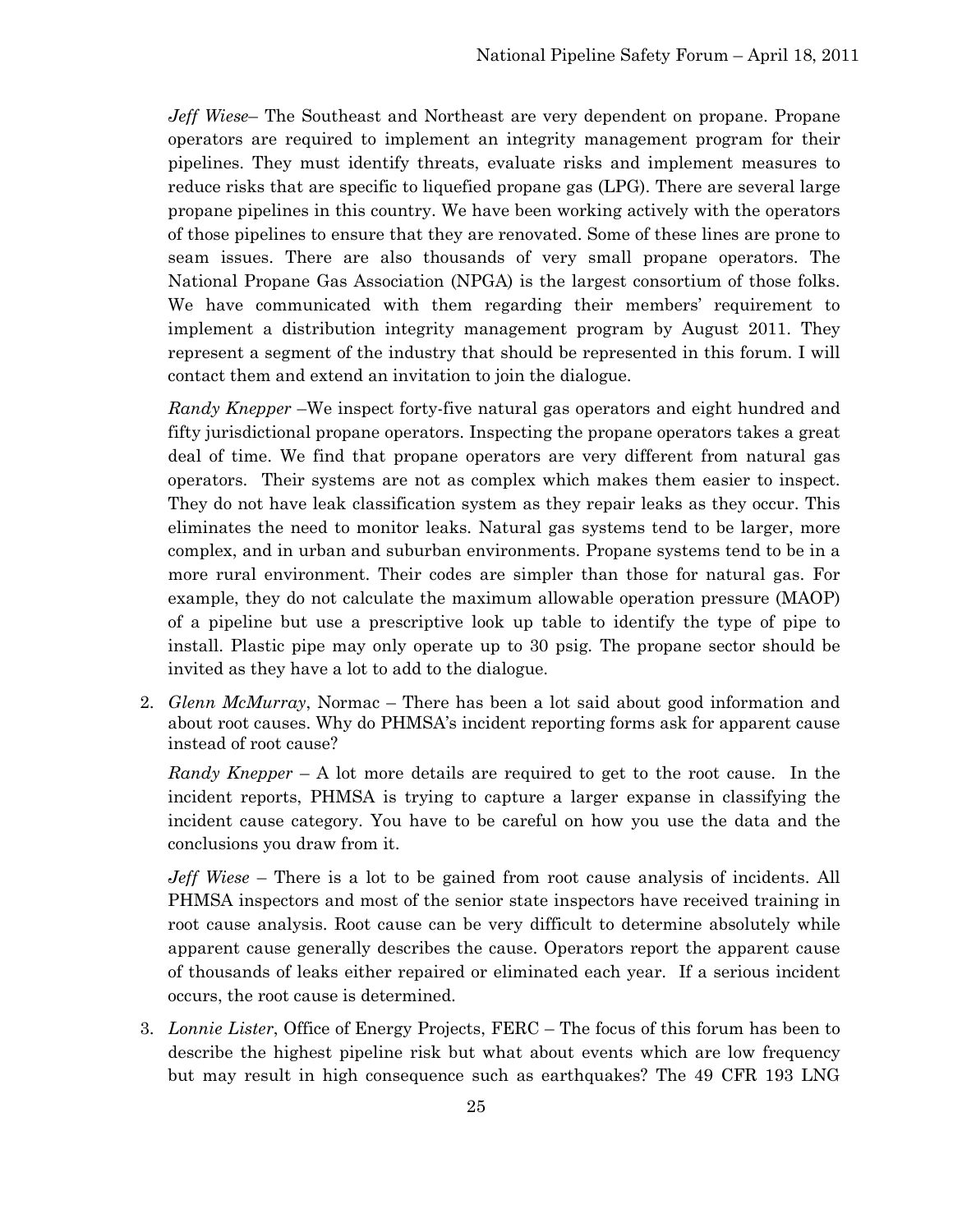Facilities has extensive and detailed requirements for geological analysis, geotechnical surveys, and seismic design requirements. 49 CFR 192 only includes three lines to protect transmission lines from flooding, earthquakes, and other natural forces. Well constructed pipelines are inherently strong when it comes to ground shaking but there are other seismic events such as land sliding and soil liquefaction that can cause multiple breaks along a single line. What is anyone doing about this particular phenomenon? Is DOT looking about upgrading their regulations?

*Jeff Wiese*– PHMSA has some early analysis on the effects of seismicity on pipelines. I will make sure the information is posted on the website. The study indicated that there are very few pipeline failures due to seismic events although there may be areas such as San Francisco where the frequency and magnitude of the event may change the risk profile. Integrity management requires operators to consider this risk. The FEMA data layers for seismic events are included in PHMSA's geographical information system (GIS) so we understand which pipelines are subject to seismic risk. Inspectors have access to this information for use during an inspection. I believe there is a national exercise this summer that focuses on risk of seismicity to energy pipelines.

4. *Betty Ann Cane*, Chairwoman of District of Columbia Public Service Commission (DC PSC) – My staff wanted me to ask about the predictability of funding for One-Call and State Pipeline Safety Grants but we all know they need to be predictable. We have heard about information, transparency, data sharing, digitalization, and making more data available to all those at the state, federal, and private industry level in order to progress pipeline safety goals. I have not heard about the security necessary to keep the data from getting in to the hands of the wrong people. For your counterparts on the electric distribution and transmission side, there is a very large concern about the cyber security and protection of the data. The challenge is having all the information available and yet protecting it from FOIA requests as it contains information about critical infrastructure and sensitive security information. How do we work with these competing interests and improve safety by sharing information?

*Rick Kessler –* States need more federal funds but there needs to be a check to ensure that the funds are being used for the pipeline safety enforcement instead of other government needs.

In 2001 as a staff member of the Energy Commerce Committee working on the 2002 Pipeline Safety Act we wrestled with data security. Immediately following 9/11 there was a lot of concern and we erred on the side of caution. The events of 9/11 were an uncharted era. Today, after 10 years, there has been no evidence that the information regarding inspections, enforcements, any number of pipeline related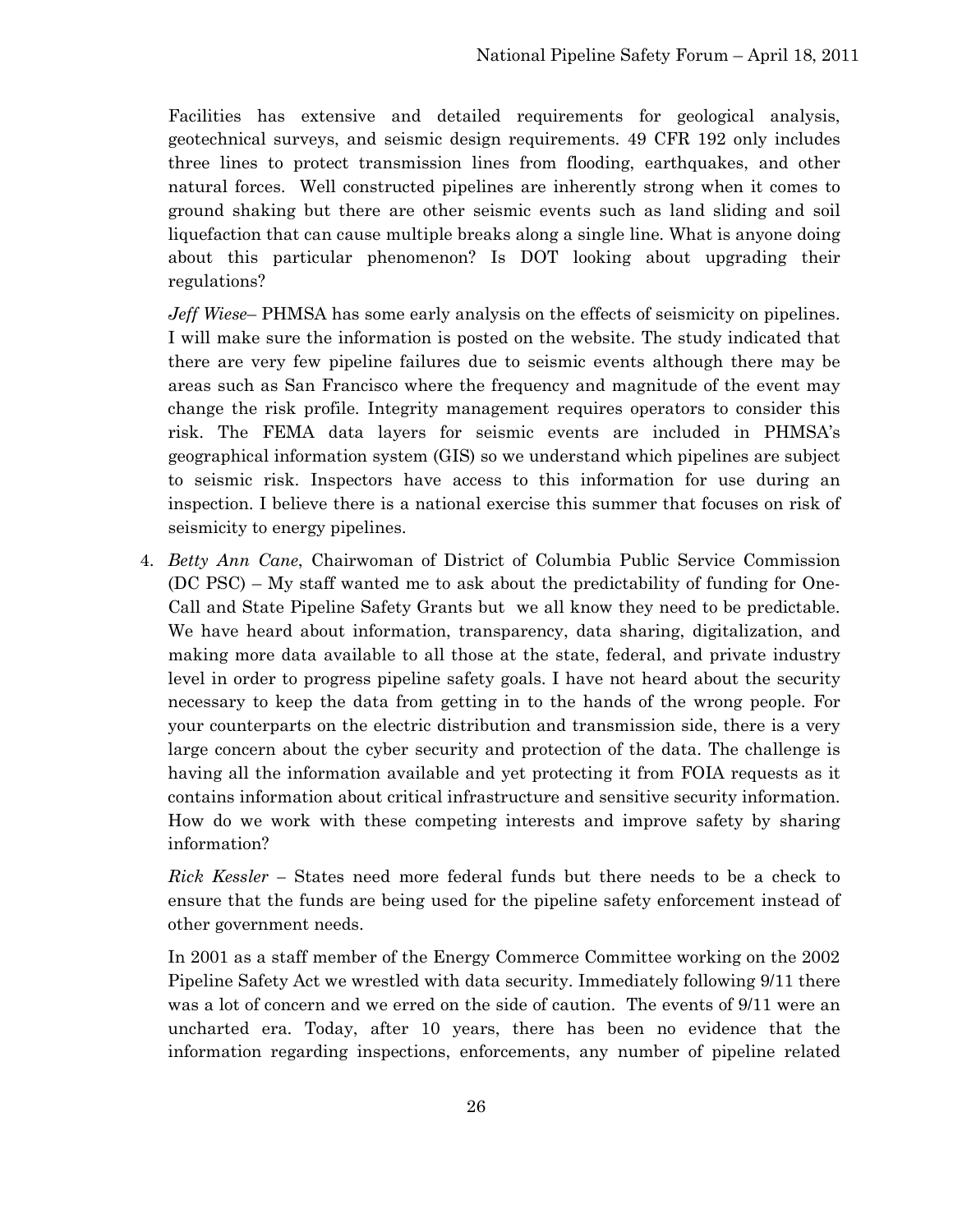data, or that the pipelines themselves are major terrorist targets. Pipelines are clearly visible from satellite so there is little need to hide this information.

*Jeff Wiese* – We work to strike a balance between the "right to know" and "need to know". In May of 2001, we posted the national pipeline mapping system (NPMS) and pulled it down on 9/11. For three years we worked with the Transportation Security Administration (TSA), the Department of Homeland Security (DHS), and a wide variety of stakeholders to develop this balance. The result was to provide data in the NPMS at no higher granularity than the county level. We determined that it would be very difficult to aggregate data and use it for targeting purposes. When providing data, the audience needs to be considered. If the audience is emergency responders, information that factors into their response capabilities should not be hidden from them. Information such as the location of a feature on a pipeline which if targeted would cause the worst case discharge would not be made available in the public domain. It is too easily misused.

## <span id="page-30-0"></span>**Conclusion**

The Forum was concluded by presentations by two DOT executives:

- Deputy Secretary John Porcari
- Administrator Cynthia Quarterman

#### **Mr. Porcari:**

Secretary LaHood laid out the massive challenge to identify and repair/replace pipeline segments that pose the most immediate danger to the safety and well being of the American people. DOT has a number of new efforts to improve pipeline safety including requiring pipeline operators to conduct a full assessment of their lines, advocating for stronger penalties, levying fines against companies that violate safety regulations, and increasing the number of safety inspectors. To support improving pipeline safety, the Obama Administration is requesting a 15% increase in funding.

The forum included representatives from many organizations including research and development groups, the oil and gas pipeline industry, state safety organizations, other federal agencies, public advocacy, technical vendors, and labor, all of whom need to work together to meet this challenge.

Each panel was instructive and productive. The first panel explored the highest risk pipelines, the critical first step in developing a game plan. The second panel considered the challenges that stakeholders face in maintaining and repairing aging lines. The third looked at how pipelines are assessed and risk mitigated. The fourth began to develop a blueprint for accelerated action.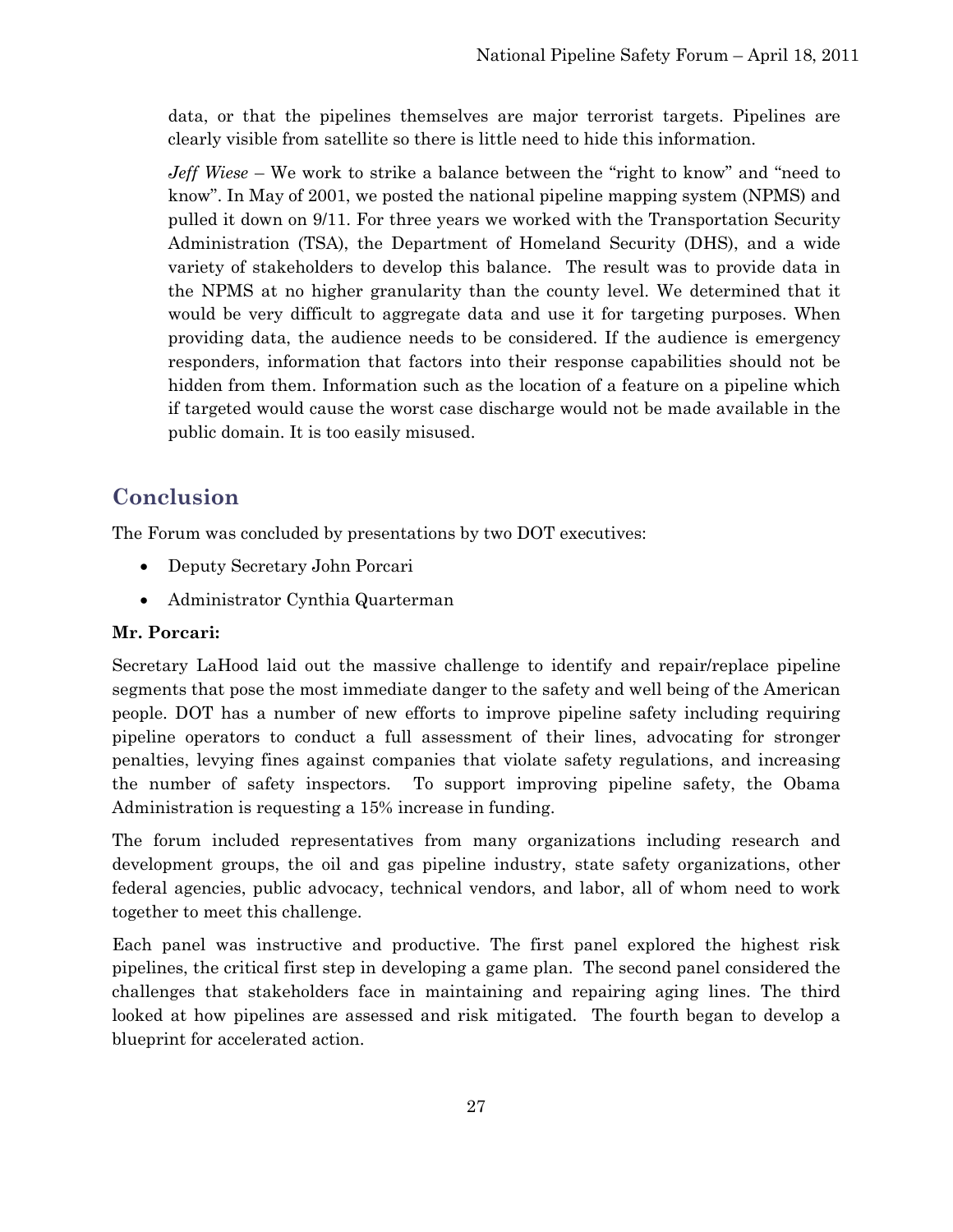From this forum we need to work together on specific actionable recommendations. The challenge will take a long, sustained, and focused effort but we will get ahead of this growing crisis.

#### **Ms. Quarterman:**

Ms. Quarterman expressed appreciation for the willingness of all stakeholders to take on this challenge. PHMSA launched the new Pipeline Safety Awareness website to provide a better view of the integrity of the pipeline infrastructure. All stakeholders, including any who were not panelists, were encouraged to send comments via the website to become part of this conversation and to provide input about ongoing efforts to improve pipeline safety. The website will continue evolving into a transparent tool, which all stakeholders can learn from and continue to share their ideas on how to improve pipeline safety.

Excavation damage is an important issue. Secretary LaHood, Administrator Quarterman, and a number of governors have held a number of events to promote 811 and highlight the importance of safe digging month. The pipeline safety dialogue will continue during their trip to San Bruno and at an international pipeline safety technology workshop later this summer.

PHMSA and the technical advisory committee will use the input from today's forum and input submitted through the website to prepare a report on how to make pipelines safer.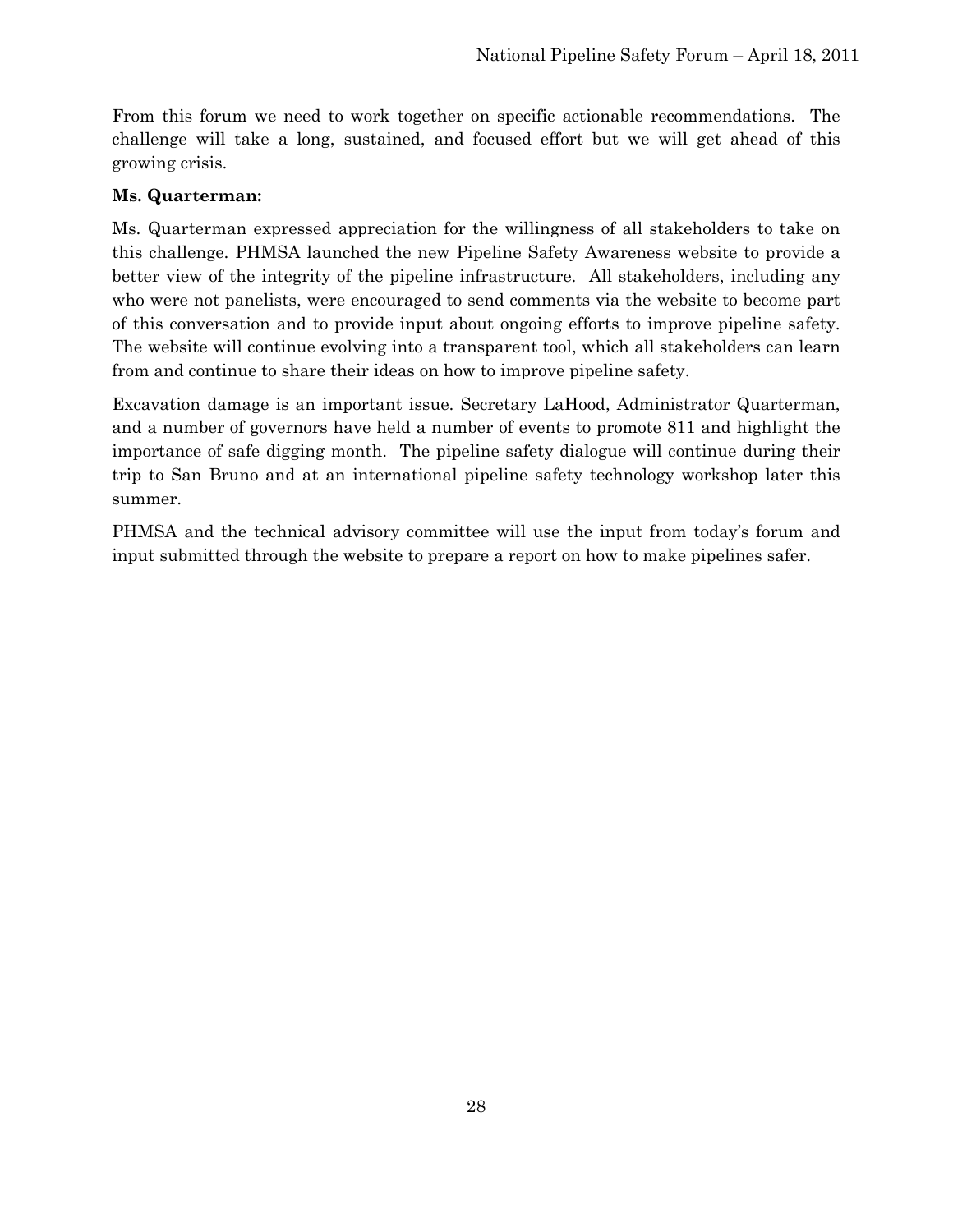# <span id="page-32-0"></span>**Appendix A: Forum Agenda**

National Pipeline Safety Forum Monday, April 18, 2011 9:00 am – 3:30 pm U.S. Department of Transportation Headquarters, West Atrium

| <b>AGENDA</b>        |                                                                                                                                                                                                                                                                                                                                                                                                                                                                                                                                                                                                                                                                                              |  |
|----------------------|----------------------------------------------------------------------------------------------------------------------------------------------------------------------------------------------------------------------------------------------------------------------------------------------------------------------------------------------------------------------------------------------------------------------------------------------------------------------------------------------------------------------------------------------------------------------------------------------------------------------------------------------------------------------------------------------|--|
| $9:00 - 9:30$ AM     | Welcome<br>Bizunesh Scott, Master of Ceremonies<br><b>Opening Remarks</b><br>Transportation Secretary Ray LaHood<br>Administrator Cynthia Quarterman<br>Pipeline and Hazardous Materials Safety Administration                                                                                                                                                                                                                                                                                                                                                                                                                                                                               |  |
| $9:30 - 11:00$ AM    | Panel 1 Discussion – What Are The Highest Pipeline<br>Risks?<br>Moderator:<br>Honorable Deborah A.P. Hersman, Chairman, National<br><b>Transportation Safety Board</b><br>Rich Worsinger, Director of Utilities, City of Rocky Mount, NC<br>Chuck Dippo, Vice President, Engineering Services, South Jersey<br>$\bullet$<br>Gas<br>Christopher Helms, Executive VP/Group CEO, Nisource<br>$\bullet$<br>Greg Smith, President, Shell Pipeline Company LP<br>$\bullet$<br>Danny McGriff, Georgia State Pipeline Program Manager and<br>$\bullet$<br>Chairman,<br>National<br>Association<br>of<br>Pipeline<br>Safety<br>Representatives<br>Rick Kessler, Vice President, Pipeline Safety Trust |  |
| 11:00<br>11:15<br>AM | <b>Break</b>                                                                                                                                                                                                                                                                                                                                                                                                                                                                                                                                                                                                                                                                                 |  |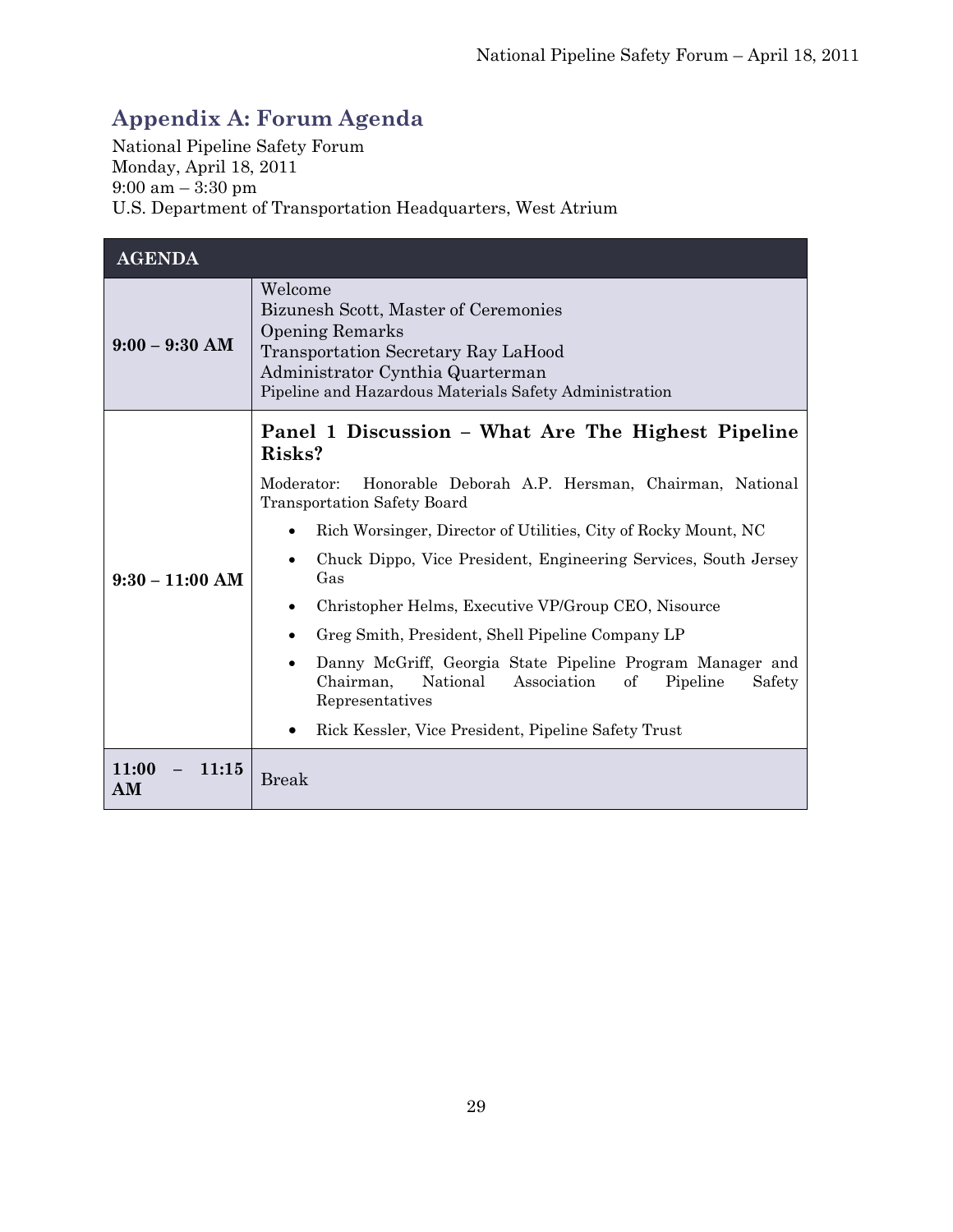| Panel 2 (continued)<br>What Are the Challenges and How Are We Addressing<br>Them?<br><b>Technical Issues</b><br>Moderator:<br>Cliff Johnson, President, Pipeline Research Council,<br>International<br>Sue Fleck, Vice President, Engineering, National Grid<br>٠<br>Randy Gyory, Interim Executive VP/COO, Philadelphia Gas<br>$1:00 - 2:00$ PM<br>Works, PA<br>J. Andrew Drake, Vice President, Spectra Energy<br>Harry Pefanis – President/COO, Plains All American Pipeline LP<br>٠<br>Dr. Oliver C. Moghissi, President, National Association of<br>٠<br>Corrosion Engineers, International<br>Jeff Wright, Director, Office of Energy Projects, Federal Energy<br>Regulatory Commission, Washington, DC<br>Colette<br>Chairman,<br>Arkansas<br>Public<br>Honorable,<br>Service<br>Commission and Chairman, NARUC Pipeline Safety Committee<br><b>Panel 3 Discussion – What More Can Be Done?</b><br>Moderator: Jeff Wright, Director, Federal Energy Regulatory Commission<br>Mike Comstock, Superintendent of Gas Utilities, City of Mesa, AZ<br>$\bullet$<br>Scott Cisel, Chairman, President/CEO, Ameren Illinois<br>$\bullet$<br>R. Allan Bradley, President/CEO, Questar Pipeline<br>$\bullet$<br>$2:00 - 3:15$ PM<br>Tim Felt, President/CEO, Colonial Pipeline Company, GA<br>Jeff Wiese, Associate Administrator for Pipeline Safety, PHMSA<br>Randy Knepper, Director, New Hampshire Public<br>Utilities<br>Commission & Secretary, National Association of Pipeline Safety<br>Representatives<br>Rick Kessler, Vice President, Pipeline Safety Trust<br><b>Wrap Up and Next Steps</b><br>$3:15 - 3:30$ PM<br>Deputy Secretary John Porcari | $12:30 - 1:00$ PM | Lunch - Served In West Atrium    |  |  |  |
|------------------------------------------------------------------------------------------------------------------------------------------------------------------------------------------------------------------------------------------------------------------------------------------------------------------------------------------------------------------------------------------------------------------------------------------------------------------------------------------------------------------------------------------------------------------------------------------------------------------------------------------------------------------------------------------------------------------------------------------------------------------------------------------------------------------------------------------------------------------------------------------------------------------------------------------------------------------------------------------------------------------------------------------------------------------------------------------------------------------------------------------------------------------------------------------------------------------------------------------------------------------------------------------------------------------------------------------------------------------------------------------------------------------------------------------------------------------------------------------------------------------------------------------------------------------------------------------------------------------------------------------------------------|-------------------|----------------------------------|--|--|--|
|                                                                                                                                                                                                                                                                                                                                                                                                                                                                                                                                                                                                                                                                                                                                                                                                                                                                                                                                                                                                                                                                                                                                                                                                                                                                                                                                                                                                                                                                                                                                                                                                                                                            |                   |                                  |  |  |  |
|                                                                                                                                                                                                                                                                                                                                                                                                                                                                                                                                                                                                                                                                                                                                                                                                                                                                                                                                                                                                                                                                                                                                                                                                                                                                                                                                                                                                                                                                                                                                                                                                                                                            |                   |                                  |  |  |  |
|                                                                                                                                                                                                                                                                                                                                                                                                                                                                                                                                                                                                                                                                                                                                                                                                                                                                                                                                                                                                                                                                                                                                                                                                                                                                                                                                                                                                                                                                                                                                                                                                                                                            |                   |                                  |  |  |  |
|                                                                                                                                                                                                                                                                                                                                                                                                                                                                                                                                                                                                                                                                                                                                                                                                                                                                                                                                                                                                                                                                                                                                                                                                                                                                                                                                                                                                                                                                                                                                                                                                                                                            |                   |                                  |  |  |  |
|                                                                                                                                                                                                                                                                                                                                                                                                                                                                                                                                                                                                                                                                                                                                                                                                                                                                                                                                                                                                                                                                                                                                                                                                                                                                                                                                                                                                                                                                                                                                                                                                                                                            |                   |                                  |  |  |  |
|                                                                                                                                                                                                                                                                                                                                                                                                                                                                                                                                                                                                                                                                                                                                                                                                                                                                                                                                                                                                                                                                                                                                                                                                                                                                                                                                                                                                                                                                                                                                                                                                                                                            |                   |                                  |  |  |  |
|                                                                                                                                                                                                                                                                                                                                                                                                                                                                                                                                                                                                                                                                                                                                                                                                                                                                                                                                                                                                                                                                                                                                                                                                                                                                                                                                                                                                                                                                                                                                                                                                                                                            |                   |                                  |  |  |  |
|                                                                                                                                                                                                                                                                                                                                                                                                                                                                                                                                                                                                                                                                                                                                                                                                                                                                                                                                                                                                                                                                                                                                                                                                                                                                                                                                                                                                                                                                                                                                                                                                                                                            |                   |                                  |  |  |  |
|                                                                                                                                                                                                                                                                                                                                                                                                                                                                                                                                                                                                                                                                                                                                                                                                                                                                                                                                                                                                                                                                                                                                                                                                                                                                                                                                                                                                                                                                                                                                                                                                                                                            |                   |                                  |  |  |  |
|                                                                                                                                                                                                                                                                                                                                                                                                                                                                                                                                                                                                                                                                                                                                                                                                                                                                                                                                                                                                                                                                                                                                                                                                                                                                                                                                                                                                                                                                                                                                                                                                                                                            |                   |                                  |  |  |  |
|                                                                                                                                                                                                                                                                                                                                                                                                                                                                                                                                                                                                                                                                                                                                                                                                                                                                                                                                                                                                                                                                                                                                                                                                                                                                                                                                                                                                                                                                                                                                                                                                                                                            |                   |                                  |  |  |  |
|                                                                                                                                                                                                                                                                                                                                                                                                                                                                                                                                                                                                                                                                                                                                                                                                                                                                                                                                                                                                                                                                                                                                                                                                                                                                                                                                                                                                                                                                                                                                                                                                                                                            |                   |                                  |  |  |  |
|                                                                                                                                                                                                                                                                                                                                                                                                                                                                                                                                                                                                                                                                                                                                                                                                                                                                                                                                                                                                                                                                                                                                                                                                                                                                                                                                                                                                                                                                                                                                                                                                                                                            |                   |                                  |  |  |  |
|                                                                                                                                                                                                                                                                                                                                                                                                                                                                                                                                                                                                                                                                                                                                                                                                                                                                                                                                                                                                                                                                                                                                                                                                                                                                                                                                                                                                                                                                                                                                                                                                                                                            |                   |                                  |  |  |  |
|                                                                                                                                                                                                                                                                                                                                                                                                                                                                                                                                                                                                                                                                                                                                                                                                                                                                                                                                                                                                                                                                                                                                                                                                                                                                                                                                                                                                                                                                                                                                                                                                                                                            |                   |                                  |  |  |  |
|                                                                                                                                                                                                                                                                                                                                                                                                                                                                                                                                                                                                                                                                                                                                                                                                                                                                                                                                                                                                                                                                                                                                                                                                                                                                                                                                                                                                                                                                                                                                                                                                                                                            |                   |                                  |  |  |  |
|                                                                                                                                                                                                                                                                                                                                                                                                                                                                                                                                                                                                                                                                                                                                                                                                                                                                                                                                                                                                                                                                                                                                                                                                                                                                                                                                                                                                                                                                                                                                                                                                                                                            |                   |                                  |  |  |  |
|                                                                                                                                                                                                                                                                                                                                                                                                                                                                                                                                                                                                                                                                                                                                                                                                                                                                                                                                                                                                                                                                                                                                                                                                                                                                                                                                                                                                                                                                                                                                                                                                                                                            |                   |                                  |  |  |  |
|                                                                                                                                                                                                                                                                                                                                                                                                                                                                                                                                                                                                                                                                                                                                                                                                                                                                                                                                                                                                                                                                                                                                                                                                                                                                                                                                                                                                                                                                                                                                                                                                                                                            |                   |                                  |  |  |  |
|                                                                                                                                                                                                                                                                                                                                                                                                                                                                                                                                                                                                                                                                                                                                                                                                                                                                                                                                                                                                                                                                                                                                                                                                                                                                                                                                                                                                                                                                                                                                                                                                                                                            |                   |                                  |  |  |  |
|                                                                                                                                                                                                                                                                                                                                                                                                                                                                                                                                                                                                                                                                                                                                                                                                                                                                                                                                                                                                                                                                                                                                                                                                                                                                                                                                                                                                                                                                                                                                                                                                                                                            |                   |                                  |  |  |  |
| $\bullet$                                                                                                                                                                                                                                                                                                                                                                                                                                                                                                                                                                                                                                                                                                                                                                                                                                                                                                                                                                                                                                                                                                                                                                                                                                                                                                                                                                                                                                                                                                                                                                                                                                                  |                   | Administrator Cynthia Quarterman |  |  |  |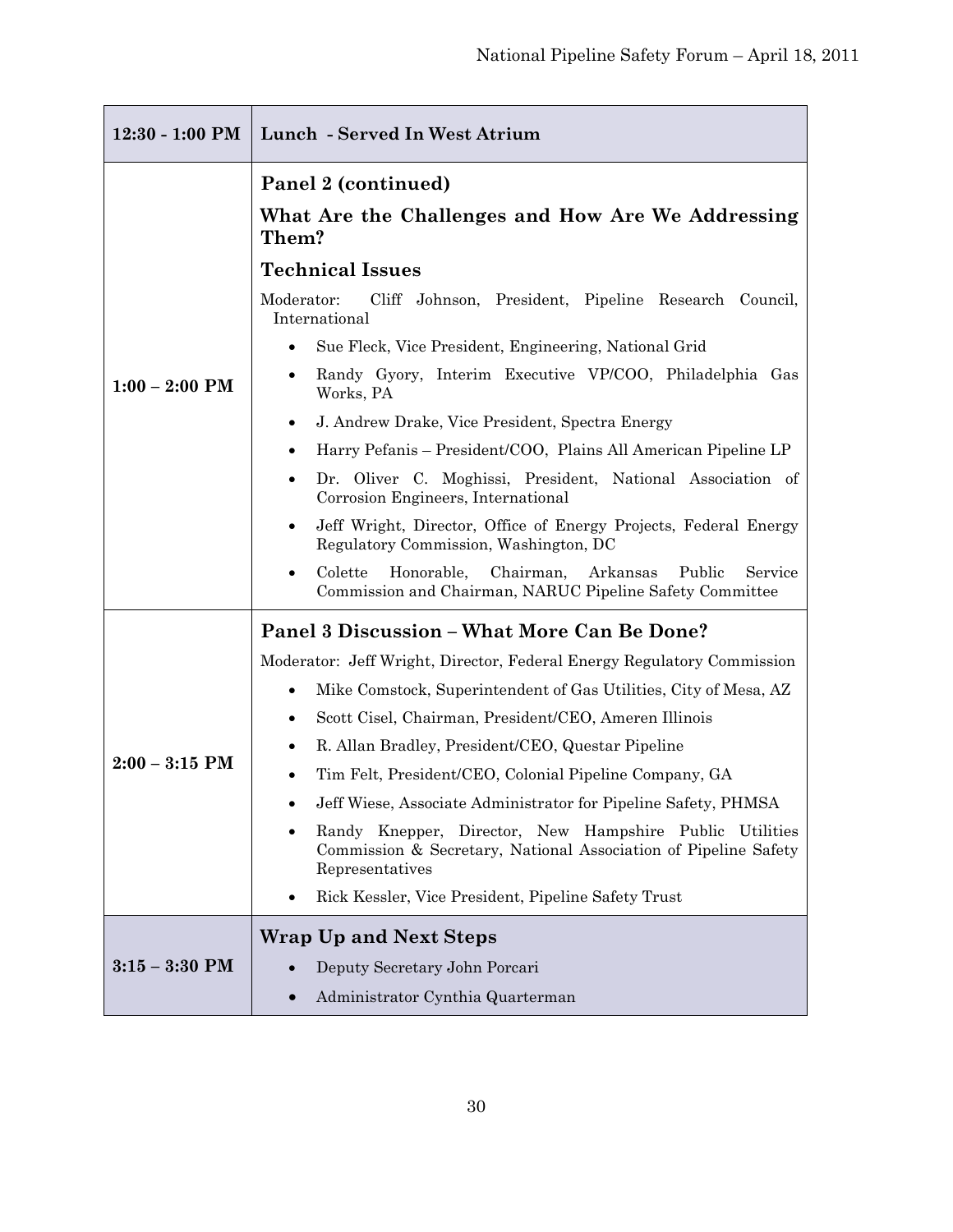# <span id="page-34-0"></span>**Appendix B: U.S. Department of Transportation Call to Action**

### **U.S. Department of Transportation Call to Action To Improve the Safety of the Nation's Energy Pipeline System**

#### **Executive Summary**

Today, more than 2.5 million miles of pipelines are responsible for delivering oil and gas to communities and businesses across the United States. That's enough pipeline to circle the earth approximately 100 times.

Currently, these liquid and gas pipelines are operated by approximately 3,000 companies and fall under the safety regulations of the U.S. Department of Transportation's Pipeline and Hazardous Materials Safety Administration (PHMSA). PHMSA has engineers and inspectors around the country who oversee the safety of these lines and ensure that companies comply with critical safety rules that protect people and the environment from potential dangers. While PHMSA directly regulates most of the hazardous liquid pipelines in the nation, states take over when it comes to intrastate natural gas pipelines. Every state, except Hawaii and Alaska, is responsible for the inspection and enforcement of state pipeline safety laws for the natural gas pipeline systems within their respective state. Some states – about 20 percent - also regulate the hazardous liquid lines within state borders.

In the wake of several recent serious pipeline incidents, U.S. DOT/PHMSA is taking a hard look at the safety of the nation's pipeline system. Over the last three years, annual fatalities have risen from nine in 2008, to 13 in 2009 to 22 in 2010. Like other aspects of America's transportation infrastructure, the pipeline system is aging and needs a comprehensive evaluation of its fitness for service. Investments that are made now will ensure the safety of the American people and the integrity of the pipeline infrastructure for future generations.

For these reasons, Secretary LaHood is issuing a call to action for all pipeline stakeholders, including the pipeline industry, the utility regulators, and our state and federal partners. Secretary LaHood brought together PHMSA Administrator Quarterman and the senior DOT leadership to design a strategy to achieve that goal. The action plan below is the result of those deliberations.

#### **Background**

Much of the nation's pipeline infrastructure was installed many decades ago, and some century-old infrastructure continues to transport energy supplies to residential and commercial customers, particularly in the urban areas across our nation. Older pipeline facilities that are constructed of obsolete materials (e.g., cast iron, copper, bare steel, and certain kinds of welded pipe) may have degraded over time, and some have been exposed to additional threats, such as excavation damage.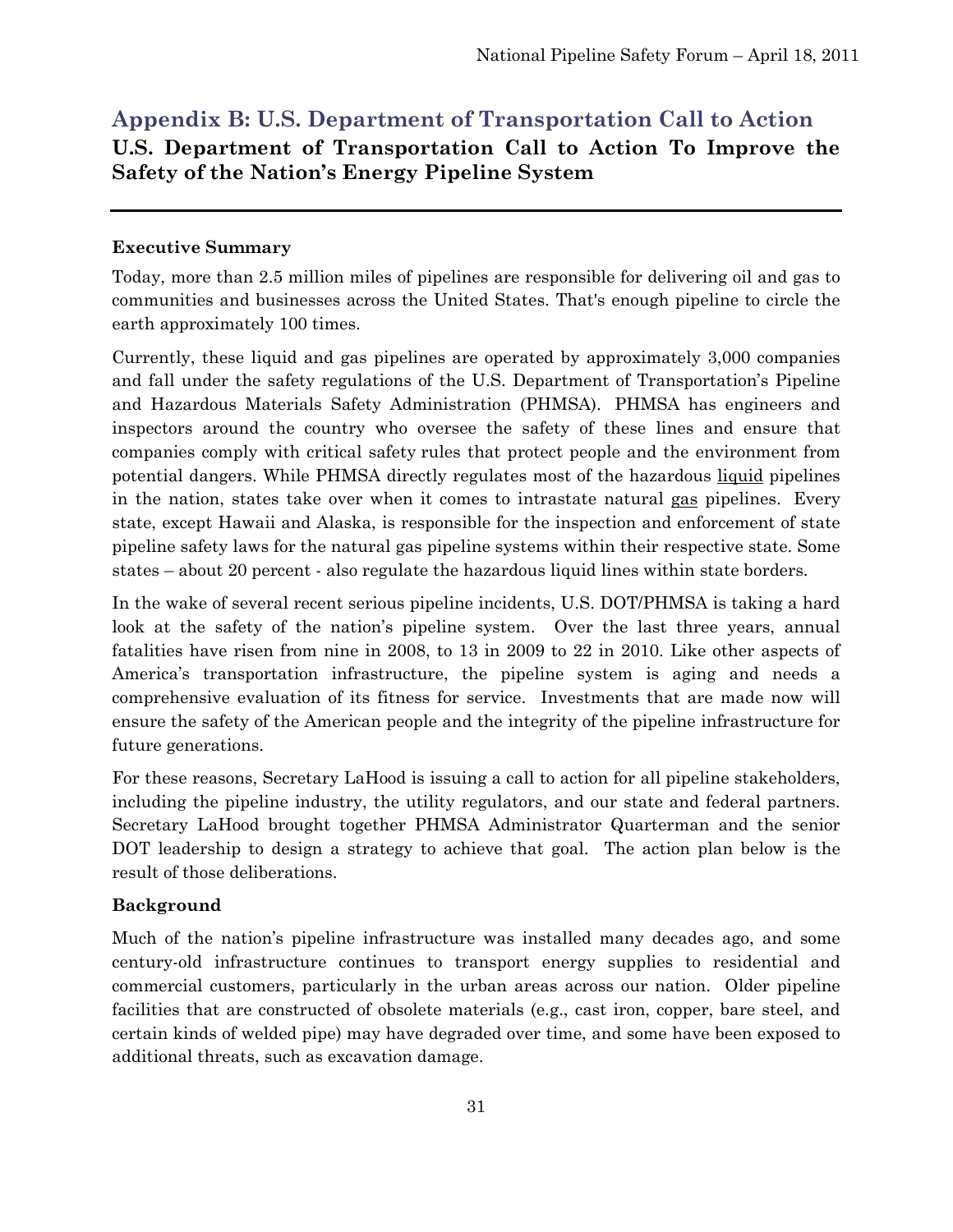On December 4, 2009, PHMSA issued the Distribution Integrity Management Final Rule, which extends the pipeline integrity management principles that were established for hazardous liquid and natural gas transmission pipelines, to the local natural gas distribution pipeline systems. This regulation, which becomes effective in August of 2011, requires operators of local gas distribution pipelines to evaluate the risks on their pipeline systems to determine their fitness for service and take action to address those risks. For older gas distribution systems, the appropriate mitigation measures could involve major pipe rehabilitation, repair, and replacement programs. At a minimum, these measures are needed to requalify those systems as being fit for service. While these measures may be costly, they are necessary to address the threat to human life, property, and the environment.

In addition to the many pipelines constructed with obsolete materials, there are also early vintage steel pipelines in high consequence areas that may pose risks because of inferior materials, poor construction practices, lack of maintenance, or inadequate risk assessments performed by operators. The lack of basic information or incomplete records about these systems is also a contributing factor. The U.S. DOT is seeking to make sure these risks are identified, the pipelines are assessed accurately, and preventative steps are taken where they are needed.

## **Action Plan**

The U.S. DOT and PHMSA have developed this action plan to accelerate rehabilitation, repair, and replacement programs for high-risk pipeline infrastructure and to requalify that infrastructure as fit for service. The Department will engage pipeline safety stakeholders in the process to systematically address parts of the pipeline infrastructure that need attention, and ensure that Americans remain confident in the safety of their families, their homes, and their communities. The strategy involves:

- **A CALL TO ACTION** Secretary LaHood is issuing a "Call to Action" to engage state partners, technical experts, and pipeline operators in identifying pipeline risks and repairing, rehabilitating, and replacing the highest risk infrastructure. Secretary LaHood is also asking Congress to expand PHMSA's ability to oversee pipeline safety.
	- Secretary LaHood and PHMSA Administrator Quarterman have already met with the Federal Energy Regulatory Commission (FERC), the National Association of Regulatory and Utility Commissioners (NARUC), state public utility commissions, and industry leaders to ask all parties to step up efforts to identify high-risk pipelines and ensure that they are repaired or replaced.
	- Secretary LaHood is asking Congress to increase the maximum civil penalties for pipeline violations from \$100,000 per day to \$250,000 per day, and from \$1 million for a series of violations to \$2.5 million for a series of violations. He is also asking Congress to help close regulatory loopholes, strengthen risk management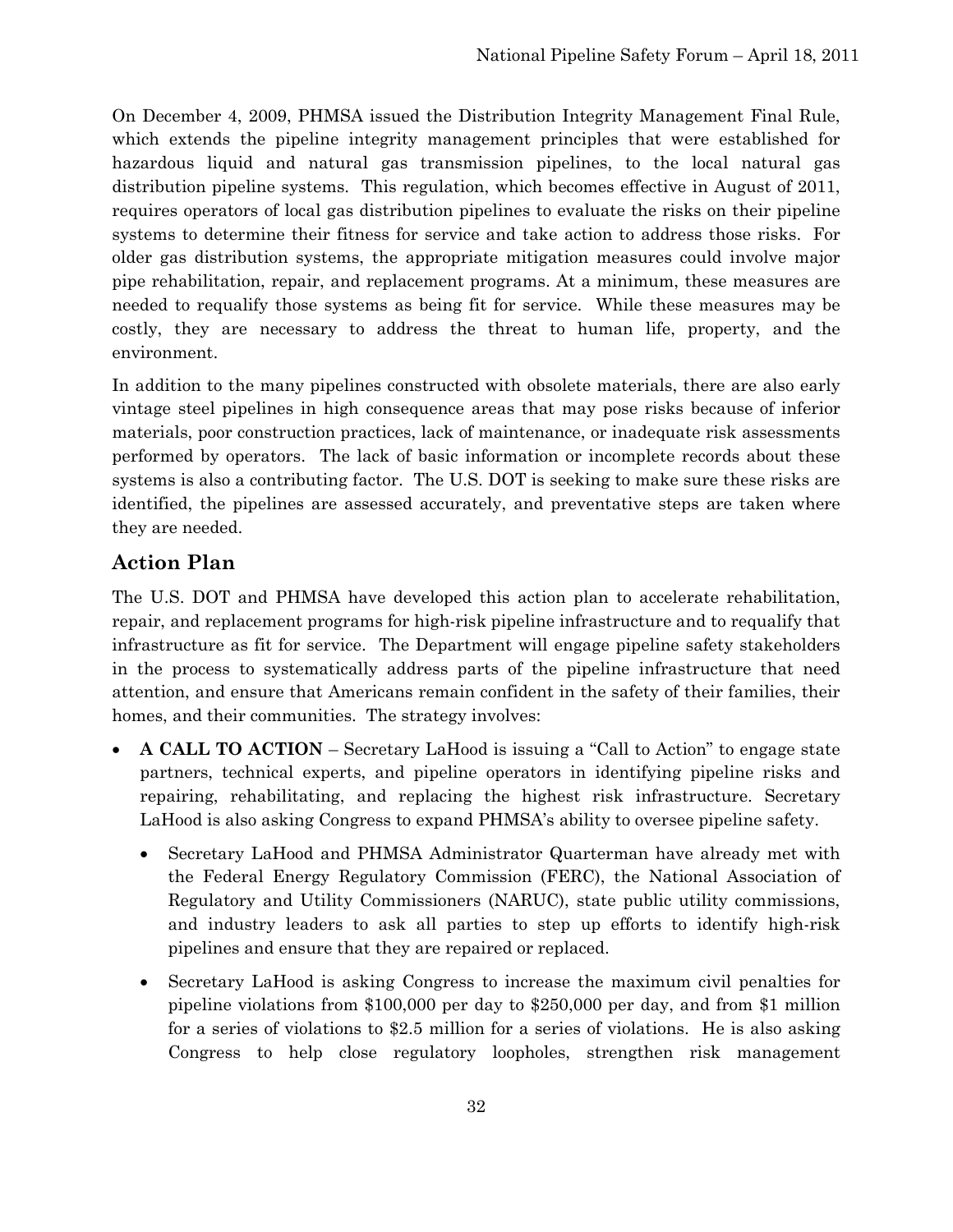requirements, add more inspectors, and improve data reporting to help identify potential pipeline safety risks early.

- The U.S. DOT and PHMSA are convening a Pipeline Safety Forum in April to engage in a working session around the actions that the Department, states, and industry can take to drive more aggressive actions to raise the bar on pipeline safety. The U.S. DOT and PHMSA will compile a report based on ideas, opportunities and challenges presented at the Forum and take action on solutions.
- **AGGRESSIVE EFFORTS –** The U.S. DOT and PHMSA are calling on pipeline operators and owners to review their pipelines and quickly repair and replace sections in poor condition.
	- PHMSA has asked technical associations and pipeline safety groups to provide best practices and technologies for repair, rehabilitation and replacement programs, and has asked industry groups for commitments to accelerate needed repairs.
	- PHMSA will review all data received from pipeline operators to identify areas with critical needs.
	- PHMSA's Distribution Integrity Management rule will become effective in August, requiring all operators of gas distribution pipelines to evaluate the risks on their pipeline systems and take action to address those risks.
- **TRANSPARENCY –** U.S. DOT and PHMSA will execute this plan in a transparent manner with opportunity for public engagement, including a dedicated website for this initiative, and regular reporting to the public.
	- PHMSA will launch a public website with ongoing pipeline rehabilitation, replacement and repair initiatives.
	- All materials from the Pipeline Safety Forum will be publicly posted to the web, followed by a Draft Report for Notice and Comment. Once public input has been collected, PHMSA will publish a final Pipeline Safety Report to the Nation.

###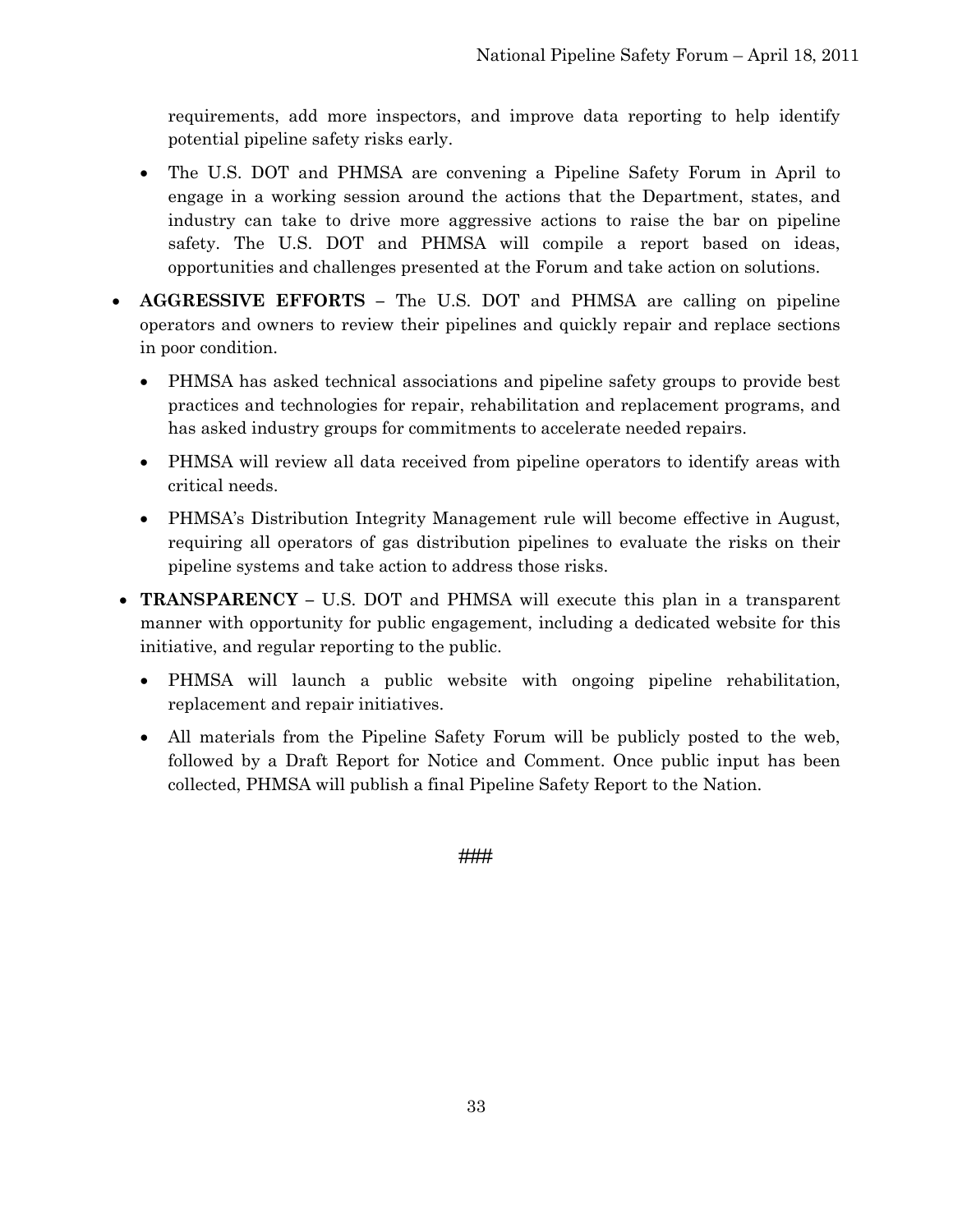## <span id="page-37-0"></span>**Appendix C: Forum Panelist Biographies**

#### *Moderators*

**Deborah A. P. Hersman** was sworn in as the 12th Chairman of the National Transportation Safety Board on July 28, 2009, following her nomination to the post by President Barack Obama and confirmation by the United States Senate. Her two-year term as Chairman runs until July 2011. She is also serving a second 5-year term as a Board Member, which expires on December 31, 2013.

Chairman Hersman has been a Member of the NTSB since June 21, 2004. Since then, she has chaired a number of public events hosted by the Board. Chairman Hersman holds a commercial drivers license with passenger, school bus, and air brake endorsements. She successfully completed a motorcycle basic rider course and holds a motorcycle endorsement. She is a certified Child Passenger Safety Technician. She has also completed the 40- hour HAZWOPER (Hazardous Waste Operations and Emergency Response Standard) training course.

Before joining the Board, Chairman Hersman was a Senior Professional Staff Member of the U.S. Senate Committee on Commerce, Science and Transportation from 1999 to 2004 where she was responsible for a number of transportation issues, and earlier served as Staff Director and Senior Legislative Aide to Congressman Bob Wise of West Virginia.

During her time at the Senate, she was a key staff member involved in the passage of the Motor Carrier Safety Improvement Act of 1999, which created a new truck and bus safety administration within the Department of Transportation. She also worked extensively to negotiate the passage of the Pipeline Safety Improvement Act of 2002; the Transportation Equity Act of the 21st Century; the Amtrak Reform and Accountability Act and numerous transportation safety and security measures.

Chairman Hersman earned Bachelor of Arts degrees in Political Science and International Studies from Virginia Tech University in Blacksburg, Virginia, and a Master of Science degree in Conflict Analysis and Resolution from George Mason University in Fairfax, Virginia. She is married and is the mother of three sons.

**Colette D. Honorable** was appointed Chairman of the Arkansas Public Service Commission by Governor Mike Beebe in January 2011. Originally appointed to the Commission in October 2007, she served as interim Chairman from January to August 2008.

Chairman Honorable is Treasurer of the National Association of Regulatory Utility Commissioners (NARUC) and serves on the Gas and Consumer Affairs Committees. In 2010, Honorable was appointed by USDOT Transportation Secretary Ray LaHood to serve on the PHMSA Technical Pipeline Safety Standards Committee. In 2011, President Tony Clark appointed Chairman Honorable to lead the NARUC Pipeline Safety Task Force. She has been invited on a number of occasions to address both national and international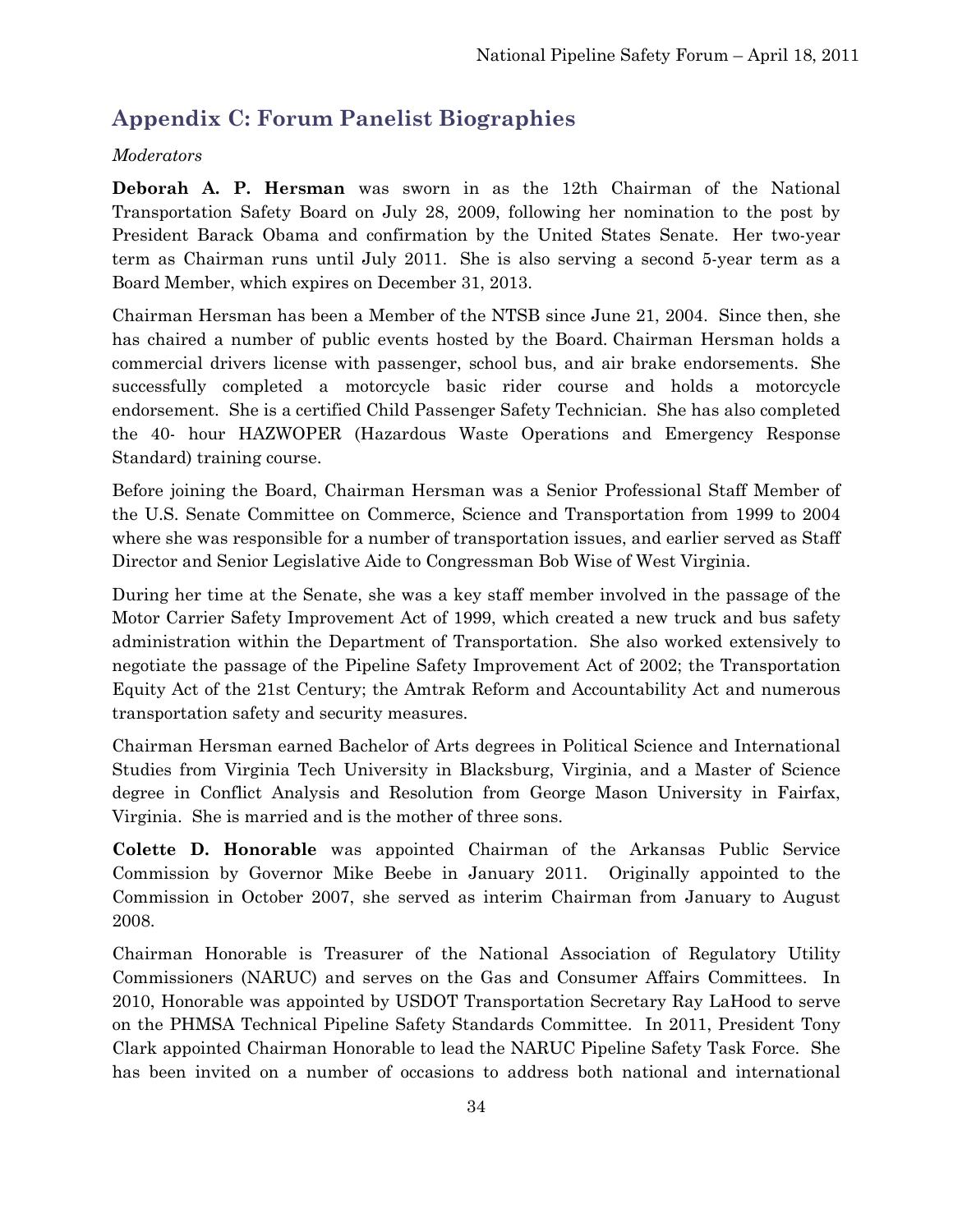audiences on a wide range of energy issues, including energy efficiency and conservation, renewable energy, smart grid technology and innovation and natural gas issues.

Honorable is a graduate of the University of Memphis (previously Memphis State University) and obtained her Juris Doctor from the University of Arkansas at Little Rock School of Law.

**Cliff Johnson** is the current President of the Pipeline Research Council International (PRCI). Prior to joining to PRCI, Mr. Johnson spent 13 years at NACE International, where he has held a variety of positions during his career. His most recent position was as NACE's Director of Public Affairs where he led NACE's legislative initiatives. Mr. Johnson earned his Master of Public Affairs from the Lyndon Baines Johnson School of Public Affairs at the University of Texas at Austin, and a Bachelor of Arts in Political Science from Austin College in Sherman, Texas. He currently lives with his wife, Courtney, and 2 daughters, Emma & Vivian, in Katy, Texas.

**Jeff Wright** is the Director of the Office of Energy Projects and has been a member of the Office of Energy Projects since its inception in 2000. This Office is responsible for the processing of applications for the construction and operation of natural gas pipelines and storage facilities; the siting and safety of liquefied natural gas terminals; and the licensing, safety, and administration of non-federal hydroelectric projects. In addition, this Office administers the supplemental siting authority for interstate electric transmission facilities granted by the Energy Policy Act of 2005.

Mr. Wright joined the Commission in 1979 and served as project manager on many applications to site natural gas pipelines and storage facilities. Subsequently, he became the head of the Energy Infrastructure Policy Group. That group was responsible for analyzing and assessing energy infrastructure in the U.S.

Mr. Wright received a B.A. in economics from the College of William and Mary and a M.B.A. from the University of Maryland. Mr. Wright was born in Alexandria, Virginia, and now lives in Silver Spring, Maryland, with his wife and two daughters.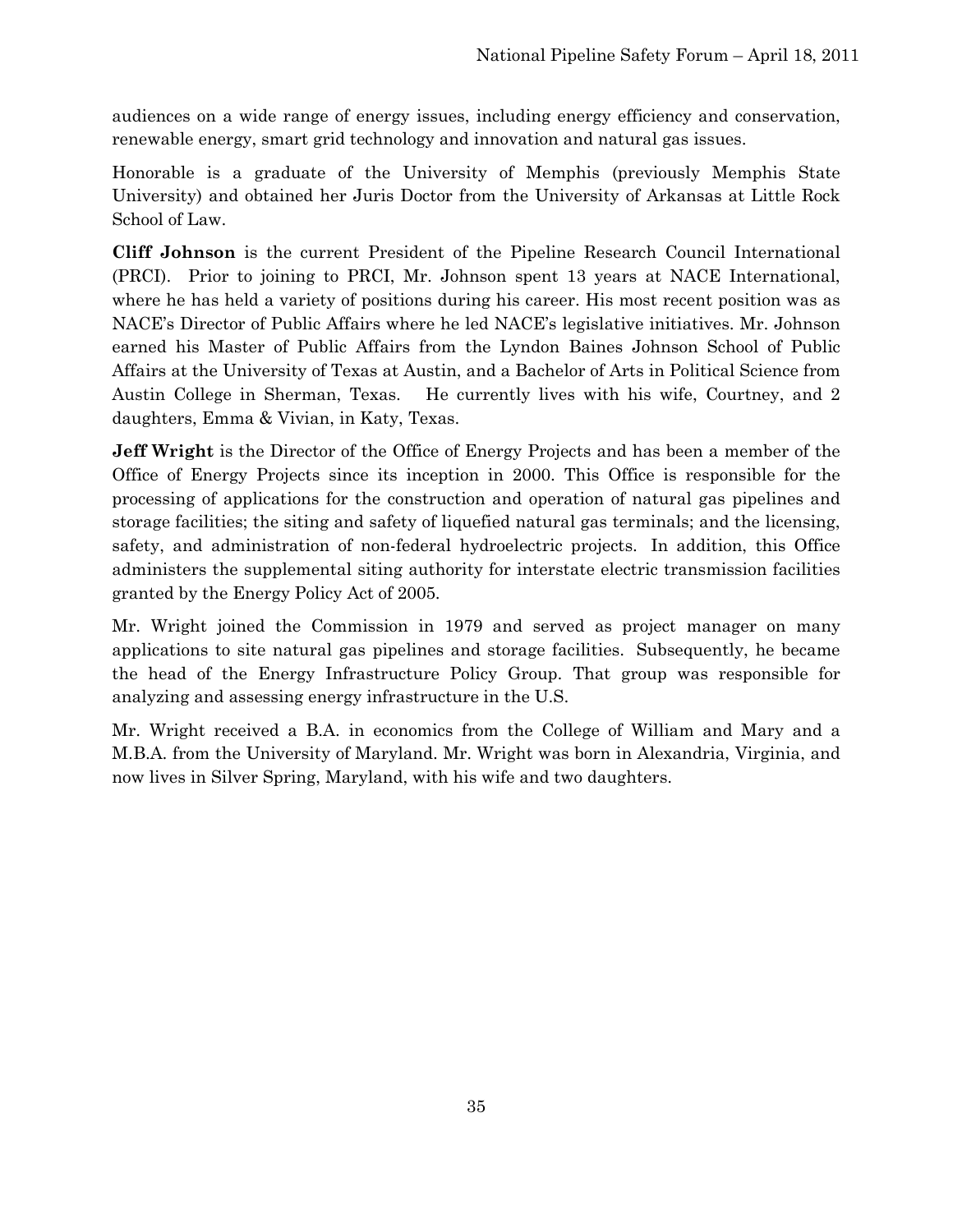#### *Panelists*

**R. Allan Bradley** is Executive Vice President for Questar Corporation and President and Chief Executive Officer of Questar Pipeline Company based in Salt lake City, UT. Questar Pipeline Company is a wholly-owned subsidiary of Questar Corporation and operates interstate natural gas pipelines and storage facilities in the western U.S. and provides other midstream energy services in Utah, Wyoming and Colorado. He also serves as Chairman of White River Hub, LLC.

With 35 years of oil and gas industry experience, Mr. Bradley began his career with ExxonMobil Corporation and later held a variety of management positions in domestic and foreign natural gas operations at Texas Eastern Corporation, Coastal Corporation and El Paso Corporation. He joined Questar Corporation in 2005.

Mr. Bradley is Chairman of the INGAA Board of Directors. He also serves on the board of directors and the executive committee of the INGGA Foundation.

A native of Virginia, Mr. Bradley holds an undergraduate degree in management science from Georgia Tech and an MBA from Tulane University. He and his wife, Millie, have two children and split time between homes in Park City, Utah and Dallas, Texas.

**Scott Cisel** was named Chairman, President and Chief Executive Officer of Ameren Illinois Company (formerly AmerenIP, AmerenCIPS and AmerenCILCO) in January 2007 after serving as their president and chief operating officer since Oct. 2004. The Ameren Illinois Company serves approximately 1.2 million electric customers and 815,000 natural gas customers in 85 of the 102 counties in Illinois. The aggregate annual revenue of the three utilities is about \$3.5 billion.

Before those promotions, Cisel was vice president and chief operating officer of AmerenCILCO—a position he assumed with Ameren's 2003 acquisition of CILCORP Incorporated—parent of Central Illinois Light Company. Previously Cisel had been employed by CILCO for twenty-nine years.

Cisel joined Central Illinois Light Company ("CILCO") in 1975 as a meter reader and advanced through various management positions in sales, customer service, regulatory affairs, consumer services and gas and electric operations. He was elected CILCO's Vice President of Sales and Marketing, and Federal and State Governmental and Regulatory and Legislative Affairs and legal services in 1995. He became Senior Vice President of AES CILCO responsible for customer service, legislative and public affairs, gas and electric supply, electric trading, corporate communications, regulatory affairs, non regulated retail marketing and strategic planning in 2001.

Cisel received his bachelor's degree in Business Administration and Economics from Culver-Stockton College and his master's degree from Bradley University. He is a board member of the Illinois Energy Association, Easter Seals of Central Illinois, the OSF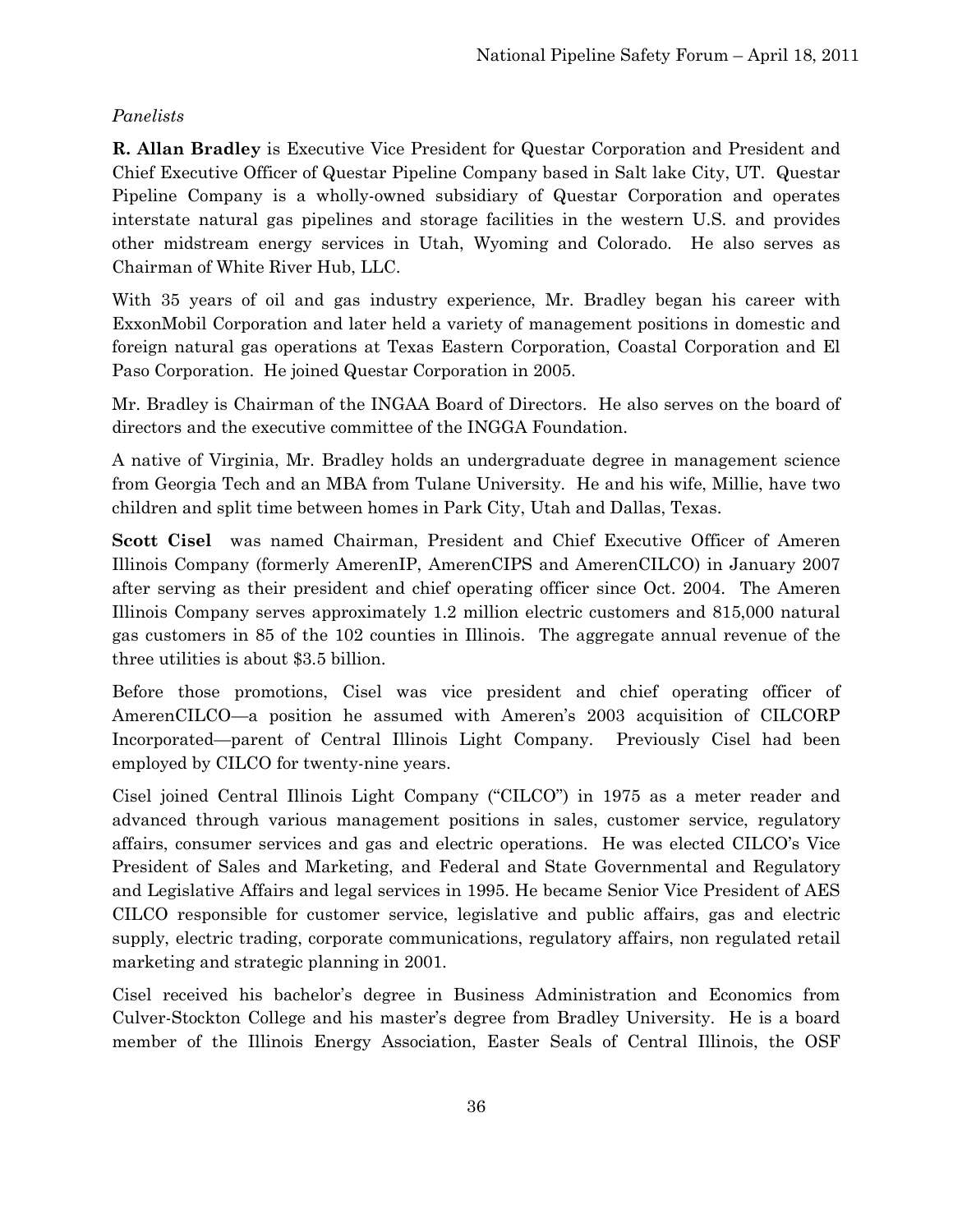Hospital Community Advisory, Heartland Partnership and the American Gas Association. Cisel is also involved in numerous other civic activities.

Scott has been married to his wife, Susan, for 35 years. They have three grown children; Derek, Abbey and Andrew.

**Mike R. Comstock** has over 21 years experience in the natural gas industry. He is the Gas System Superintendent for the City of Mesa, Arizona. He is the first Vice-chair of the American Gas Association and is a founding member of the Arizona Utility Group. He was a member of the PHMSA's Operator Qualification Task Force and a member of the Pipeline Employee Performance Group.

**Chuck Dippo, PE** is the Vice President, Engineering Services & System Integrity, South Jersey Gas, reporting to the Senior Vice President & Chief Operating Officer, responsible for planning and directing all engineering services involving the design and technical specifications of Company facilities. Duties include the oversight and management of engineering design, system planning, construction, codes and standards, corrosion control, gas supply, gas control, system integrity, compliance, transmission pipeline operations and LNG peak shaving activities. Related functional area responsibilities include providing guidance on distribution operations, emergency procedures, strategic planning, infrastructure security and regulatory affairs. Thirty-two (32) years of natural gas industry experience including field operations, and successive progression through various levels of increasing responsible charge

**Andrew J. Drake** is vice president of transmission services for Spectra Energy Transmission. He is responsible for financial services, right-of-way, compliance and technical services, and he works closely with the business' regional field operations. Drake joined predecessor company Texas Eastern in 1982 as an engineer. He has held positions of increasing responsibility throughout his career, including manager of construction, general manager of technical services, and most recently, vice president of engineering and construction. Drake earned a Bachelor of Science degree in industrial and systems engineering from Ohio State University. He is a registered professional engineer in the state of Texas. Drake has held leadership positions on numerous technical committees and regulatory initiatives within the natural gas industry, including chairing the Gas Industry Integrity Management Initiative that worked with the U.S. Department of Transportation (DOT) to develop the basis for the Gas Integrity Management

Rule. He currently chairs the American Society of Mechanical Engineers' Gas Piping Standards Committee and has been reappointed by the U.S. Transportation Secretary to represent the industry on DOT's Technical Advisory Committee on Pipeline Safety.

Drake and his wife, Jeannie, have one daughter.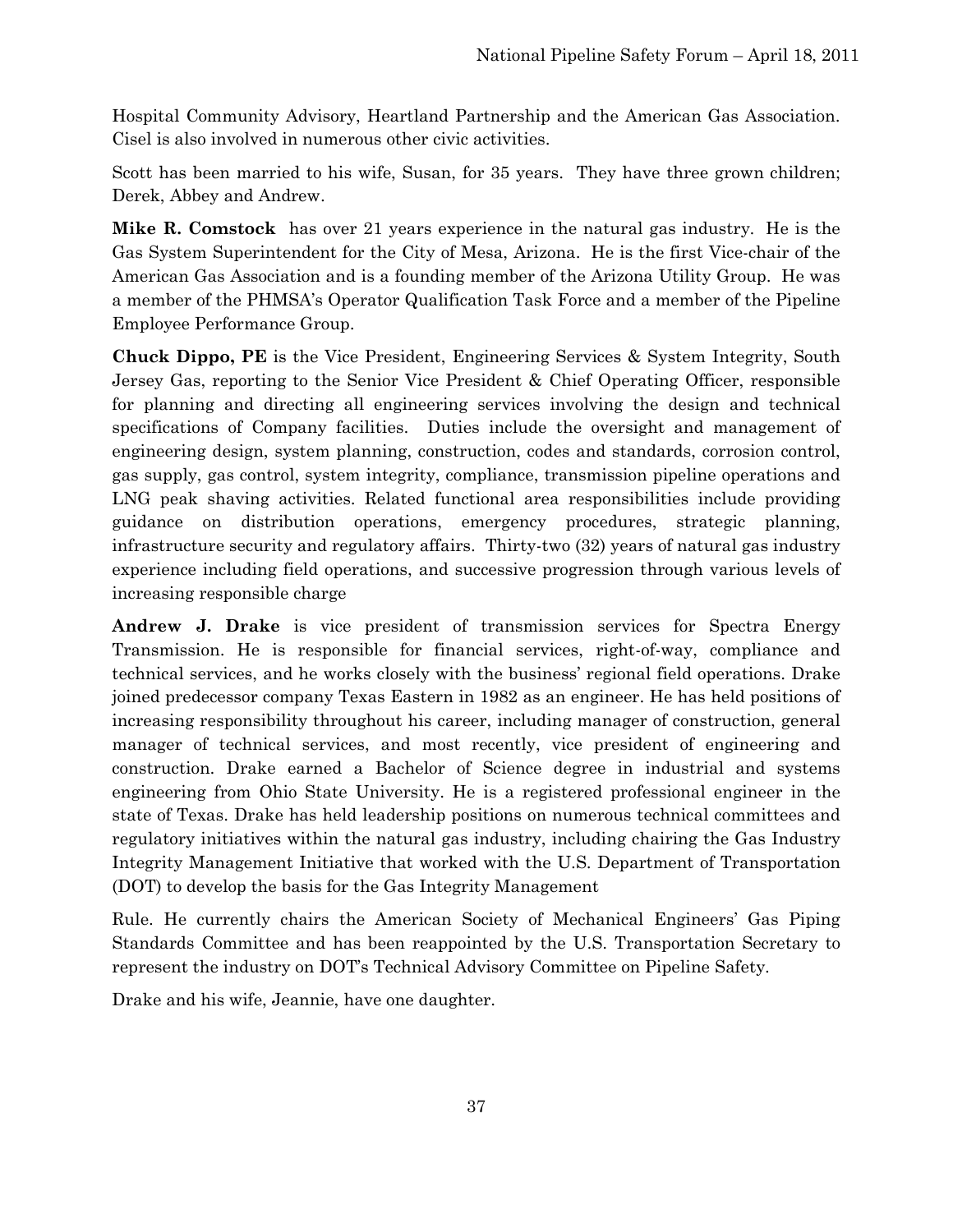**Tim Felt** is the President and Chief Executive Officer of Colonial Pipeline. Felt provides the top leadership, strategic vision and discipline required of Colonial as "America's Energy Lifeline."

On a day-to-day basis, Felt ensures Colonial meets its commitment to serve customers with safe, reliable and efficient fuel deliveries and to safeguard the public and the environment.

An experienced executive within the pipeline industry, Felt is past chairman and Executive Committee member of the Association of Oil Pipe Lines (AOPL). He is past chairman of the American Petroleum Institute's Pipeline Committee and is a member of the API Board of Directors. He also serves on the NACE Foundation Board of Directors. He just completed a term as Chairman of the Common Ground Alliance and is serving on the Board as a Past Chairman.

Prior to joining Colonial, Felt was president and CEO of Tulsa-based Explorer Pipeline for nine years. While there, he was President of the Board for the Youth Services of Tulsa for two years and served on the board of Tulsa's United Way.

Before Explorer, Felt was Vice President of Mobil Pipeline Company from 1995-2000. During that time, he served as a board member of five joint venture companies, including Colonial Pipeline. His career includes serving as president of Wolverine Pipeline, Collins Pipeline and T&M Terminal Company. His Mobil career began in 1983 and covered various positions and responsibilities.

A native of upstate New York, Felt earned an engineering degree from the U.S. Military Academy at West Point and an MBA from Pepperdine University.

Colonial Pipeline operates the largest-volume refined liquid petroleum products pipeline in the world. Founded in 1962 and privately owned by a consortium of oil and petroleum companies, Colonial's 5,500-plus miles of underground interstate pipeline transports gasoline, kerosene, home heating oil, diesel and national defense fuels from refineries along the Gulf Coast to markets throughout the South and East Coast. More information about Colonial Pipeline is available at [www.colpipe.com.](http://www.colpipe.com/)

**Susan Fleck** is Vice President of Standards, Policies and Codes for National Grid, an international energy company based out of London, UK. In her current role, she manages the development and implementation of engineering standards, policies and procedures in the US Gas Distribution organization. She is also responsible for building and maintaining relationships with key external stakeholders and opinion leaders to represent and drive US Gas Distribution's engineering interests at a national level. She also has responsibilities for materials, R&D, PAS55 Certification, rate case strategy and technical communications.

On November 2010, Ms Fleck was appointed to serve on the US Department of Transportation's Technical Pipeline Safety Standards Committee as an industry representative. Recently, she was nominated to the Board of Directors of Interstate Natural Gas Association of America Committee.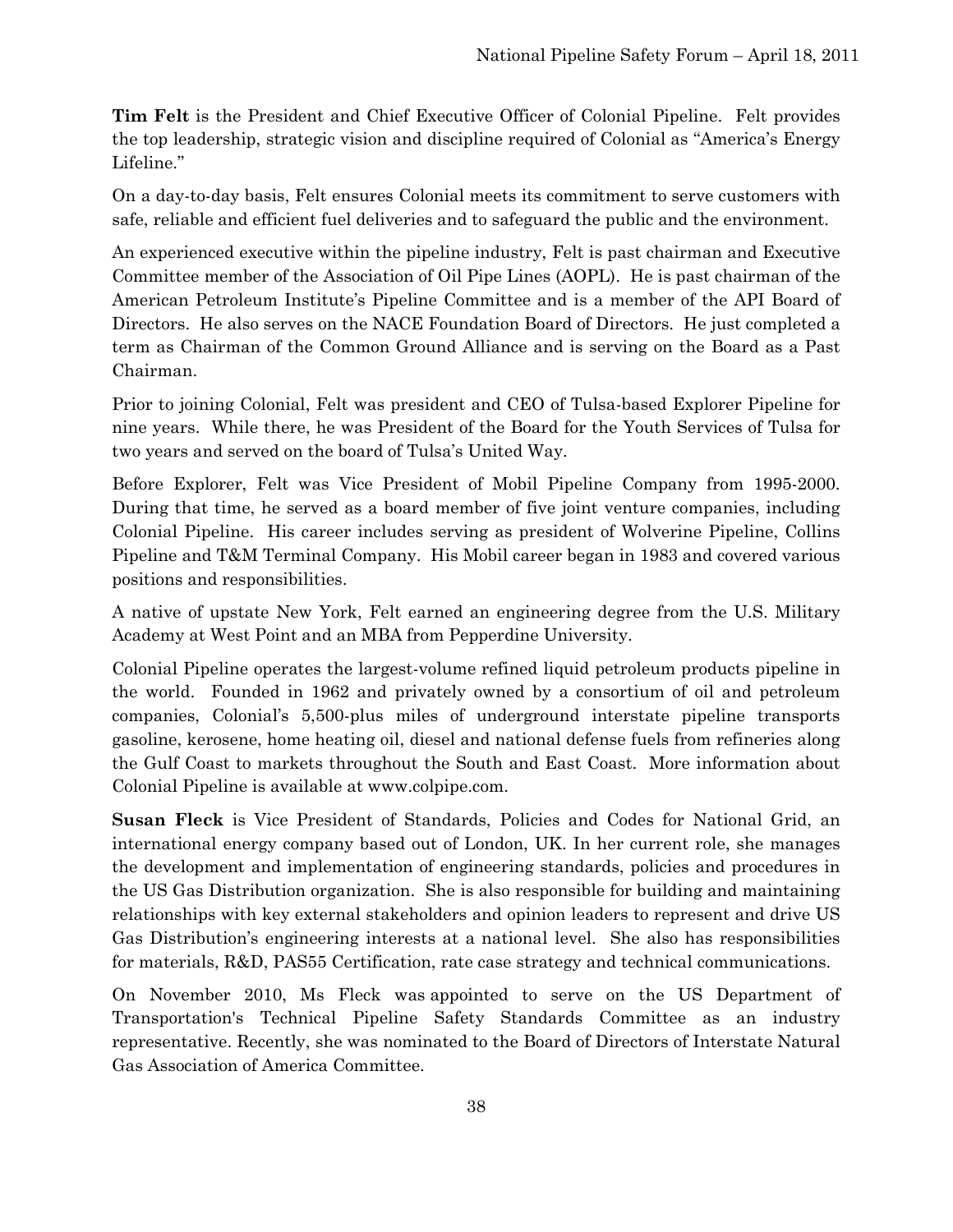Ms. Fleck began her career in the gas industry in 1980 at Columbia Gas Transmission Corporation. She then worked for Brooklyn Union Gas Company and Consolidated Edison Corporation of New York, Inc. before joining Boston Gas Company [a subsidiary of Eastern Enterprises] in 1985. During her tenure at Boston Gas, she worked in a variety of positions in the Engineering, Distribution and Construction Departments. She was named Vice President of Engineering and Gas Control in 1998, and Vice President of Engineering and Environmental Management in 1999. She was elected to the position of Vice President, Gas Operations NYC when KeySpan acquired Eastern Enterprises in 2000 had responsibility for construction, maintenance and customer field services activities. She held that position through the acquisition of KeySpan by National Grid in 2007.

She holds a Bachelor of Science Degree in Civil Engineering from Carnegie-Mellon University and an MBA (Finance) from the Carroll School of Management at Boston College.

Ms. Fleck is a long time member of the American Gas Association, where she is on the Operations Managing Committee. She is a member of the American Society of Civil Engineers. She is Chairperson of the Board of Directors at New Destiny Housing Corporation, a non-profit organization providing housing and services for domestic violence survivors. She is Assistant Secretary to the Board of Directors of Citywide Supportive Housing Corporation and Citywide Supportive Housing HDFC.

**Randy Gyory**, Interim Executive Vice President & Chief Operating Officer for Philadelphia Gas Works was appointed to his current position in March 2010. He previously held the position of SVP Operations & Customer Affairs since 2007. In his position as COO, Mr. Gyory is responsible for Field Operations, Supply Chain, Customer Affairs, Gas Management, Marketing, Corporate Communications and Corporate Preparedness. Previous held positions include Vice President of Customer Affairs since 2001 and Manager of the Program Management Office. During Mr. Gyory's tenure as manager, he led a team of functional and business analysts in correcting and improving billing system software issues associated with the transition from their legacy billing system to a client server system. Mr. Gyory's call center management team turned around a call center operation that was under-achieving, effectively reversing an order by the PUC to outsource operations to obtain minimum acceptable standards. PGW's collection rate improved to average over 96% the last five years (98% in 2010) as compared to the historic collection rate of 92% for the previous ten years.

In his thirty-one years of experience at PGW, Mr. Gyory has spent the majority of his career in the Distribution Department where he held several positions in Maintenance, Construction and Engineering. Mr. Gyory received a BS degree in civil engineering from the University of Pittsburgh.

**Christopher Helms** is Executive Vice President and Group CEO, NiSource Gas Transmission & Storage. He is responsible for executing an aggressive growth strategy for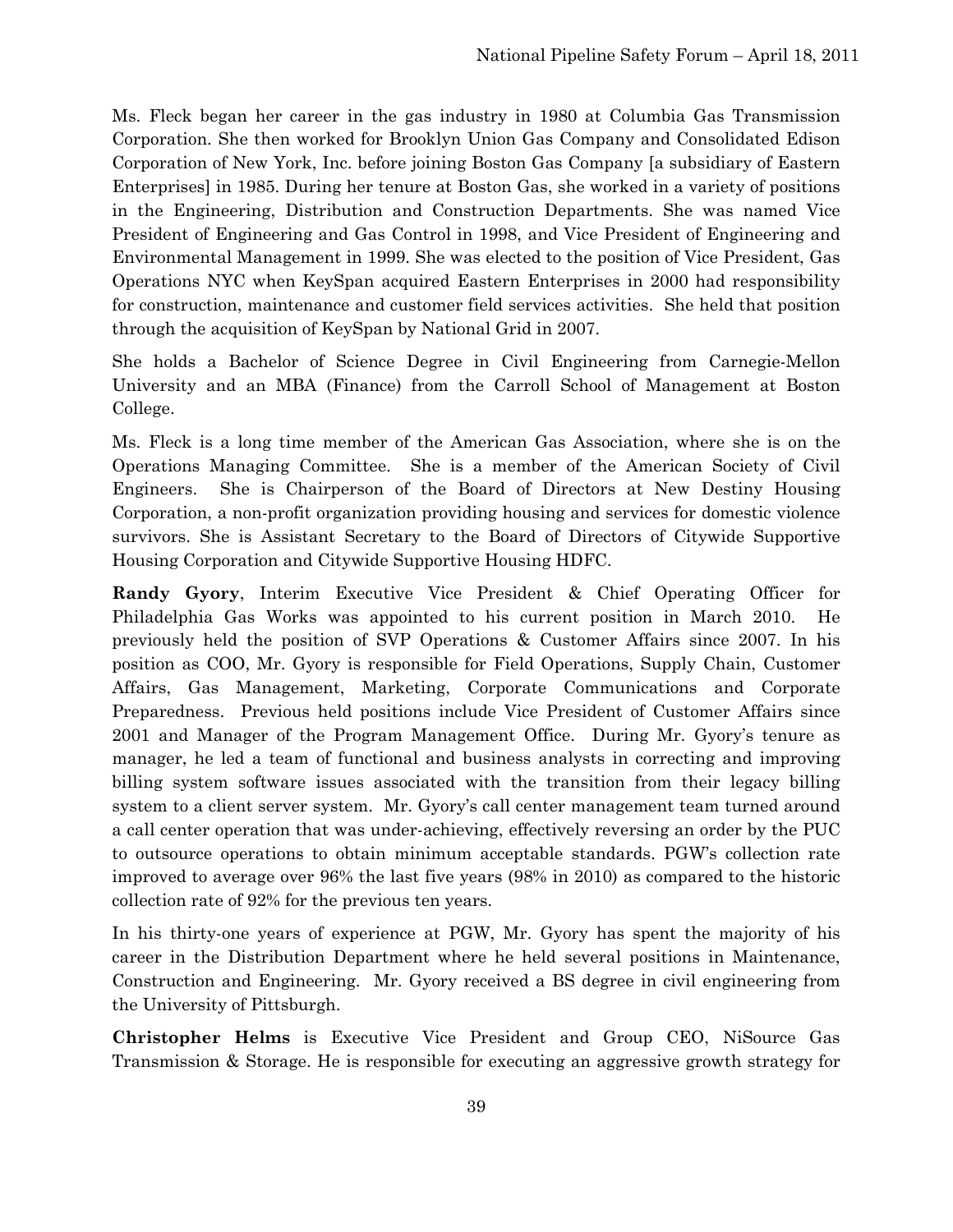NiSource's interstate natural gas pipeline and storage companies and midstream assets. Helms oversees all commercial, regulatory, operations and project development functions of Columbia Gas Transmission Corp., Columbia Gulf Transmission Co., Crossroads Pipeline Co. and NiSource Midstream Services LLC.

Together, NiSource's gas transmission and storage companies operate a 15,000-mile network of natural gas pipelines, 37 storage fields and serve some of the nation's largest and fastest-growing energy markets in the Northeast, Midwest and Mid-Atlantic regions. Helms has held a variety of leadership roles in the energy sector, including president and chief executive officer of CMS Panhandle Companies, president of Centennial Pipeline Company LLC, and executive vice president of CMS Gas Transmission Corp. Prior to joining NiSource in April 2005, Helms's firm, Helms & Company LP, provided consulting services to private equity firms seeking investment opportunities in the energy industry.

He currently serves as a director of the Interstate Natural Gas Association of America (INGAA) and is a member of INGAA's Executive Committee. In January 2011, he was named chairman of the organization's newly formed Pipeline Safety Task Force. Helms is a past chairman of the Southern Gas Association (SGA) and also has served as vice president of the Groupe International des Importateurs de Gaz Naturel Liquefie (GIIGNL). He is a member of the state bar associations of Texas, Louisiana and Florida, and is a past member of the College of the State Bar of Texas (1993).

Helms earned bachelor's degrees in political science and journalism from Southern Illinois University and a juris doctor degree from Tulane University School of Law. Helms is based at NiSource's office in Houston, Texas.

**Rick Kessler** currently serves as President of Dow Lohnes Government Strategies, a lobbying group in Washington DC and Vice President, Pipeline Safety Trust. Most recently Mr. Kessler served as Director of New Jersey Governor Jon S. Corzine's (D) Washington, DC office. Mr. Kessler is best known as the longtime chief of staff to House Energy and Commerce Committee Chairman John D. Dingell (D, MI) and as a professional staffer handling energy and environmental issues on the Energy and Commerce Committee, where he was the primary staffer to all the Democratic Committee Members on issues such as cogeneration, renewables, efficiency, hydro-power, public lands, oil, gas, coal, pipeline safety and energy-related research, remediation and tax policy. While serving as Chairman Dingell's chief of staff, he also was responsible for all political, legislative, policy, press and administrative matters. Previously Mr. Kessler was the Associate Director of Government Affairs for Princeton University, worked as a top aide to Energy and Commerce Health Subcommittee Chairman Frank Pallone, Jr. (D, NJ), held legislative positions with Senator Frank R. Lautenberg (D, NJ) and former Representative William J. Hughes (D, NJ). Mr. Kessler is a graduate of Kenyon College and Rutgers University and also attended the University of Surrey in Guildford, UK.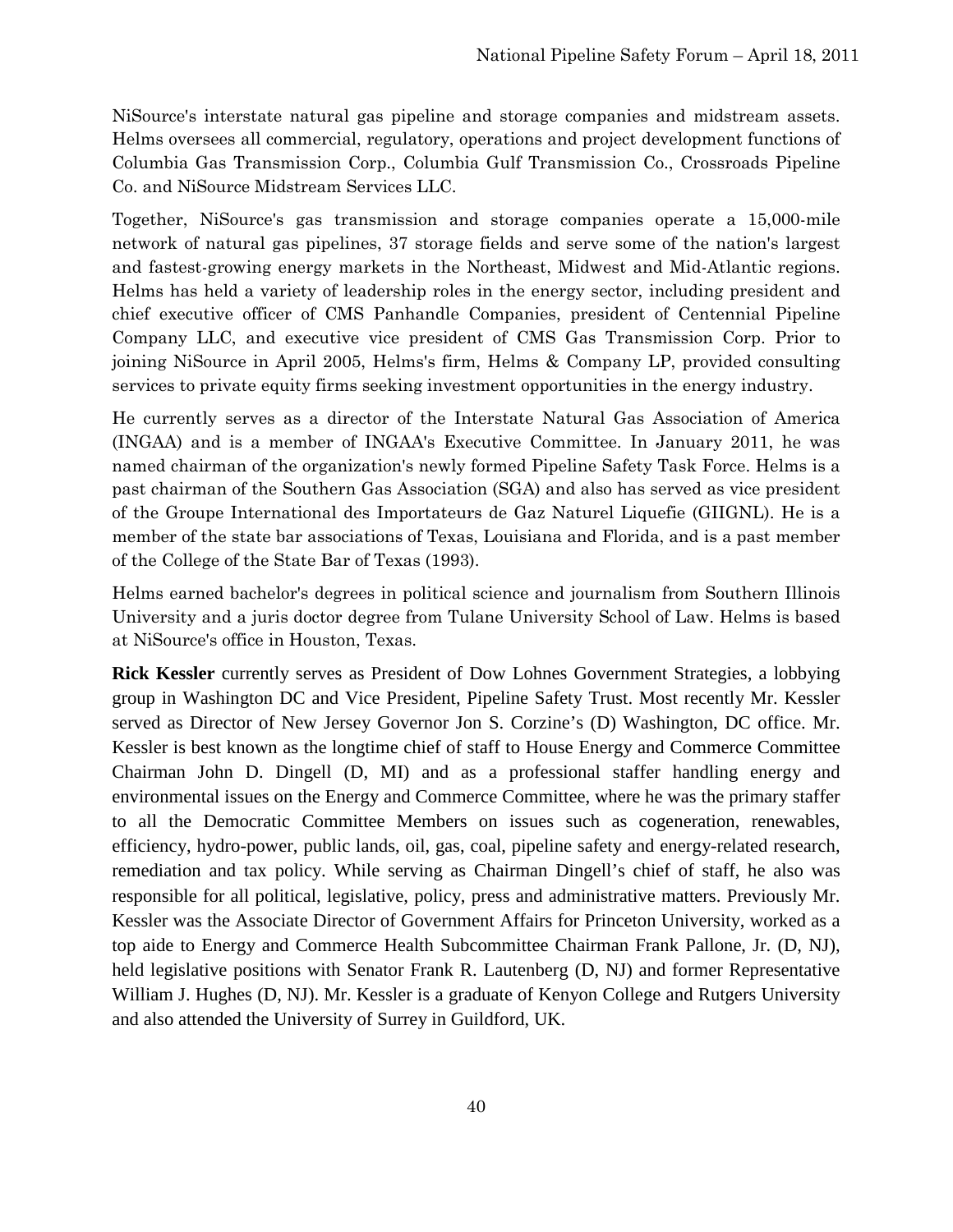**Randy Knepper** has been the Director of the New Hampshire Public Utilities Commission's Safety Division since 2005. His duties include oversight of the Commission's pipeline safety program consisting of natural gas operators, liquefied natural gas operators, liquid petroleum operators, master meter operators and landfill gas pipeline operators. Mr. Knepper role includes administrative oversight with enforcement authority of the New Hampshire Underground Damage Prevention Program. Within New Hampshire, he serves as subject matter expert for the energy sector as part of the New Hampshire Emergency Operations Plan. .In addition, his appointments include positions within the New Hampshire Advisory Committee for Emergency Preparedness and Security and the New Hampshire Site Evaluation Committee. He is a member of the Managing Underground Safety Training (MUST) and a board member of the New Hampshire Public Works Training Council

Nationally, Mr. Knepper serves as Chair of the National Association of Regulatory Utility Commissioners (NARUC) Pipeline Safety Committee, as National Secretary for the National Association of Pipeline Safety Representatives (NAPSR) and is a member of the Common Ground Alliance (CGA) Technology Committee.

**Danny McGriff** is Chairman of the National Association of Pipeline Safety Representatives (NAPSR). He began his career with the Georgia Public Service Commission on June 1, 1980. As Director of the Pipeline Safety Office, he directs and coordinates the daily activities for two departments: Pipeline Safety Section and the Georgia Utility Facilities Protection Act ("GUFPA") Section. In addition to Mr. McGriff's duties and expertise, he worked with the Legislative Committee and developed the GUFPA that became law on July 1, 2000 charging the Georgia Public Service Commission with enforcement.

Mr. McGriff has received high marks for being instrumental in developing and managing an effective damage prevention program for the state that covers all buried utility facilities. Through his efforts, Georgia is recognized at the federal level as having one of the top five damage prevention programs in the United States.

**Dr. Oliver C. Moghissi** is President of NACE International, a technical society with more than 26,000 members supporting the mission of protecting people, assets, and the environment from the effects of corrosion. A significant emphasis of the association is pipeline corrosion management. Oliver is also Director of the Det Norske Veritas (DNV) Materials & Corrosion Technology Center in Columbus, Ohio. His personal experience is focused on developing and applying technology to optimize corrosion management programs, especially for oil & gas production and transportation facilities.

**Harry Pefanis** is President and Chief Operating Officer of Plains All American GP LLC, the general partner and controlling entity of Plains All American Pipeline, L.P., a master limited partnership listed on the New York Stock Exchange under the symbol "PAA". Mr. Pefanis has held the position of President of PAA and its predecessors since 1988. Since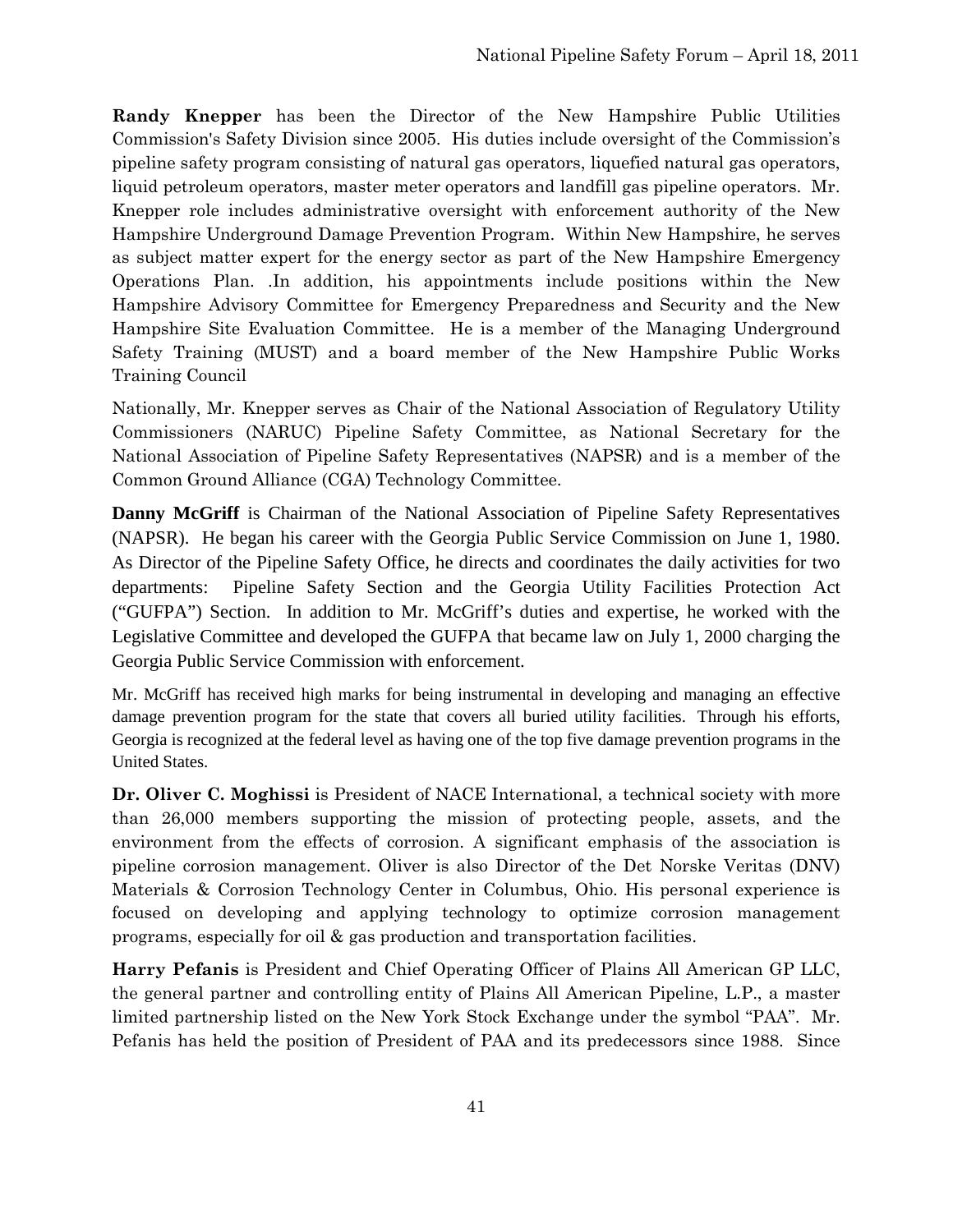entering into the crude oil marketing and transportation business in 1992, PAA has grown into one of the largest crude oil transportation companies in the United States.

Mr. Pefanis joined Plains Resources (which formerly owned 100% of PAA's GP interest) in 1983. He has been with PAA and its predecessor organizations since 1983. From 1988 through May 2001 Mr. Pefanis served in dual management roles for Plains Resources and PAA. Prior to joining Plains Resources in 1983, Mr. Pefanis was an auditor for the national accounting firm of Price Waterhouse & Co.

Mr. Pefanis has a BBA in accounting from the University of Oklahoma. He is a director of the API and is currently Chair of the API Pipeline Committee. Mr. Pefanis is also a director of PNGS GP LLC, which is the general partner of PAA Natural Gas Storage, LP, and a director of Settoon Towing.

**Greg Smith** was appointed as president of Shell Pipeline Company L.P. in November of 2010. Prior to this appointment, he was the Gulf of Mexico Regional Operations Manager for Shell Pipeline Co. In January 2011, he also assumed the role of General Manager Gulf Of Mexico Operations. In this role, he has day-to-day operations accountability for Shell's 3500 miles of crude oil, chemical and product pipelines located offshore Gulf of Mexico and along the Texas/Louisiana Gulf Coast.

Greg Smith started his career with Shell Pipeline in 1983 and has held a number of assignments within Shell primarily in engineering and operations. These roles include Manager of GOM Business Development, Control Center Manager, and Manager of Distribution Operations Support and Engineering. He has served on the API Cybernetics Committee and the Performance Excellence Committee.

A native of central Ohio, He earned a Bachelor of Science Degree in Electrical Engineering from The Ohio State University. He and his wife, Brenda, have three children.

**Jeff Wiese** is the Associate Administrator for Pipeline Safety and served in this position on an acting basis between July and January 2007 and served as Acting Deputy Associate Administrator from August to December 2006. During that time he lead implementation of the newly enacted Pipeline, Inspection, Protection, Safety and Enforcement Act (PIPES) Act of 2006, including creation and rollout of the agency's enforcement transparency website.

Jeff served the agency as its Director for Program Development within the Office of Pipeline Safety for nearly ten years, during a period of rapid growth and transformation in the pipeline safety program. In that role he directed major new policy initiatives, including design, development, and deployment of Integrity Management oversight and improved pipeline public awareness programs. Jeff was instrumental in building the agency's original "enterprise" – the Common Ground Alliance for preventing underground utility damage. He brings the same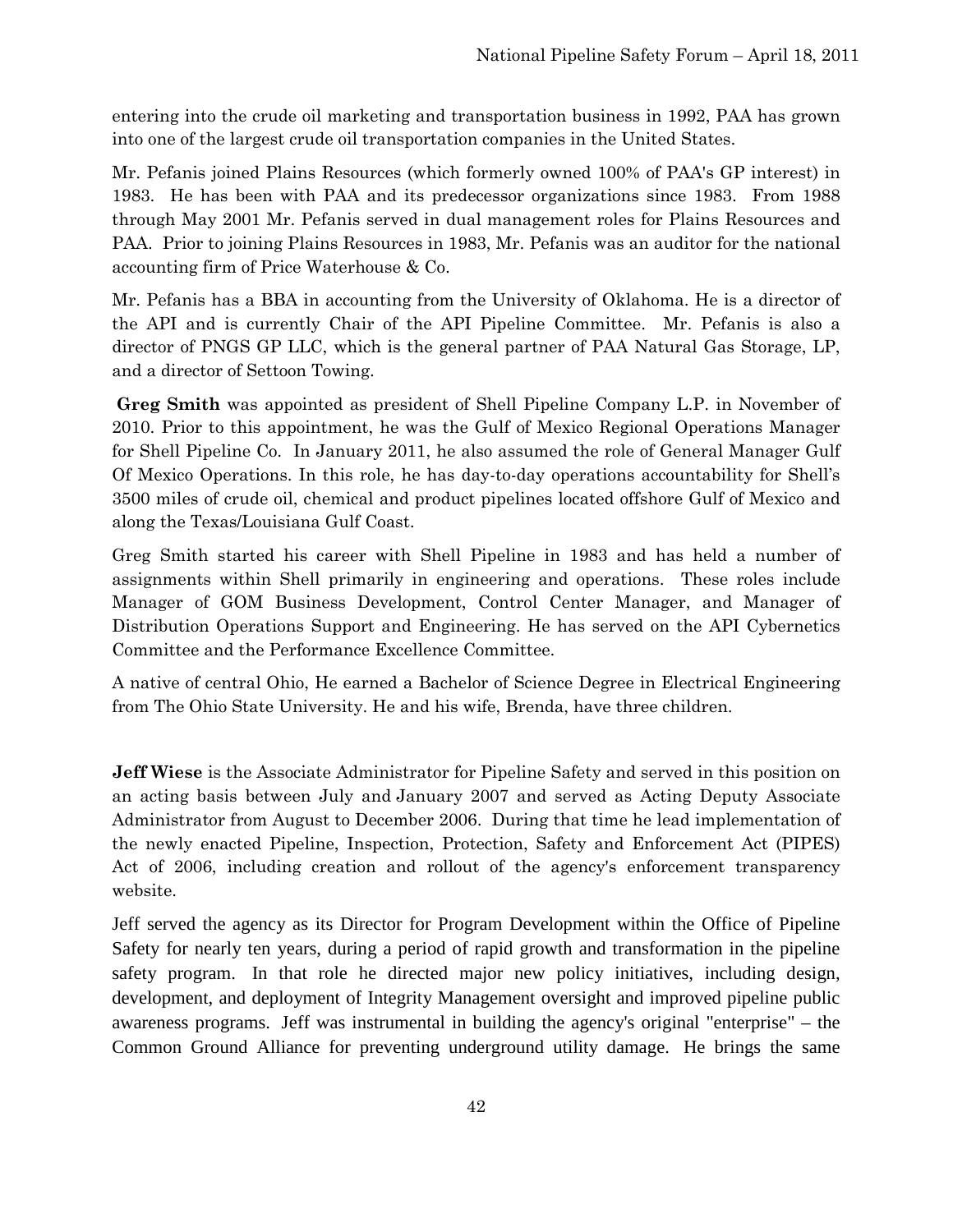enterprise leadership to other program priorities, including research and development, emergency response preparedness, and strengthening state partnerships.

Prior to joining DOT, Jeff worked for fifteen years in the offshore oil and gas program of the Minerals Management Service (MMS) within the U.S. Department of Interior. Over the course of his MMS career, Jeff directed several programs, including the offshore safety management program, and served for five years as Chief of Staff for Offshore Operations.

Mr. Wiese has an M.A. from the University of Rhode Island with interdisciplinary focus on science, policy, and economics and a B.S. in General Science from Grinnell College. He has a son and daughter and lives in Reston, VA.

**Richard (Rich) H. Worsinger, PE** serves as the Director of Utilities for the City of Rocky Mount, North Carolina where he is responsible for the City's electric and natural gas utilities serving 27,000 electric and 17,000 natural gas customers with a combined annual budget of over \$120 M. He has 25 plus years of experience in the utility industry.

Prior to coming to Rocky Mount in 2001, Rich spent most of his career employed by Public Service Electric and Gas Company; an investor owned electric and gas utility serving over 2 million customers in New Jersey. During this time Rich held various engineering and management positions in both the electric and gas departments.

Rich currently serves on the Board of Directors for the American Public Gas Association and the American Public Gas Association Security and Integrity Foundation. He is a gas industry representative to the Department of Transportation Pipeline and Hazardous Materials Safety Administration Technical Pipeline Safety Standards Committee. He is also currently chair of APGA's Regulatory Committee, a former chair of APGA's Operations and Safety Committee, Treasurer for the Carolina's Public Gas Association, an alternate Commissioner for the North Carolina Eastern Municipal Power Agency's Board of Commissioners and is a past President of the North Carolina Association for Municipal Electric Systems.

Rich was born and raised in Philadelphia, PA, has Bachelor of Science in Electric Engineering from Drexel University in Philadelphia, and is a Licensed Professional Engineer in NC.

Rich has been married for over 25 years to his wife Nancy who is an Instructor at Nash Community College in the Allied Health Department. They have a son, Chris who is attending East Carolina University and daughter, Libby who is attending University of North Carolina at Chapel Hill.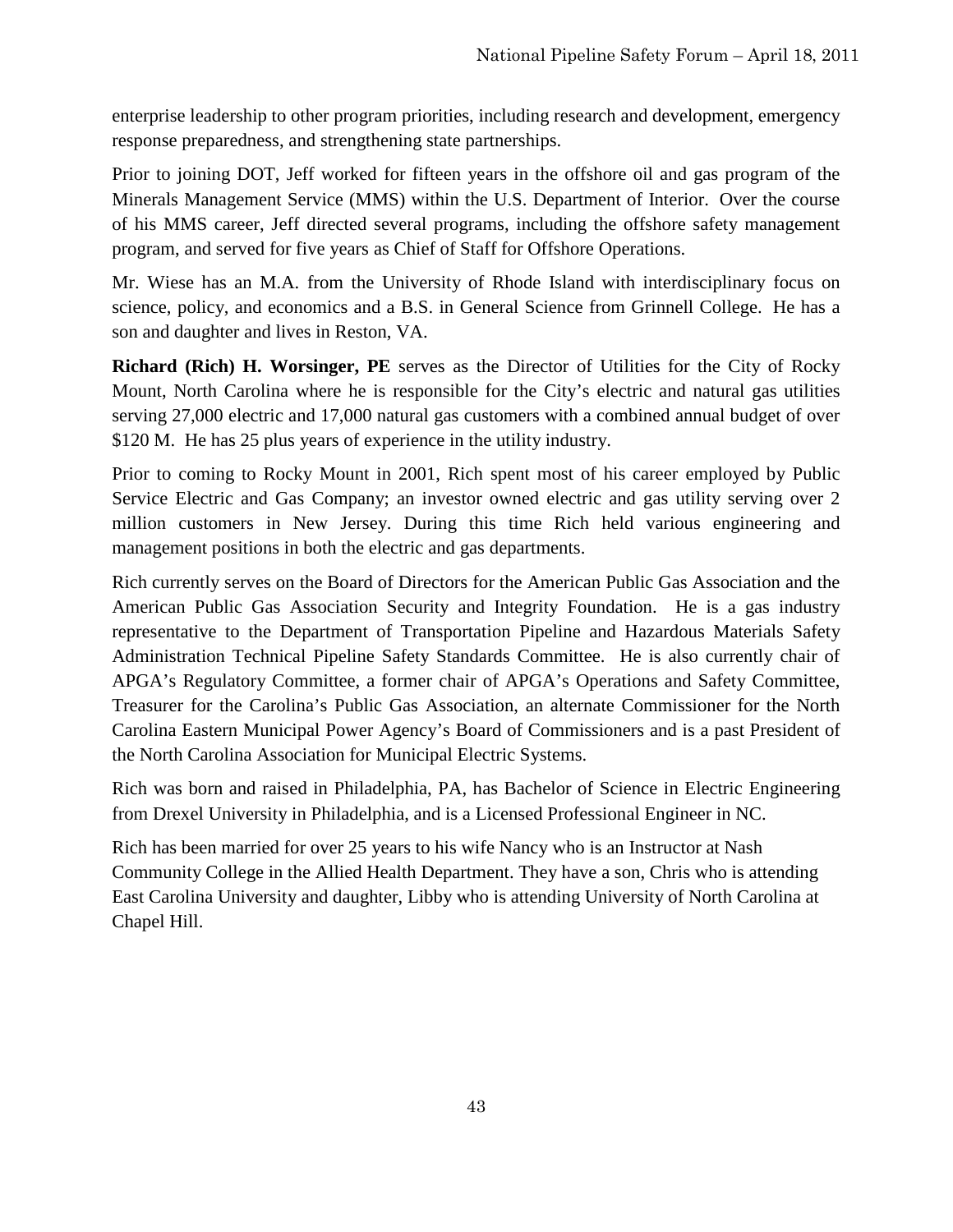| <b>NAME</b>        | TITLE                                                         | <b>COMPANY</b>                                      |
|--------------------|---------------------------------------------------------------|-----------------------------------------------------|
| Aaron Cutler       | Deputy Policy Director<br>and Counsel                         | House Committee on Energy and<br>Commerce           |
| Adam J. Yu         | Senior Analyst                                                | U.S. Government Accountability Office               |
| Alan Burks         | President                                                     | Enterprise for Education, Inc.                      |
| Alex Oehler        | Manager, Federal<br>Government Affairs                        | NiSource Inc.                                       |
| Ali Quraishi       | Director, Engineering<br>Services                             | American Gas Association                            |
| Allison Iversen    | PSIO Coordinator                                              | State of Alaska, Department of Natural<br>Resources |
| Alysa Reich        | Senior Manager, Public<br>Relations                           | <b>NACE</b> International                           |
| Amy S. Plaster     | <b>Executive Director,</b><br>Federal Governmental<br>Affairs | CMS Energy                                          |
| Andrew J. Black    | President and CEO                                             | Association of Oil Pipe Lines (AOPL)                |
| Andrew Kendrick    | Principal                                                     | Kendrick Consulting LLC                             |
| Andrew Kohout      | Engineer                                                      | Federal Energy Regulatory Commission                |
| Angela Wagner      | Project Manager                                               | Stantec Consulting Services Inc.                    |
| Art Meyer          | <b>Senior Vice President</b>                                  | Enbridge                                            |
| Arti Bhatia        | Sr Mgr, Pipeline<br>Integrity & Corridor<br>Management        | Alliance Pipeline Limited                           |
| Barbara Gardner    | <b>Technical Writer</b>                                       | <b>Black Hills Energy</b>                           |
| Benjamin Roode     | <b>Staff Writer</b>                                           | National Society of Professional Engineers          |
| Bernie Klose       | <b>Industrial Safety</b><br>Manager                           | National Coatings Inc.                              |
| Betty Ann Kane     | Chairman                                                      | DC Public Service Commission                        |
| <b>Bill Keffer</b> | Attorney                                                      | William R. Keffer, P.C.                             |
| BiteraLamer        | pbs                                                           | BiteraLamer                                         |

# <span id="page-47-0"></span>**Appendix D: List of Attendees**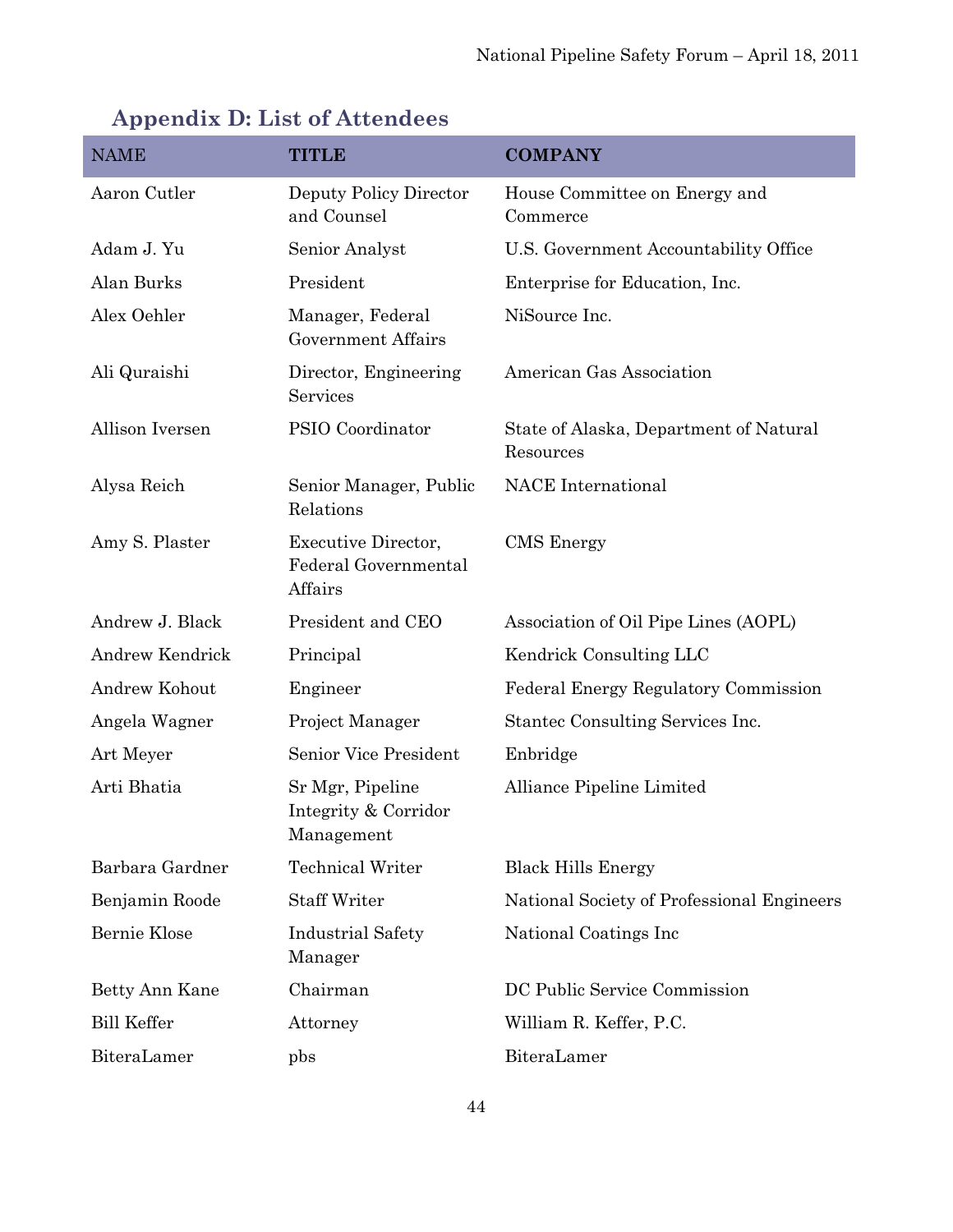| <b>NAME</b>           | <b>TITLE</b>                                           | <b>COMPANY</b>                                            |
|-----------------------|--------------------------------------------------------|-----------------------------------------------------------|
| <b>Bob Gardner</b>    | Director, Operations<br>Services                       | Alabama Gas Corporation                                   |
| <b>Bob Trainor</b>    | Chief, Pipeline and<br>Hazardous Materials<br>Division | National Transportation Safety Board                      |
| Brenda Kenny          | President & CEO                                        | Canadian Energy Pipeline Association                      |
| <b>Bret Lane</b>      | Vice President - Field<br>Services                     | Southern California Gas Company                           |
| Brett A. Snyder       | Partner                                                | Dewey & LeBoeuf LLP                                       |
| Brian Ballinger       | Director                                               | State of Michigan - Michigan Public<br>Service Commission |
| <b>Brian Sitterly</b> | Integrity & Regulatory<br>Services Manager             | Shell Pipeline Company LP                                 |
| <b>Bruce Paskett</b>  | Principal Compliance<br>Engineer                       | <b>NW Natural</b>                                         |
| Bryan Louque          | Accident Investigator                                  | <b>PHMSA</b>                                              |
| Brydon Ross           | Director of Government<br>Relations                    | Association of Oil Pipe Lines                             |
| C A Pioli             | Director                                               | Jacobs Consultancy                                        |
| Carl Weimer           | <b>Executive Director</b>                              | Pipeline Safety Trust                                     |
| Carl Wood             | Director of Regulatory<br>Affairs                      | Utility Workers Union of America, AFL-<br><b>CIO</b>      |
| Catherine Landry      | Director of<br>Communications                          | <b>INGAA</b>                                              |
| Chad Zamarin          | Vice President-<br>Engineering                         | NiSource Gas Transmission & Storage<br>(INGAA Member)     |
| Charles Cole          | Sr. Vice President,<br><b>Customer Operations</b>      | We Energies                                               |
| Charles Gray          | <b>Executive Director</b>                              | <b>NARUC</b>                                              |
| Cheryl Whetsel        | <b>Technical Advisory</b><br>Committee Manager         | Pipeline and Hazardous Materials Safety<br>Administration |
| Chris Mason           | Senior Engineer                                        | Williams Gas Pipeline                                     |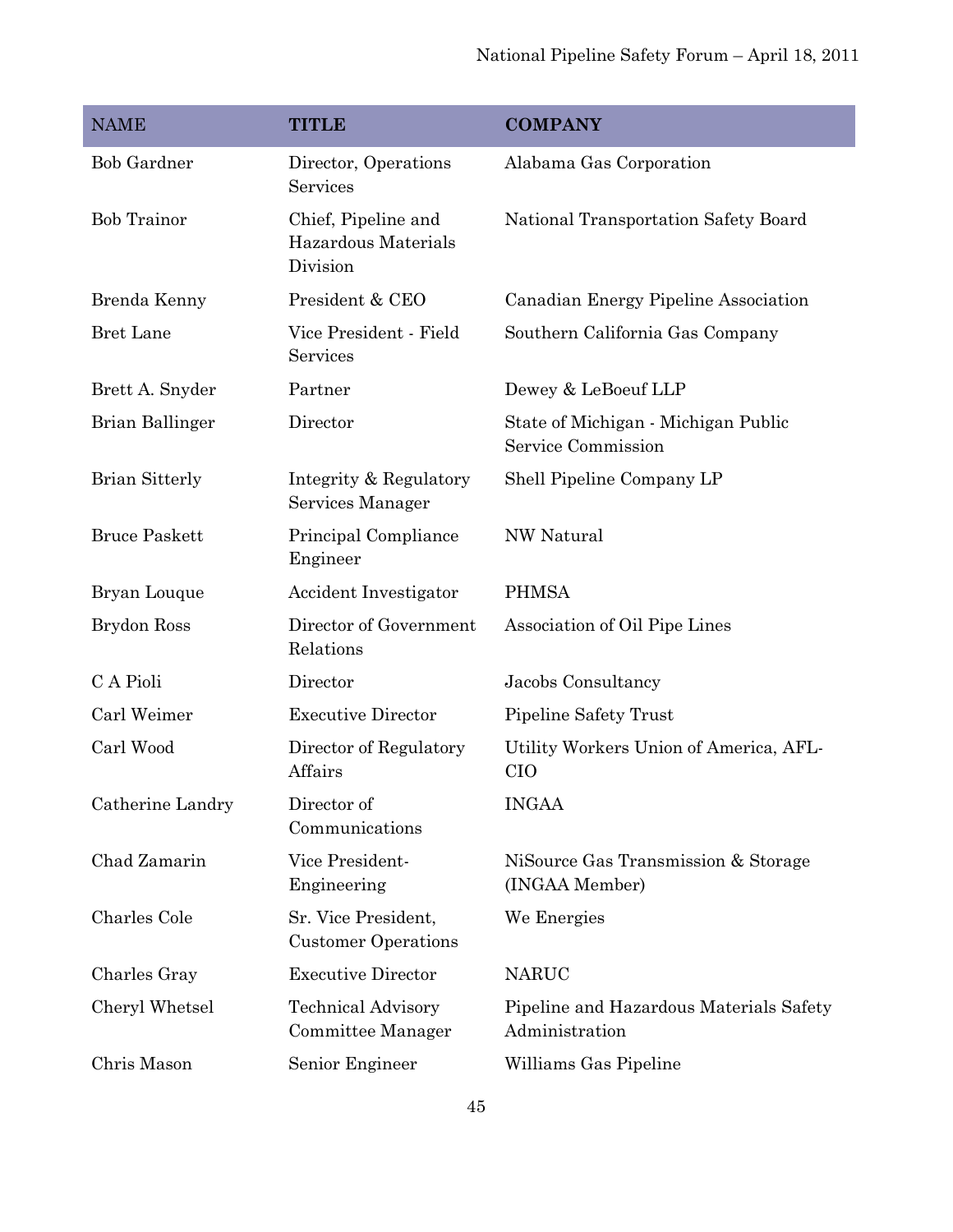| <b>NAME</b>          | <b>TITLE</b>                                                    | <b>COMPANY</b>                                                      |
|----------------------|-----------------------------------------------------------------|---------------------------------------------------------------------|
| Chris Mele           | Legislative Director -<br>Energy                                | National Association of Regulatory Utility<br>Commissioners (NARUC) |
| Chris Parker         | Director                                                        | Utah Division of Public Utilities                                   |
| Christina Sames      | Vice President                                                  | American Gas Association                                            |
| Christopher A. Helms | <b>Executive Vice President</b><br>& Group CEO                  | NiSource Gas Transmission & Storage<br>(INGAA Member)               |
| Chuck Dippo          | Vice President,<br><b>Engineering Services</b><br>and System In | South Jersey Gas Company                                            |
| Claude Trahan        | Senior Vice President -<br>Gas Operations                       | Con Edison                                                          |
| Cliff Johnson        | President                                                       | Pipeline Research Council International                             |
| Colby Itkowitz       | Reporter                                                        | <b>Allentown Morning Call</b>                                       |
| Colette D. Honorable | Chairman                                                        | Arkansas Public Service Commission                                  |
| Corey Thatcher       |                                                                 | Indiana Utilities Corporation                                       |
| Craig A. Lynch       | Vice President Energy<br>Delivery                               | New Jersey Natural Gas                                              |
| Craig Hoeferlin      | Assistant Vice President,<br>Engineering & Field<br>Serv        | Laclede Gas Company                                                 |
| Craig Pierson        | V.P, Operations                                                 | Marathon Pipe Line Company                                          |
| Dana Sanzo           | <b>Survival Factors</b><br>Investigator                         | National Transportation Safety Board                                |
| Daniel B. Martin     | Senior Vice President,<br>Pipeline Safety                       | El Paso Pipeline Group (INGAA Member)                               |
| Daniel Dana          | Manager Compliance                                              | Vectren Energy Delivery                                             |
| Danny McGriff        | NAPSR Chairman and<br>FPU Director                              | Georgia Public Service Commission                                   |
| Daphne D'Zurko       | <b>Executive Director</b>                                       | Northeast Gas Association                                           |
| Darin Burk           | Pipeline Safety Program<br>Manager                              | Illinois Commerce Commission                                        |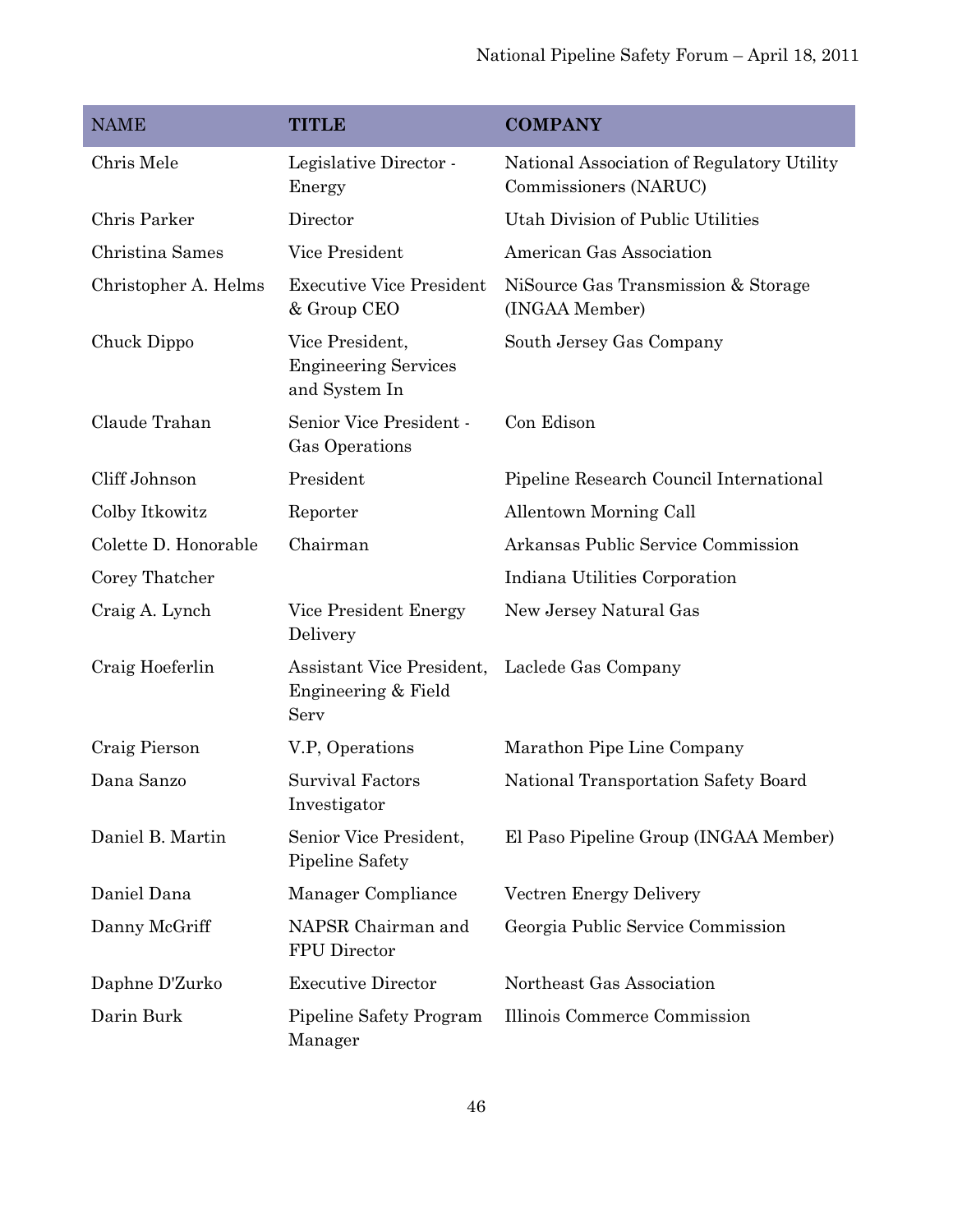| <b>NAME</b>                   | <b>TITLE</b>                                        | <b>COMPANY</b>                                                |
|-------------------------------|-----------------------------------------------------|---------------------------------------------------------------|
| Dave McCurdy                  | President & CEO                                     | American Gas Association                                      |
| David B. Meadows              | Sr. Project Engineer                                | STV, Inc.                                                     |
| David Chislea                 | Manager, Gas<br>Operations Section                  | Michigan Public Service Commission                            |
| David Flores                  | Deputy Director of<br>Pipeline Safety               | Railroad Commission of Texas                                  |
| David Hooper                  | Senior Attorney                                     | Government Accountability Office                              |
| David W. Danner               | <b>Executive Director</b>                           | Washington Utilities & Transportation<br>Commission           |
| David Wint                    | Manager, Global<br>Services Development             | T.D. Williamson, Inc.                                         |
| Deanna Centurion              | Principal                                           | Cyera Strategies                                              |
| Denise Hamsher                | Director Planning                                   | Enbridge Energy Company, Inc.                                 |
| Dennis Hinnah                 | Deputy Director                                     | <b>PHMSA</b>                                                  |
| Don Kopczynski                | Vice President,<br>Operations                       | Avista Corporation                                            |
| Donald Santa                  | President & CEO                                     | <b>INGAA</b>                                                  |
| Donald Vinci                  | VP, Gas Distribution<br><b>Business</b>             | Entergy Services Inc.                                         |
| Donise Cameron                | Manager Federal Affairs                             | <b>PSEG</b>                                                   |
| Doreen Hope                   | Regional Manager                                    | Washington Gas                                                |
| Doug Stearns                  | General Manager                                     | Whitetail Natural Gas Services                                |
| Douglas M Schneider           | Pipeline Integrity<br>Manager                       | Southern California Gas/San Diego Gas<br>and Electric Company |
| Douglas Staebler              | VP - Engineering,<br>Operations and<br>Construction | <b>Washington Gas</b>                                         |
| Dr. Jey K. Jeyapalan,<br>P.E. | Owner                                               | Civic Enterprises, LLC                                        |
| Eben Wyman                    | Vice President,<br><b>Government Relations</b>      | <b>NUCA</b>                                                   |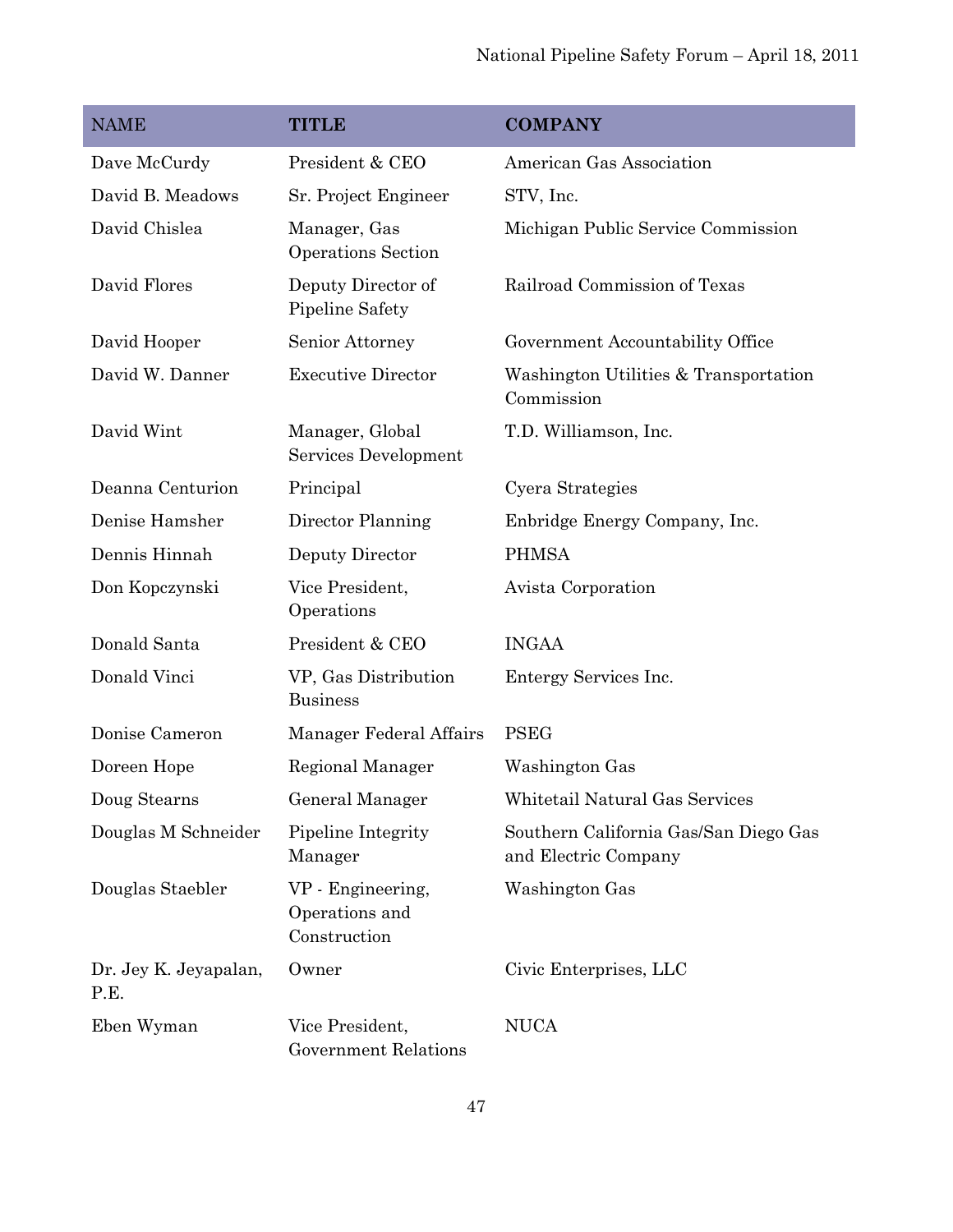| <b>NAME</b>           | <b>TITLE</b>                                     | <b>COMPANY</b>                                 |
|-----------------------|--------------------------------------------------|------------------------------------------------|
| Eddie Johnston        | Managing Director,<br>Delivery Sector            | Gas Technology Institute                       |
| Edward J. Graham      | President & CEO                                  | South Jersey Gas                               |
| Eric Hall             | Director Operations                              | Dominion East Ohio Gas Co.                     |
| Eric S. Kessler       | Vice President                                   | The Pipeline Safety Trust                      |
| Eric Tomasi           | <b>Environmental Engineer</b>                    | Federal Energy Regulatory Commission           |
| Erin Ryan             | Legislative Counsel                              | Congresswoman Jackie Speier                    |
| Farron Hollabaugh     | Director of Training                             | Pipeliners Local Union 798                     |
| Frank Milfeit         | Director Operations &<br>Engineering             | Peoples Natural Gas                            |
| Frederick G. Jauss IV | Attorney                                         | Dorsey & Whitney LLP                           |
| Garrett Golding       | Professional Staff<br>Member                     | House Energy and Commerce Committee            |
| Garrick J. Rochow     | Vice President of Energy<br>Delivery             | <b>Consumers Energy</b>                        |
| Gary L. Sypolt        | <b>CEO</b>                                       | Dominion (INGAA Member)                        |
| Gavin Nicoletta       | Chief, Safety                                    | New York State Department of Public<br>Service |
| George Mosinskis      | <b>Executive Director</b>                        | <b>NAPSR</b>                                   |
| Glenn McMurray        | President                                        | NORMAC - Norton McMurray<br>Manufacturing      |
| Gordon Pennoyer       | Manager, Public and<br><b>Government Affairs</b> | Enbridge                                       |
| Hans Mertens          | Director of Engineering<br>Services              | VT DPS                                         |
| Harry Pefanis         | President & C.O.O.                               | Plains All American                            |
| Hart Gilchrist        | Manager, Operations<br>Services                  | Intermountain Gas Company                      |
| Helena Seelinger      | Sr. Director, Public<br>Affairs & Standards      | <b>NACE</b> International                      |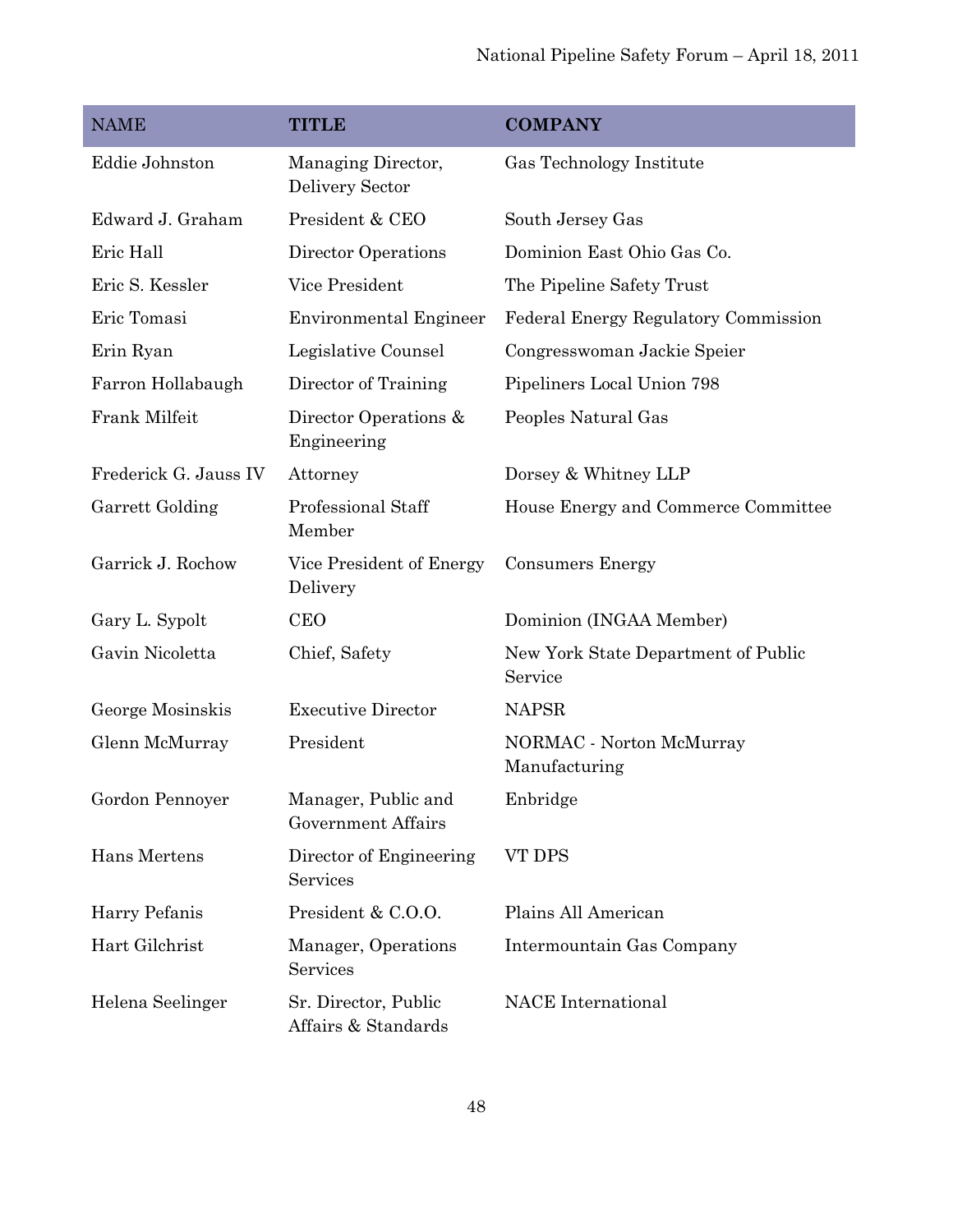| <b>NAME</b>       | <b>TITLE</b>                                           | <b>COMPANY</b>                                    |
|-------------------|--------------------------------------------------------|---------------------------------------------------|
| J. Andrew Drake   | Vice President,<br><b>Transmission Services</b>        | Spectra Energy (INGAA Member)                     |
| James C. Harrison | President                                              | Utility Workers Union of America - Local<br>223   |
| James Mergist     | Assistant Director,<br>Pipeline Division               | Louisiana Department of Natural<br>Resources      |
| James S McCleskey | Director, NC<br>Washington Office                      | State of North Carolina Office of the<br>Governor |
| James W. Milner   | Vice President, Pipeline<br>Integrity & Safety         | Enbridge Gas Distribution Inc.                    |
| Jason N. Montoya  | Pipeline Safety Bureau<br>Chief                        | New Mexico Public Regulation<br>Commission        |
| Jeff Hardgrave    | Vice President -<br>Operations                         | Atmos Energy Corporation                          |
| Jeff Wright       | Director, Office of<br><b>Energy Projects</b>          | Federal Energy Regulatory Commission              |
| Jeffrey DuBois    | Sr. Vice President &<br>COO                            | South Jersey Gas Company                          |
| Jennifer O'Shea   | Managing Director,<br>Communications                   | American Gas Association                          |
| Jim Curry         | Attorney                                               | Van Ness Feldman, PC                              |
| Joe O'Neill       | Program Manager                                        | <b>MITRE</b>                                      |
| John Clementson   | Assistant Chief Engineer                               | Public Service Commission of Maryland             |
| John Erickson     | Vice President,<br>Operations                          | American Public Gas Association                   |
| John Funderburk   | <b>Executive Vice President</b><br>- Sales & Marketing | Paradigm Alliance                                 |
| John Rothermel    | Vice President                                         | MATCOR, Inc.                                      |
| John Walsh        | President & CEO                                        | <b>UGI</b> Corporation                            |
| John Williams     | Director, Service<br>Monitoring and<br>Enforcement     | Public Utilities Commission of Ohio               |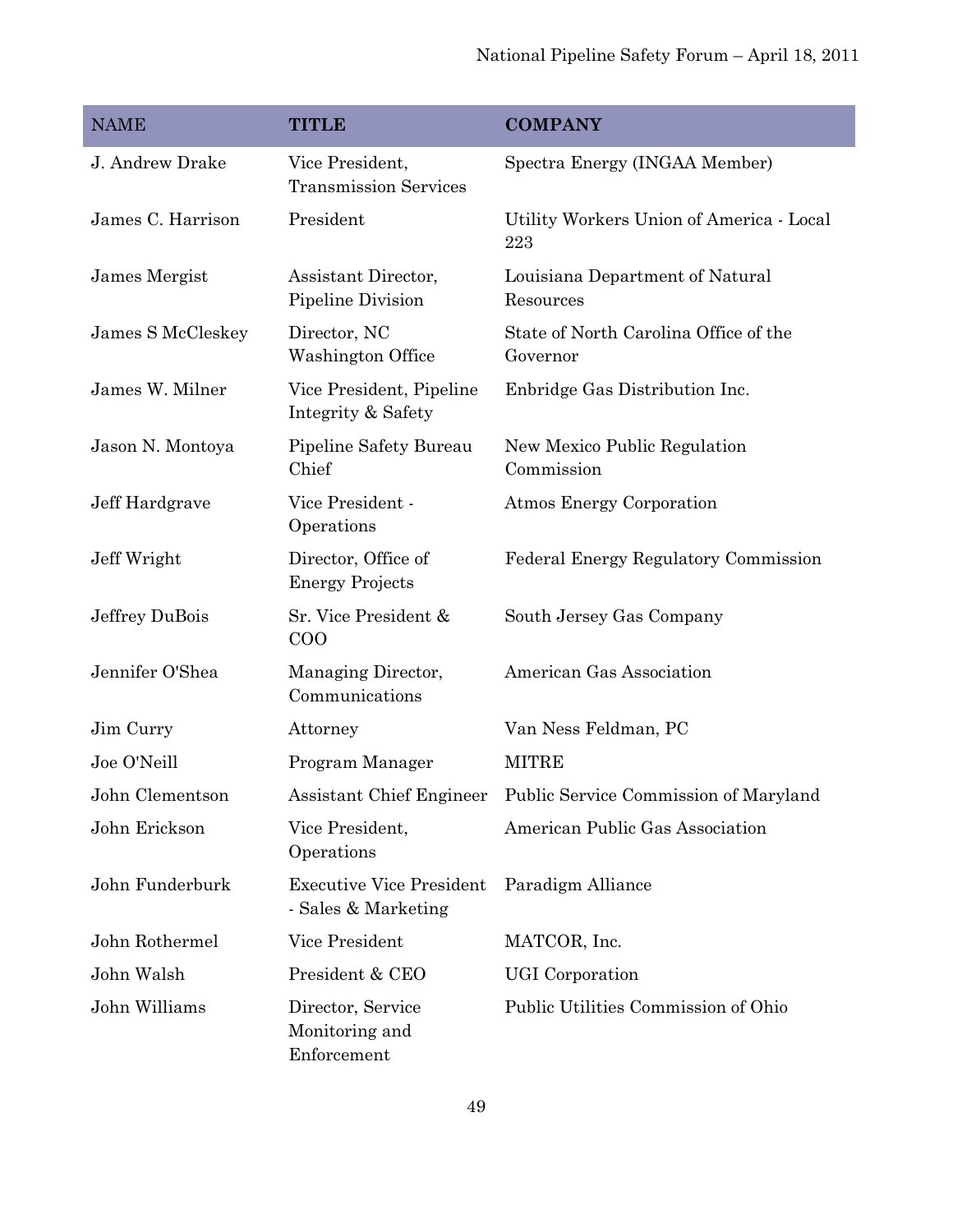| <b>NAME</b>         | <b>TITLE</b>                                                   | <b>COMPANY</b>                                      |
|---------------------|----------------------------------------------------------------|-----------------------------------------------------|
| Johnathan A Rickman | Reporter                                                       | <b>IHS</b> The Energy Daily                         |
| Johnny Lopez        | Safety Specialist                                              | Williams Gas Pipeline                               |
| Juan Serina         | <b>VP</b> Product<br>Management                                | <b>Energy Solutions International</b>               |
| Karl Baker          | <b>Public Utilities</b><br>Supervisor of Technical<br>Analysis | Connecticut Department of Public Utility<br>Control |
| Keith Tiggelaar     | Director of Regulatory<br>Affairs                              | Williston Basin Interstate Pipeline<br>company      |
| Kirk Johnson        | Vice President Gas<br>Engineering and<br>Operations            | Pacific Gas & Electric                              |
| Kyle Rogers         | Vice President                                                 | American Gas Association                            |
| L.E. Koehler        | Superintendent                                                 | City of Rensselaer                                  |
| Larry Shelton       | Manager, Asset Integrity                                       | Sunoco Logistics, L.P.                              |
| Lawrence Acker      | Of Counsel                                                     | Dewey & LeBoeuf                                     |
| Lee G. Hobbs        | President                                                      | TransCanada US Pipeline Central<br>(INGAA Member)   |
| Leo Haynos          | Chief of Gas Operations<br>& Pipeline Safety                   | Kansas Corporation Commission                       |
| Lisa Long           | Safety Engineer                                                | US DOL - OSHA                                       |
| Lonnie Lister       | Program Manager                                                | Federal Energy Regulatory Commission                |
| Lori Ehrlich        | <b>State Representative</b><br>Massachusetts                   | Representative Lori Ehrlich                         |
| Lori Traweek        | Snr Vice President &<br>COO                                    | American Gas Association                            |
| Luke Selking        | Leader Integrity<br>Management & Pipeline<br>Safety            | Northern Indiana Public Service Company             |
| Lula Mae Ford       | Commissioner                                                   | Illinois Commerce Commission                        |
| Marc Andrukiewicz   | VP-Operations                                                  | Yankee Gas Services Company                         |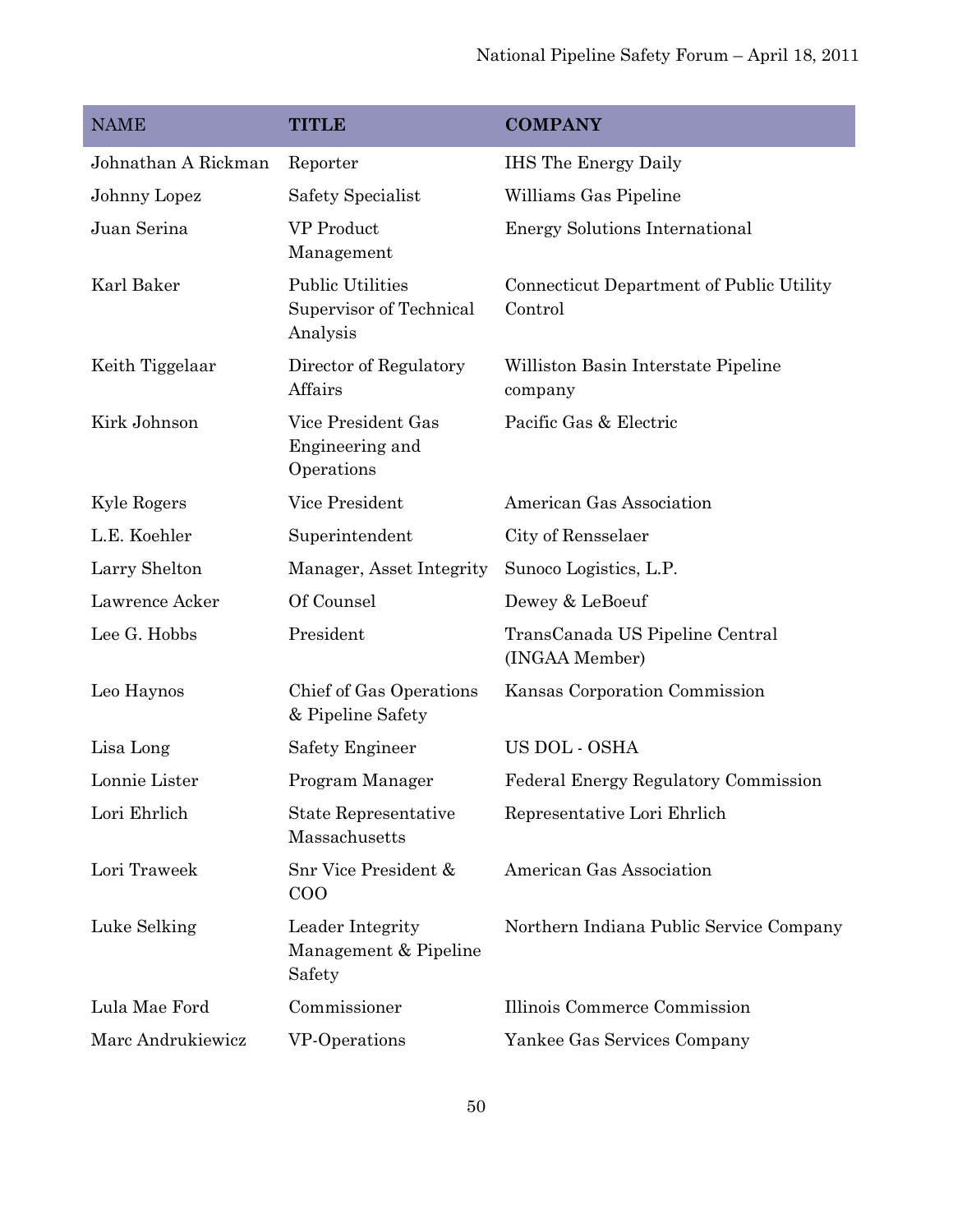| <b>NAME</b>           | <b>TITLE</b>                                      | <b>COMPANY</b>                                  |
|-----------------------|---------------------------------------------------|-------------------------------------------------|
| Mark Bridgers         | Principal                                         | Continuum Advisory Group                        |
| Mark Lauber           | Superintendent of<br>Maintenance<br>Engineering   | Laclede Gas Company                             |
| Mark McDonald         | President                                         | New England Gas Workers Association<br>(NEGWA)  |
| Mark Nolan            | Principal Engineer                                | Xcel Energy/Public Service Co. of Colorado      |
| Mark W. Howard        | <b>SPCC Tech Lead</b>                             | <b>USEPA</b>                                    |
| Marti Marek           | Chair                                             | Gas Piping Technology Committee                 |
| Martin                | Fingerhut                                         | Applus RTD                                      |
| Mary Campos           | Sr. Principal                                     | <b>Stantec Consulting Services Incorporated</b> |
| Mary Ross McDonald    | Acting Director of<br>Pipeline Safety Division    | Railroad Commission of Texas                    |
| Massoud Tahamtani     | Director, Utility and<br>Railroad Safety          | VA State Coirpoiration Commission               |
| <b>Matthew Thomas</b> | <b>Government Affairs</b><br>Specialist           | Hunton & Williams LLP                           |
| Matthew Tisdale       | Advisor                                           | California Public Utilities Commission          |
| Max Kieba             | General Engineer                                  | <b>PHMSA</b>                                    |
| Michael Coleman       | <b>Executive President</b>                        | Gas Workers Union Local G555                    |
| Michael J. McGrath    | Team Leader Pipeline<br><b>Safety Performance</b> | Alliance Pipeline                               |
| Michael Lyons         | Manager                                           | <b>PECO</b>                                     |
| Michael R. Bellman    | Deputy Director - Gas &<br>Light                  | City of Richmond - Public Utilities             |
| Michael R. Comstock   | Deputy Director, Energy<br>Resources              | City of Mesa, Arizona                           |
| Michael Robertson     | Program and Project<br>Supervisor                 | California Public Utilities Commission          |
| Michael Stonack       | Bureau Chief, Pipeline<br>Safety                  | New Jersey Board of Public Utilities            |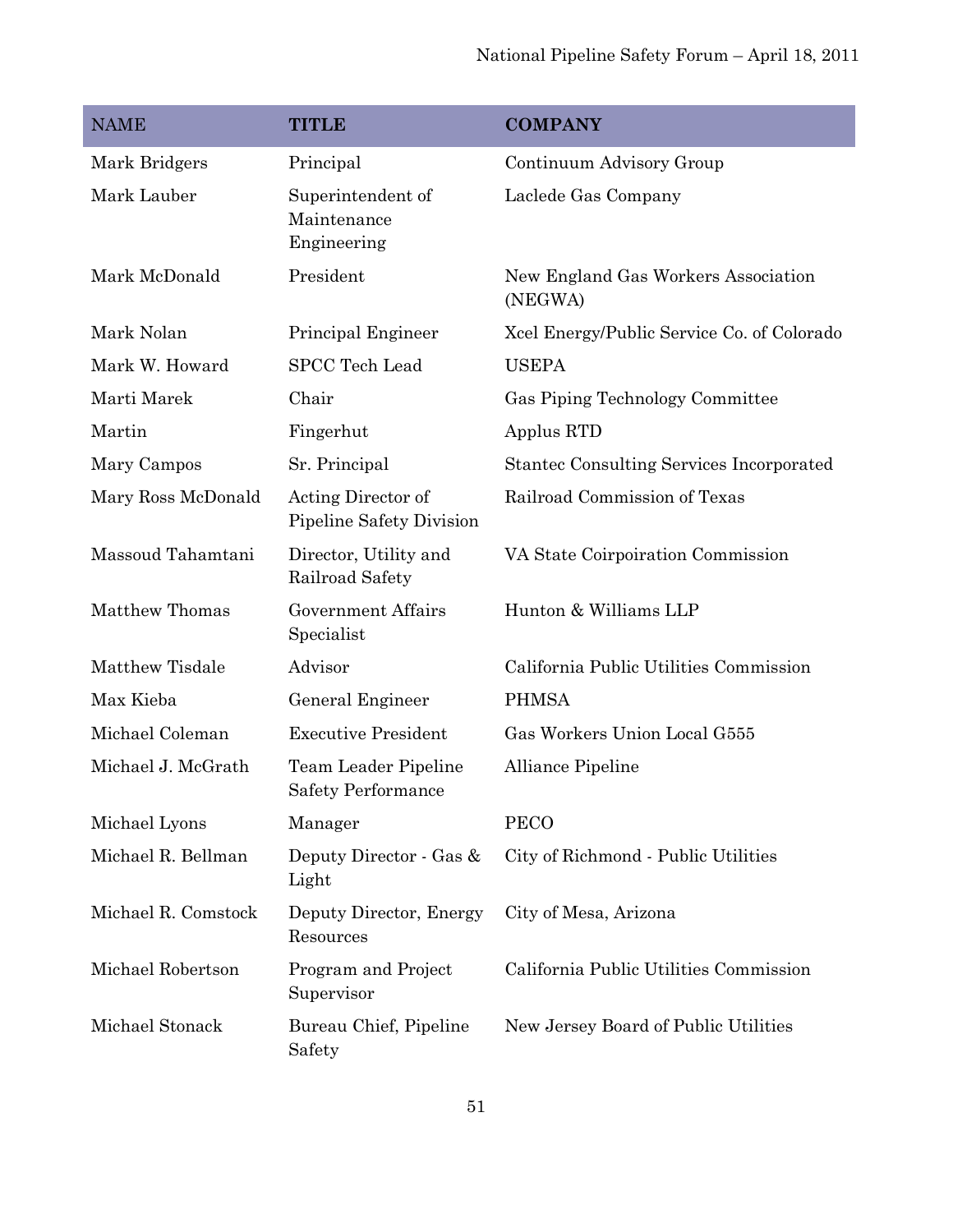| <b>NAME</b>       | <b>TITLE</b>                                    | <b>COMPANY</b>                                                    |
|-------------------|-------------------------------------------------|-------------------------------------------------------------------|
| Michael Thompson  | Chief, Pipeline Safety                          | Oregon Public Utility Commission                                  |
| Michael Yount     | Sr. VP Utility<br>Operations                    | Piedmont Natural Gas Company                                      |
| Mik Else          | Senior Safety Research<br>Engineer              | Bureau of Ocean Energy management,<br>Regulation, and Enforcement |
| Mike Faulkenberry | Chief Gas Engineer                              | Avista                                                            |
| Mr. Chuck Kanoy   | Chief Engineer, Gas<br>Transmission             | Vectren                                                           |
| Mr. J Peden       | VP Marketing and<br><b>Business Development</b> | <b>Energy Solutions International</b>                             |
| Mr. Jim Francis   | Director of Engineering<br>and Asset Management | Vectren                                                           |
| Mr. Rick Schach   | Vice President - Energy<br>Delivery             | Vectren                                                           |
| Oliver Moghissi   | President                                       | <b>NACE</b> International                                         |
| Pat Picariello    | Director, Developmental<br>Operations           | <b>ASTM</b> International                                         |
| Pat V. Sonti      | Vice President-Major<br>Capital Projects        | Energy Maintenance Services Group I,<br><b>LLC</b>                |
| Patrick Baker     | Legislative Associate                           | National Governors Association                                    |
| Patrick Currier   | Attorney                                        | Gas Processors Association                                        |
| Paul Parfomak     | Specialist in Energy and<br>Infrastructure      | Congressional Research Service                                    |
| Paul Zohorsky     | Vice President Gas<br>Operations                | NSTAR Electric and Gas Company                                    |
| Pete Sheffield    | VP of Energy Policy and<br>Gov. Affairs         | <b>Spectra Energy</b>                                             |
| Peter Goelz       | <b>Senior Vice President</b>                    | O'Neill and Associates                                            |
| Peter Lidiak      | Director, Pipeline                              | <b>API</b>                                                        |
| Phil Bennett      | Senior Managing<br>Counsel                      | American Gas Association                                          |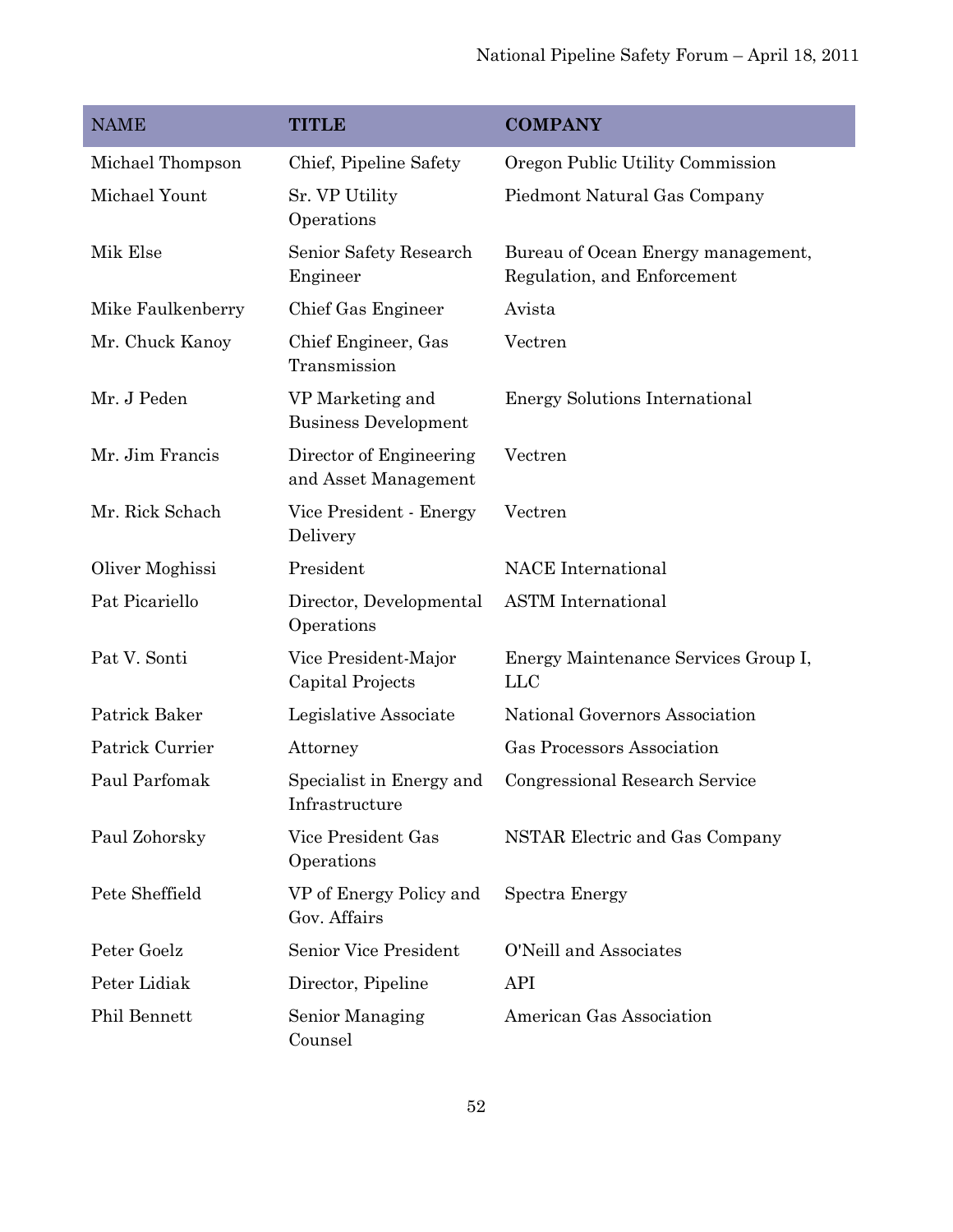| <b>NAME</b>                   | <b>TITLE</b>                                        | <b>COMPANY</b>                                      |
|-------------------------------|-----------------------------------------------------|-----------------------------------------------------|
| Phil DePriest                 | Manager, Integrity,<br>Damage Prev. & Risk<br>Mgmt. | Marathon Pipe Line Company                          |
| R. Allan Bradley              | President and CEO                                   | Questar Pipeline Company (INGAA<br>Member)          |
| Randall J. Gyory              | Interim EVP & Chief<br>Operating Officer            | Philadelphia Gas Works                              |
| Randy Knapp                   | Director of Engineering                             | Plastics Pipe Institute                             |
| Randy Knepper                 | Director of Safety                                  | New Hampshire Public Utilities<br>Commission        |
| Ravindra (Ravi) M.<br>Chhatre | Accident Investigator                               | National Transportation Safety Board                |
| Ray Stanford                  | <b>Engineering Design</b><br>Manager                | Southern California Gas Company                     |
| Raymond                       | Paul                                                | Koch Companies Public Sector, LLC                   |
| Renze Hoeksema                | Director, Federal<br>Governmental Affairs           | <b>DTE</b> Energy                                   |
| ReobreKer                     |                                                     | ReobreKer                                           |
| Richard B. Kuprewicz          | President                                           | Accufacts Inc                                       |
| Richard D. Huriaux            | Principal                                           | Richard D. Huriaux, P.E. Consulting<br>Engineers    |
| Richard E Keyser              | Senior Vice President<br>Engineering                | NiSource Gas Transmission & Storage                 |
| Richard England               | <b>Energy Analyst</b>                               | <b>Washington Analysis</b>                          |
| Richard H. Worsinger          | Director of Utilities                               | City of Rocky Mount                                 |
| Richard Kraft                 | V.P. Sales & Marketing                              | <b>Endot Industries</b>                             |
| Rick Terven                   | Director Political and<br>Legislative Affairs       | United AssociAtion of Plumbers and Pipe<br>Fittters |
| Rickenson Daniel              | Regional Manager of<br>Pipeline Safety              | Railroad Commission of Texas                        |
| Ricky Harp                    | President/Owner                                     | Richard Harp Excavation, Inc.                       |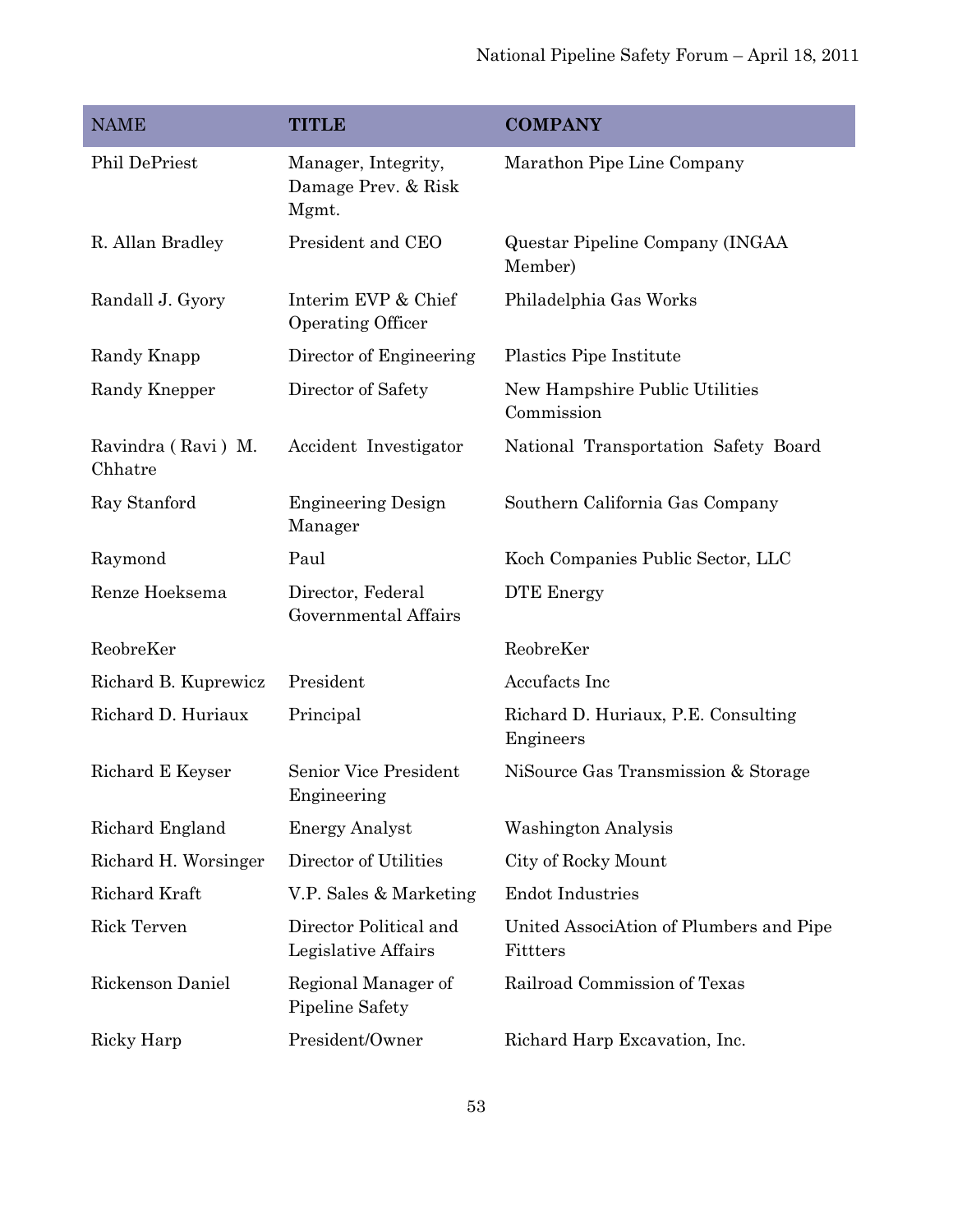| <b>NAME</b>           | <b>TITLE</b>                                          | <b>COMPANY</b>                                              |
|-----------------------|-------------------------------------------------------|-------------------------------------------------------------|
| Rita Emerick          | Principal                                             | Kendrick Consulting LLC                                     |
| Rob Thormeyer         | Communications<br>Director                            | National Association of Regulatory Utility<br>Commissioners |
| Robert Beard          | VP-Marketing, Rates<br>and Gas Supply                 | <b>UGI Utilities</b>                                        |
| Robert Chalker        | <b>Executive Director</b>                             | <b>NACE</b> International                                   |
| Robert E. Henry       | Chief, Pipeline Safety                                | Arkansas Public Service Commission                          |
| Robert E. Miller      | Pipeline Safety<br>Supervisor                         | Arizona Corporation Commission -<br>Pipeline Safety Section |
| Robert G Kitson       | Manager, Gas<br>Engineering                           | Delmarva Power, A Pepco Holdings Inc                        |
| Robert Leonberger     | Pipeline Safety Program<br>Manager                    | Missouri Public Service Commission                          |
| Robert Whitefoot      | Director, Gas<br>Distribution Asset<br>Management     | We Energies                                                 |
| Ron McClain           | VP - Engineering and<br>Operations - Products<br>PL's | Kinder Morgan Energy Partners                               |
| Sally Fossum          | <b>Public Awareness</b><br>Coordinator                | Alliance Pipeline                                           |
| Sandy Roller          | President                                             | <b>KNG</b> Energy                                           |
| Scott Cisel           | President & CEO                                       | Ameren Illinois                                             |
| <b>Sharon Tomkins</b> | Assistant General<br>Counsel - Regulatory             | Southern California Gas Company                             |
| Stephen Boros         | <b>Technical Director</b>                             | Plastics Pipe Institute                                     |
| Stephen Klejst        | Director-RPH                                          | <b>NTSB</b>                                                 |
| Stephen Martinko      | Deputy Chief Staff                                    | The Honorable Bill Shuster                                  |
| Steve McGaffin        | President                                             | Paradigm Alliance                                           |
| <b>Steven Kessie</b>  | Manager Operation<br>Services                         | Cascasde Natural Gas                                        |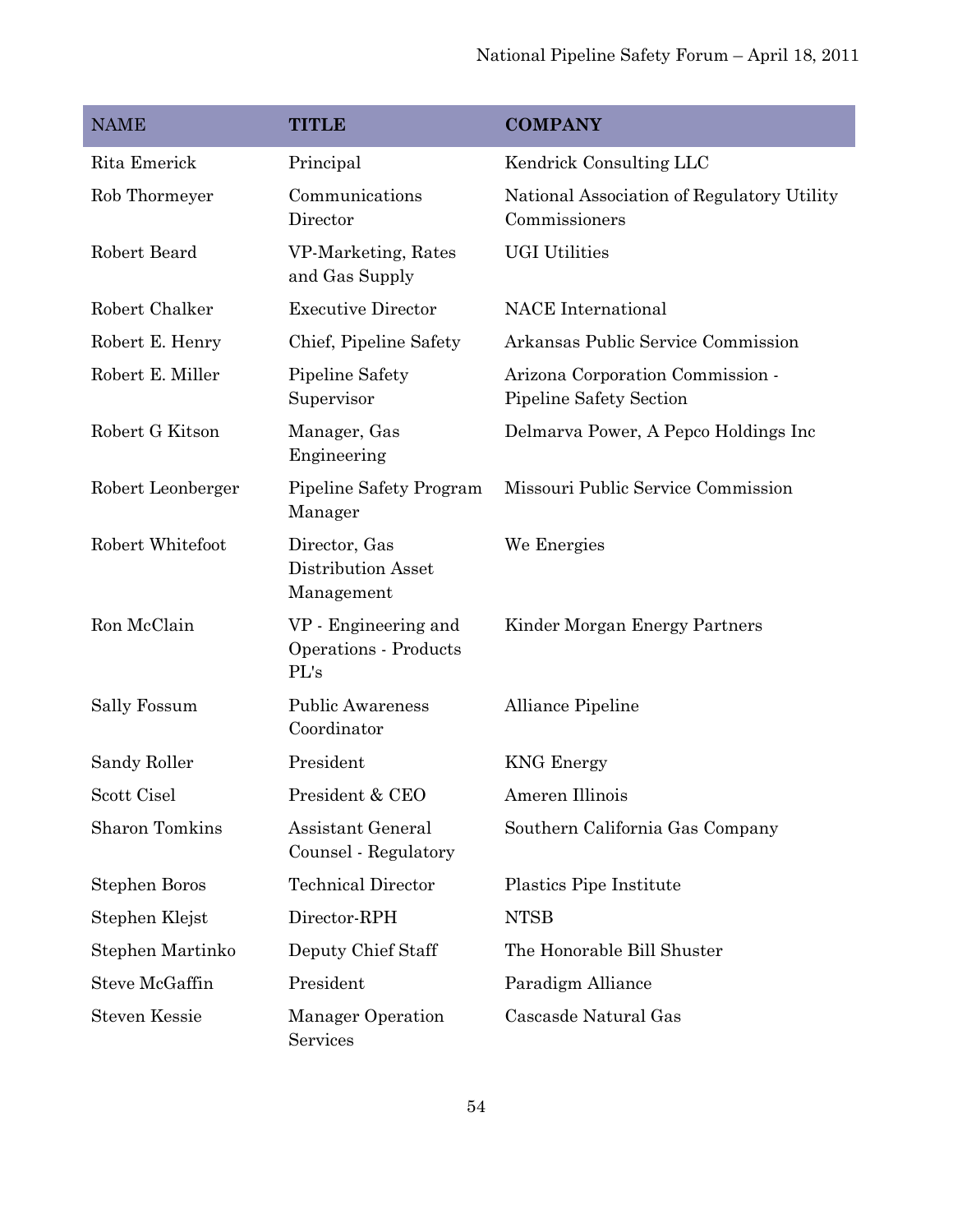| <b>NAME</b>          | <b>TITLE</b>                                           | <b>COMPANY</b>                                    |
|----------------------|--------------------------------------------------------|---------------------------------------------------|
| Susan Lynn Fleck     | VP Engineering<br><b>Standards and Policy</b>          | National Grid                                     |
| Swain Whitfield      | Commissioner                                           | South Carolina PSC                                |
| Tara Podnar          | Project Engineer                                       | Det Norske Veritas (U.S.A.), Inc. (DNV)           |
| Terry Boss           | Senior Vice President,<br>Safety and Environment       | <b>INGAA</b>                                      |
| Thomas Correll       | Director-Pipeline Safety<br>and Risk                   | Northern Natural Gas                              |
| Thomas Mehalick      | Regional Vice President                                | Corrpro Companies, Inc.                           |
| Thomas P Jenkins, Jr | Senior Supervising<br>Engineer                         | Delmarva Power, A Pepco Holdings Inc              |
| Thomas Scott Collier | Sr. Director,<br>Performance Assurance                 | Buckeye Partners, L.P.                            |
| Tim Ransdell         | Governmental Affairs<br>Manager                        | Sempra Energy                                     |
| Tim Strommen         | Manager, Regulatory<br>Compliance                      | We Energies                                       |
| Tobyn Anderson       | Sr. V.P.                                               | Lighthouse Consulting Group                       |
| Tom Bubenik          | Director                                               | <b>DNV USA</b>                                    |
| Tracy L. Townsend    | Division Head - Safety,<br>Compliance, Suppt &<br>Tech | Washington Gas                                    |
| Trisha Raines        | Senior Account<br>Executive                            | Hilland Knowlton                                  |
| Tyrome Turner        | Gas Division Chairman                                  | UWUA Local 223                                    |
| Udeozo Ogbue, P.Eng  | Chief Engineer and<br>Program Manager                  | District of columbia Public Service<br>Commission |
| Vicki O Ebner        | VP-Operations                                          | UGI Utilities, Inc.                               |
| Vikki McReynolds     | <b>Executive Director</b>                              | Georgia Utility Contractors Association           |
| Wayne E Gardner      | Commissioner                                           | Pennsylvania Public Utility Commission            |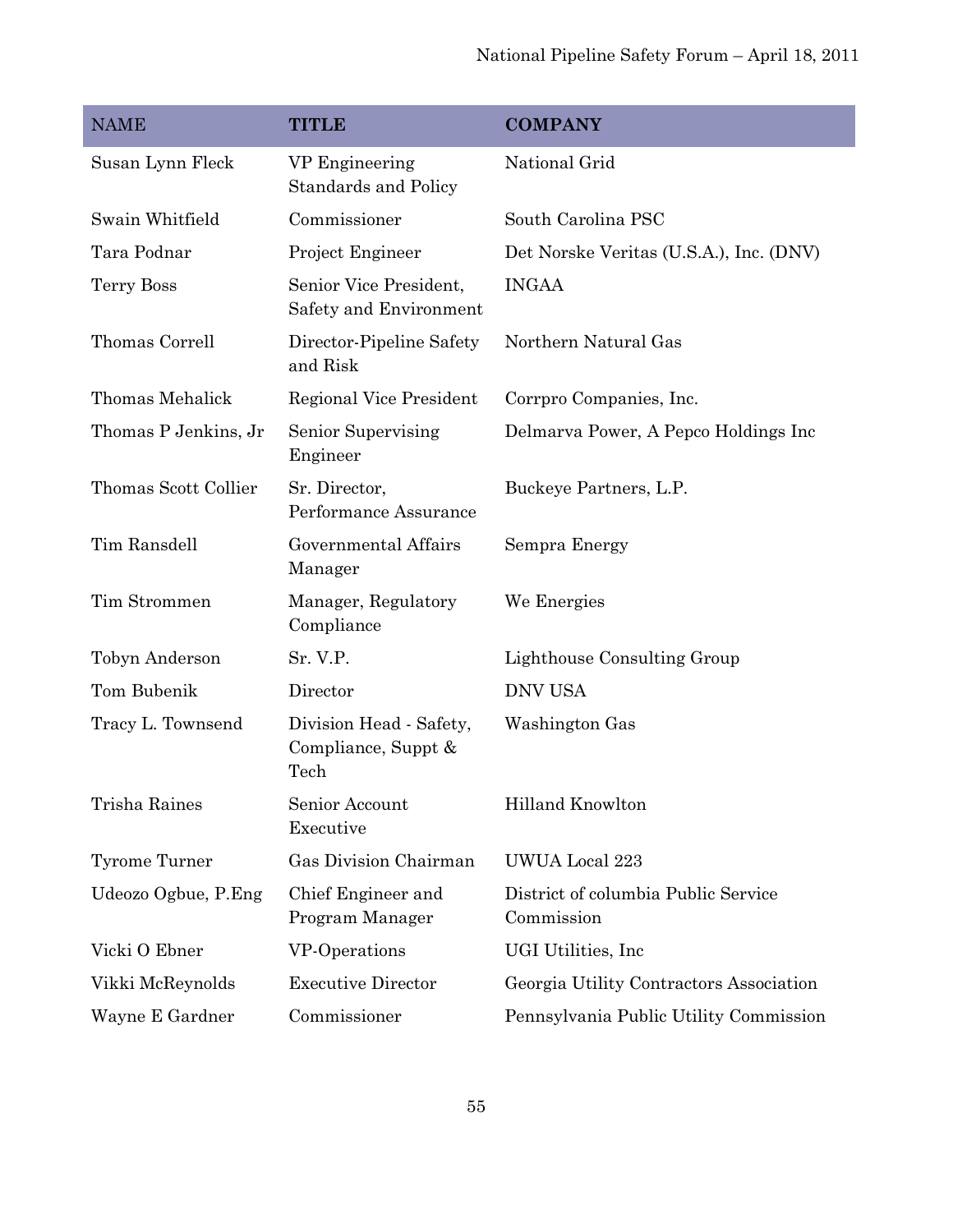| <b>NAME</b>           | TITLE                               | <b>COMPANY</b>                       |
|-----------------------|-------------------------------------|--------------------------------------|
| Wes Soyster           | Vice President, Field<br>Operations | Equitable Gas Company, LLC           |
| William M. Donald III | Sr. Project Manager                 | <b>Energy Maintenance Services</b>   |
| William Minor         | Partner                             | DLA Piper                            |
| Ziad Saad             | VP, Safety &<br>Sustainability      | Canadian Energy Pipeline Association |